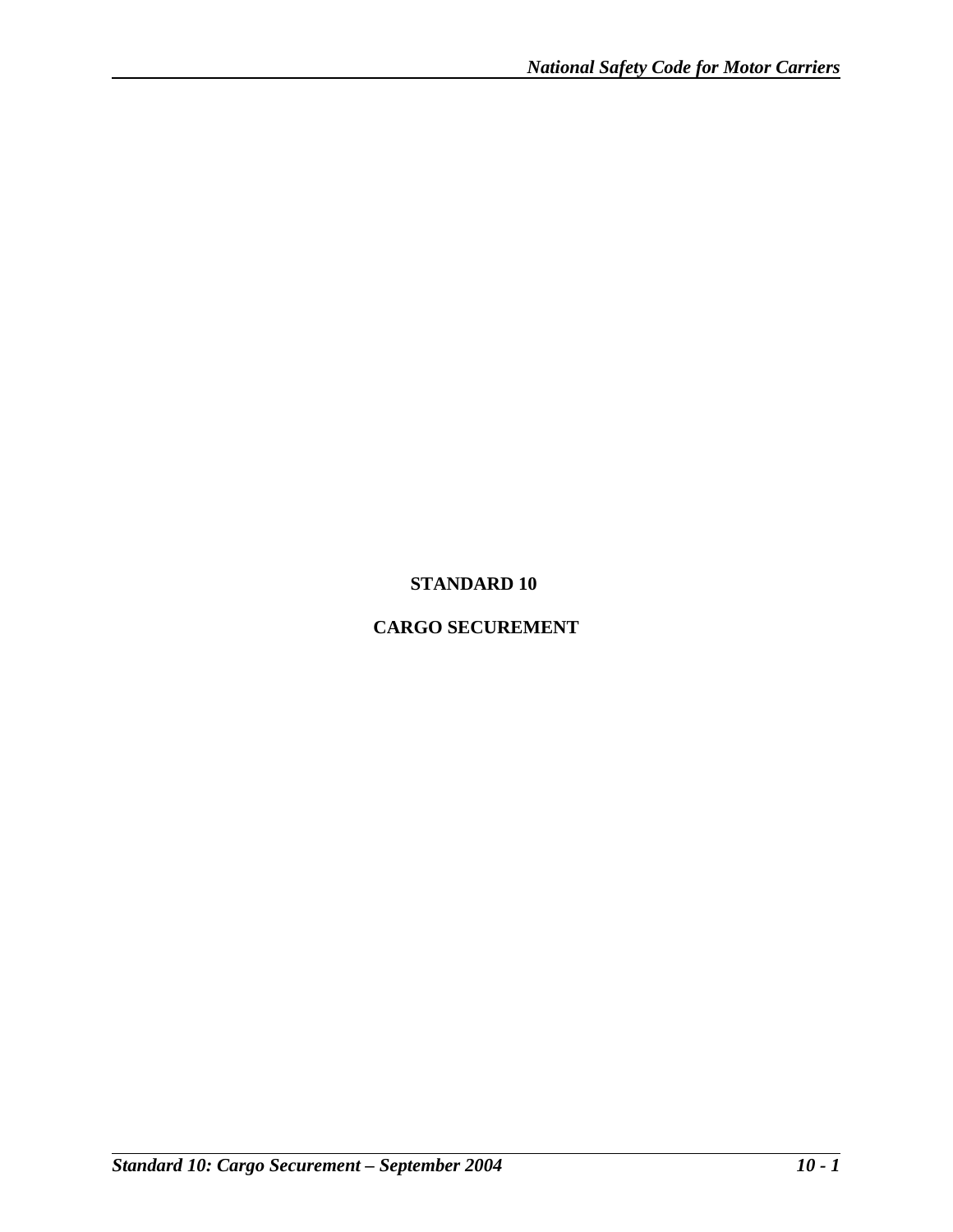The NSC Standard 10 Cargo Securement was approved by the Council of Ministers Responsible for Transportation and Highway Safety on September 23, 2004.

The content and numbering of this text is identical to the Standard as approved by the Council of Ministers; however the appearance and layout may be different, including the pagination, the header and footer. This style has been adopted to be consistent with all standards that appear in the Manual: National Safety Code for Motor Carriers.

September 2004 ISBN 0-921795-71-8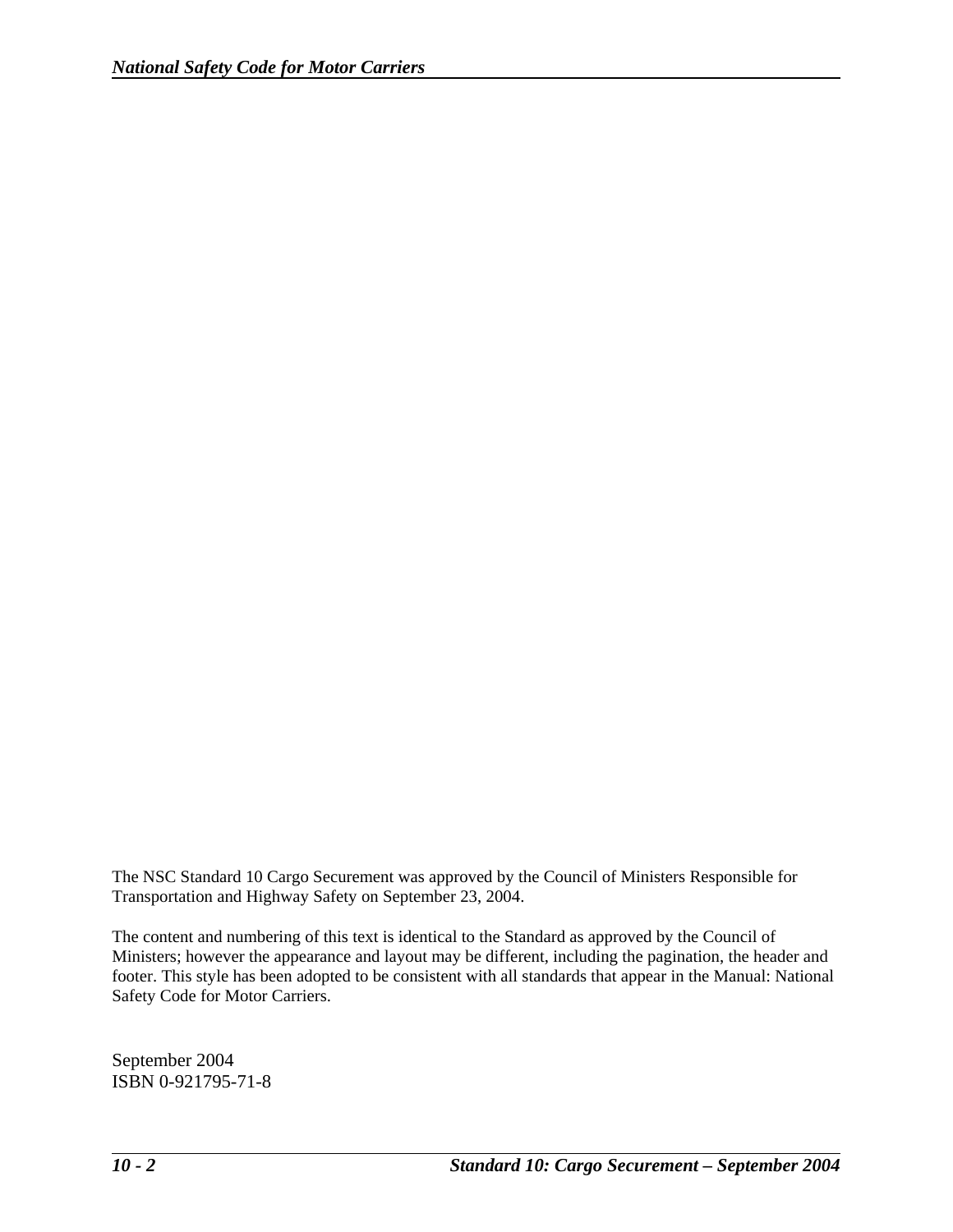# **TABLE OF CONTENTS**

# **PAGE**

| Division 3 - Requirements for Cargo Securement Systems 10-14  |  |
|---------------------------------------------------------------|--|
|                                                               |  |
|                                                               |  |
|                                                               |  |
| Securing Devices Marked With Working Load Limit 10-15         |  |
|                                                               |  |
|                                                               |  |
|                                                               |  |
|                                                               |  |
|                                                               |  |
|                                                               |  |
|                                                               |  |
|                                                               |  |
|                                                               |  |
|                                                               |  |
|                                                               |  |
|                                                               |  |
|                                                               |  |
|                                                               |  |
|                                                               |  |
|                                                               |  |
|                                                               |  |
| PART 2- SPECIFIC SECUREMENT REQUIREMENTS BY CARGO TYPE  10-21 |  |
|                                                               |  |
|                                                               |  |
|                                                               |  |
|                                                               |  |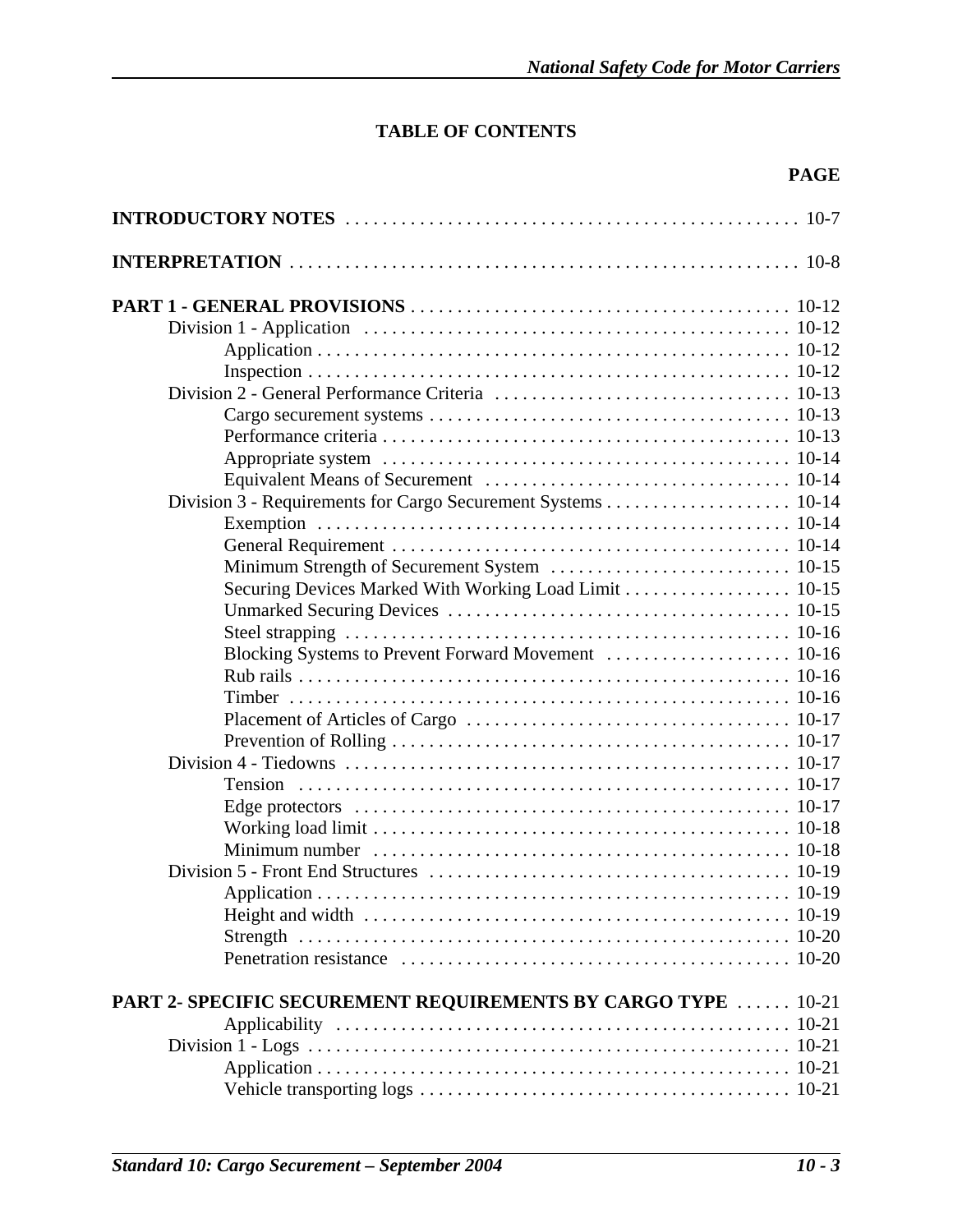| Bundles restrained from lateral movement by blocking                                 |  |
|--------------------------------------------------------------------------------------|--|
|                                                                                      |  |
| Bundles placed directly on top of other bundles or on spacers                        |  |
|                                                                                      |  |
|                                                                                      |  |
|                                                                                      |  |
|                                                                                      |  |
| Coils transported with eyes vertical by a vehicle or an intermodal                   |  |
|                                                                                      |  |
| Coils transported with eyes crosswise by a vehicle or an intermodal                  |  |
|                                                                                      |  |
| Coils transported with eyes lengthwise by a vehicle or an intermodal                 |  |
|                                                                                      |  |
|                                                                                      |  |
|                                                                                      |  |
| Securement of Coils Transported in a Sided Vehicle or Intermodal                     |  |
|                                                                                      |  |
|                                                                                      |  |
|                                                                                      |  |
|                                                                                      |  |
|                                                                                      |  |
|                                                                                      |  |
|                                                                                      |  |
| Single layer of paper rolls transported eyes vertical in a sided vehicle 10-32       |  |
| Split cargo of paper rolls transported with eyes vertical in a sided vehicle . 10-33 |  |
| Stacked cargo of paper rolls transported with eyes vertical in                       |  |
|                                                                                      |  |
| Single layer of paper rolls transported eyes crosswise in a sided vehicle  10-34     |  |
|                                                                                      |  |
| Stacked cargo of paper rolls transported eyes crosswise in a sided vehicle . 10-34   |  |
| Single layer of paper rolls transported eyes lengthwise in a sided vehicle . 10-35   |  |
| Stacked cargo of paper rolls transported eyes lengthwise in a sided vehicle          |  |
|                                                                                      |  |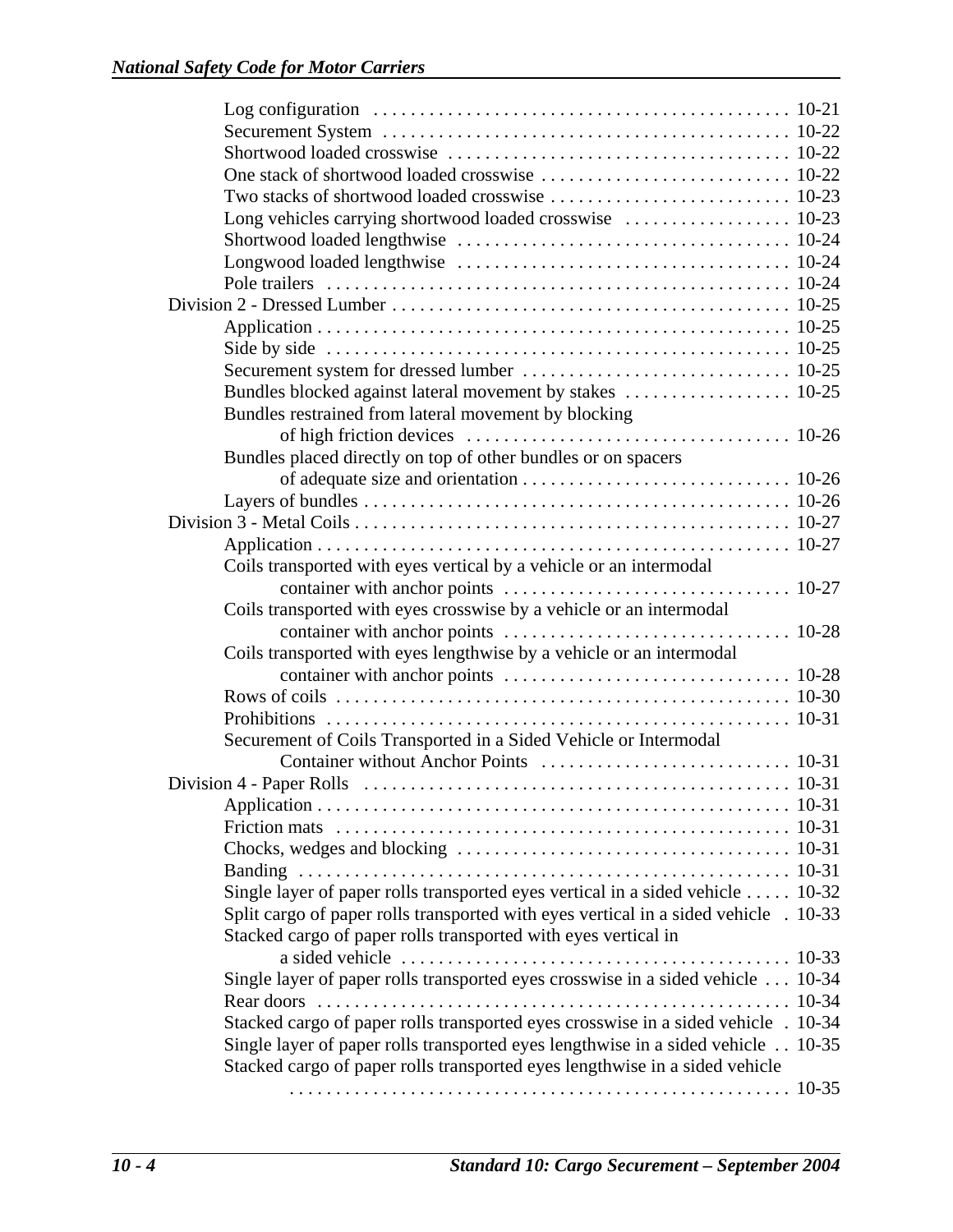| Cargo of paper rolls transported with eyes vertical or with eyes lengthwise |  |
|-----------------------------------------------------------------------------|--|
| on a flatbed vehicle or in a curtain sided vehicle 10-36                    |  |
| Cargo of paper rolls transported with eyes crosswise on a flatbed vehicle   |  |
|                                                                             |  |
|                                                                             |  |
|                                                                             |  |
|                                                                             |  |
|                                                                             |  |
|                                                                             |  |
|                                                                             |  |
|                                                                             |  |
|                                                                             |  |
|                                                                             |  |
|                                                                             |  |
|                                                                             |  |
|                                                                             |  |
|                                                                             |  |
| Intermodal container transported on Container chassis vehicle  10-41        |  |
| Loaded intermodal container transported on other vehicles  10-41            |  |
|                                                                             |  |
|                                                                             |  |
|                                                                             |  |
|                                                                             |  |
|                                                                             |  |
|                                                                             |  |
| Prohibition                                                                 |  |
| Securement system for immobilizing stacks of flattened or crushed           |  |
|                                                                             |  |
|                                                                             |  |
|                                                                             |  |
|                                                                             |  |
|                                                                             |  |
|                                                                             |  |
|                                                                             |  |
|                                                                             |  |
|                                                                             |  |
|                                                                             |  |
|                                                                             |  |
|                                                                             |  |
|                                                                             |  |
|                                                                             |  |
|                                                                             |  |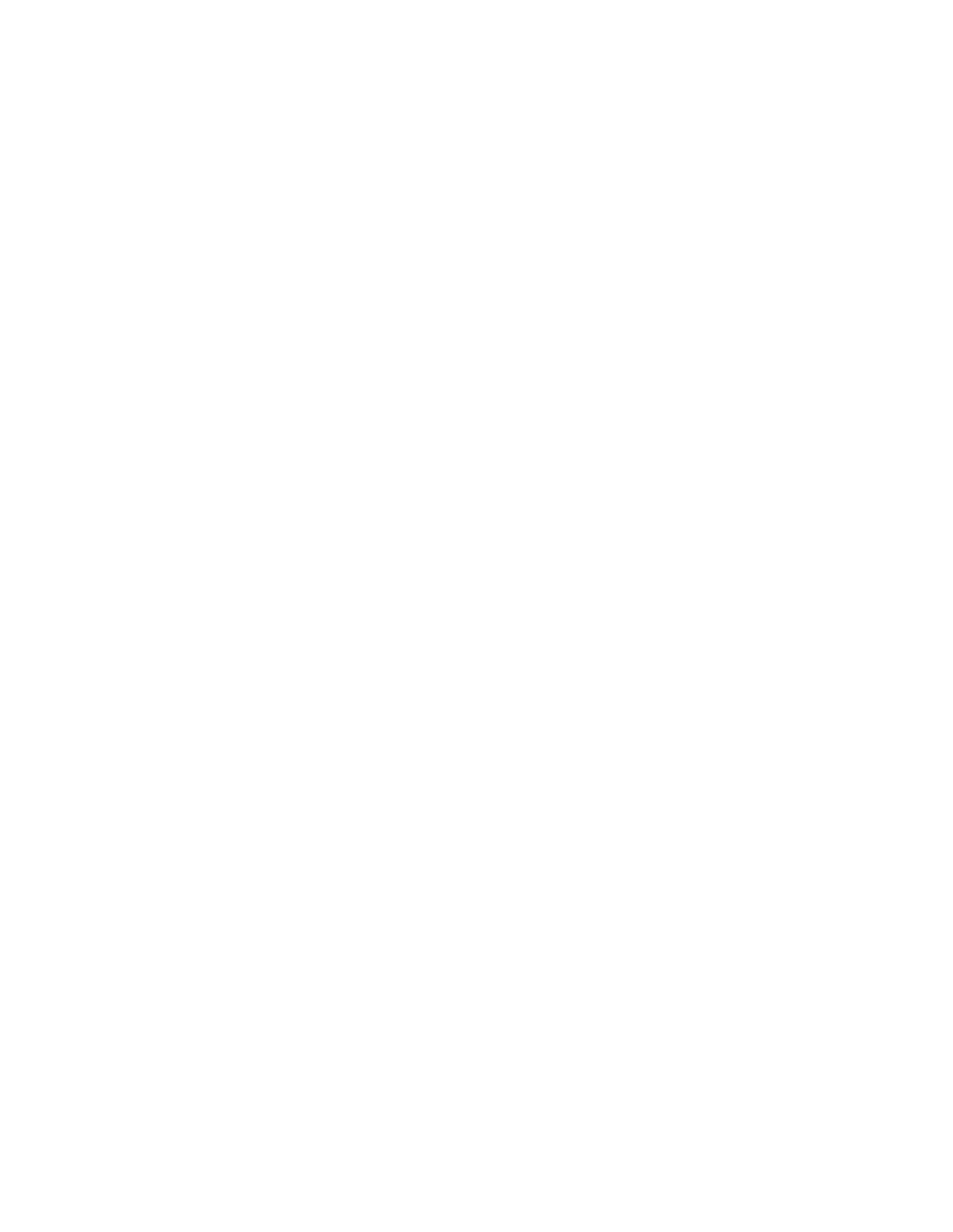# **INTRODUCTORY NOTES**

The standard was drafted with the objective to provide jurisdictions with a standard which can be adopted by reference.

Each jurisdiction may encounter situations where existing legislation or regulations contain definitions or provisions which conflict or overlap with the contents of this Standard. For this reason, the following sections are offered as optional text for consideration by jurisdictions where needed:

## **Interpretation (Definitions)**

"driver" (*conducteur*) includes the owner of the vehicle if the owner of the vehicle is not the carrier

# **PART 1 - GENERAL PROVISIONS**

## **Division 1 - Application**

### **Safety responsibility**

- (1) A carrier shall not permit a driver to operate a vehicle where the cargo transported in or on the vehicle is not contained, immobilized or secured in accordance with this Standard.
- (2) A driver shall not operate a vehicle where the cargo transported in or on the vehicle is not contained, immobilized or secured in accordance with this Standard.

## **Division 2 - General Performance Criteria**

#### **Cargo securement**

Cargo transported by a vehicle shall be contained, immobilized or secured so that it cannot

- (a) leak, spill, blow off, fall from, fall through or otherwise be dislodged from the vehicle, or
- (b) shift upon or within the vehicle to such an extent that the vehicle's stability or manoeuvrability is adversely affected.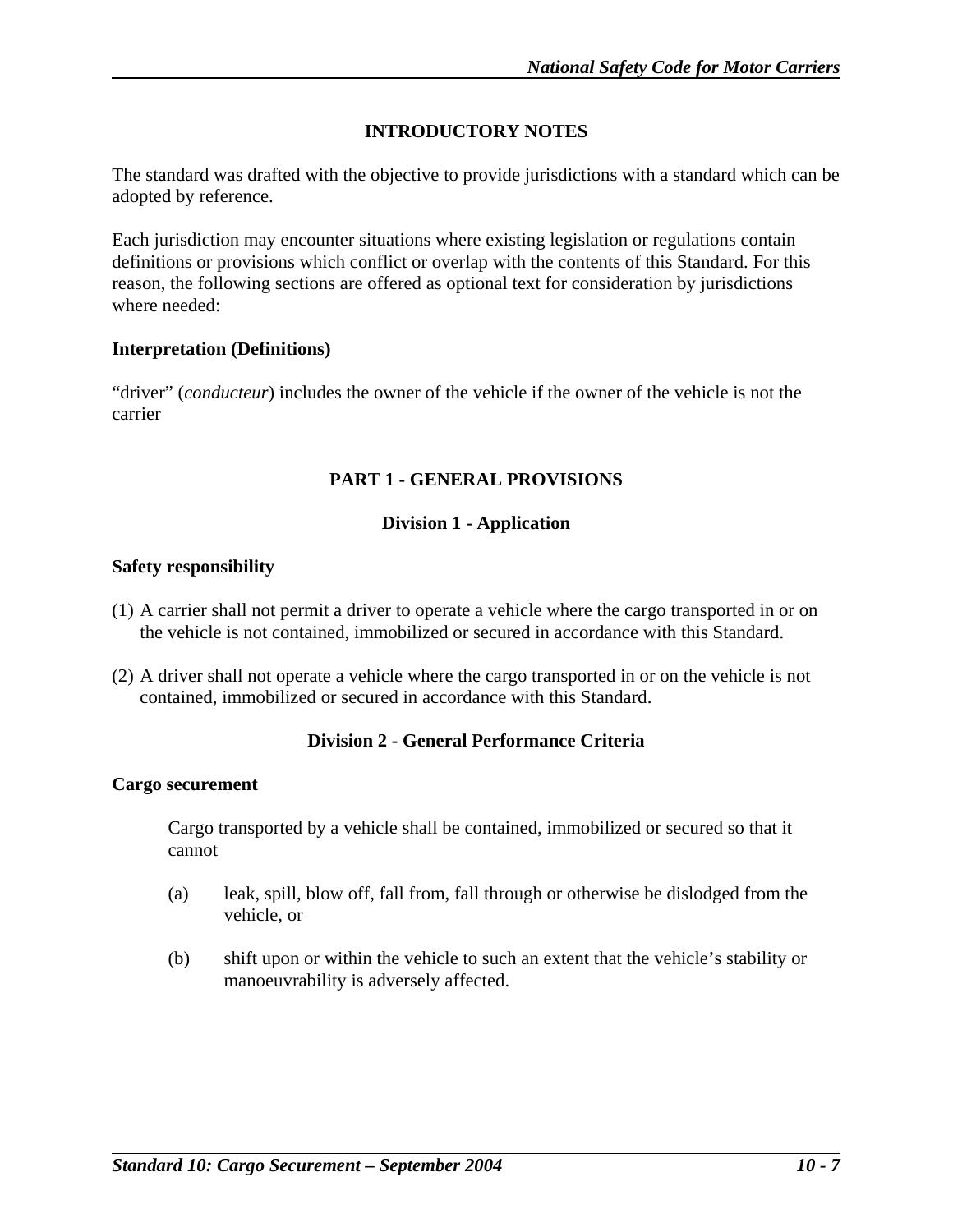## **INTERPRETATION**

1 In this Standard,

"anchor point" (*point d'ancrage*) means the part of the structure, fitting or attachment on a vehicle or cargo to which a tiedown is attached;

"bell pipe" (*tuyau évasé*) means concrete pipe with a flanged end that is bigger in diameter than the barrel;

"blocking" (*dispositif de blocage*) means a substantial structure, device or article placed against or around cargo to prevent horizontal movement;

"bolster" (*traverse*) means a transverse, load bearing, structural horizontal component of a bunk securing device;

"boulder" (*gros bloc de pierre*) means a single piece of natural or quarried, irregularly shaped rock

- (a) that weighs 5 000 kilograms or more, or
- (b) that has a volume of more than 2 cubic metres;

"bracing" (*renfort*) means a structure, device or article placed against another structure, device or article to prevent tipping;

"bulkhead" (*cloison*) means a vertical barrier across a vehicle to prevent the cargo moving forward;

"bundle" (*paquet*) means articles that have been unitized for the purpose of securing them as a single article with a uniform shape;

"bunk" (*traverse-berceau*) means a horizontal bolster that

- (i) is installed transversely across a vehicle, and
- (ii) is fitted with a stake at each end;

"cab shield" (*cloison de protection de la cabine*) means a vertical barrier

- (i) placed directly behind the cab of a truck or truck tractor, and
- (ii) capable of protecting the driver if cargo moves forward;

"cargo" (*cargaison*) means all articles or material carried by a vehicle, including those used in the operation of the vehicle

"cargo securement system" (*système d'arrimage de la cargaison*) means the method by which cargo is contained or secured and includes vehicle structures, securing devices and all components of the system

"chock" (*cale de retenue*) means a tapered or wedge-shaped part used to prevent round articles from rolling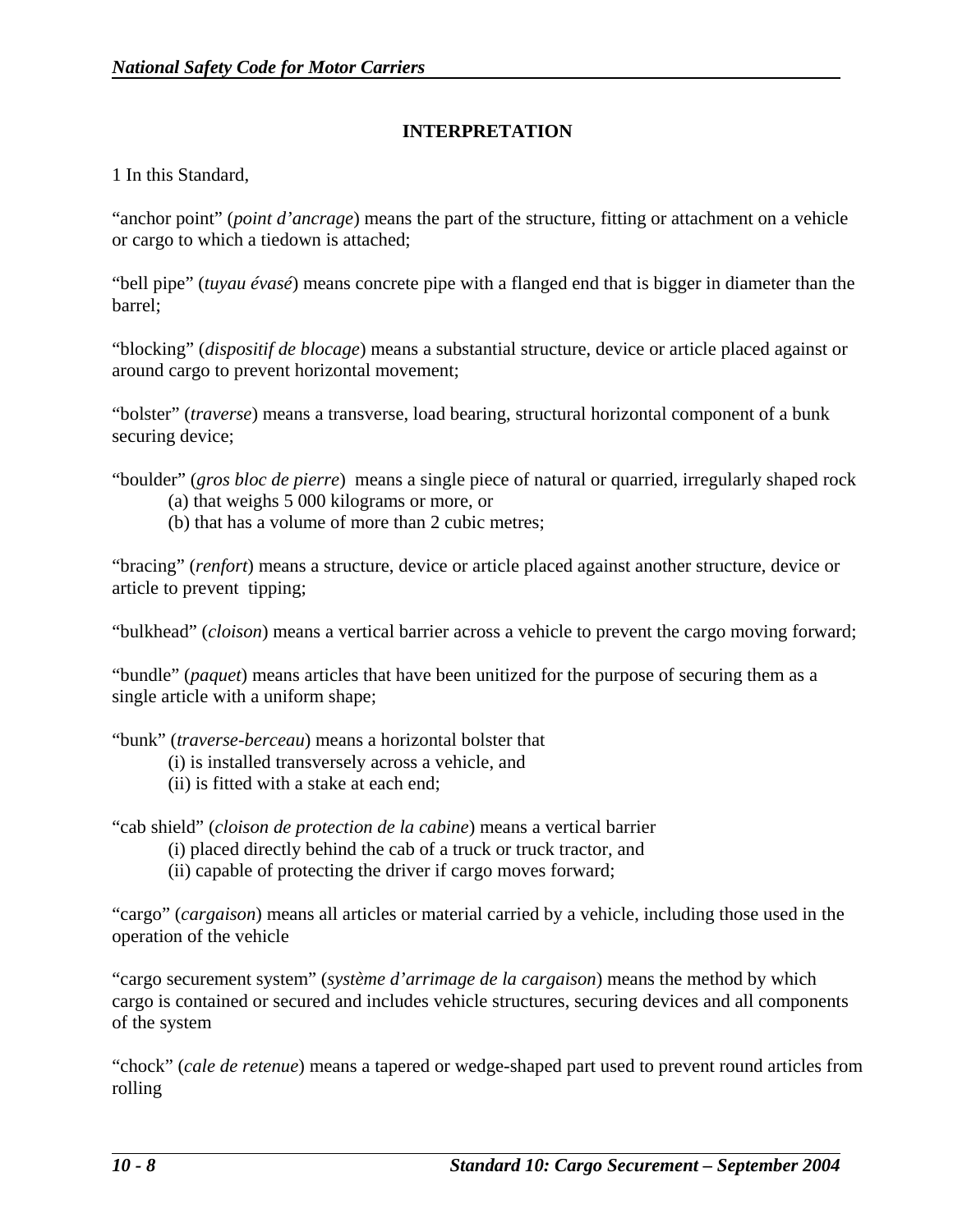"cleat" (*taquet*) means a short piece of material nailed to the deck to reinforce blocking;

"coil bunk" (*support de bobine*) means a device that keeps the timbers supporting a metal coil in place;

"contained" (*confiné*) with respect to cargo means that

- (i) the cargo fills a sided vehicle,
- (ii) every article is in contact with or close to a wall or other articles, and
- (iii) the cargo cannot move or tip;

"container chassis vehicle" (*véhicule à châssis porte-conteneurs*) means a vehicle specifically built for and fitted with locking devices for the transport of intermodal containers;

"cradle" (*berceau*) means a structure that holds a circular article and prevents it from rolling;

"cylinder well" (*puits*) means the depression formed between 2 cylindrical articles when they are laid against each other with their eyes horizontal and parallel;

"deck" (*plate-forme*) means the floor of a vehicle onto which the cargo is loaded;

"dunnage" (*fardage*) means loose material used to support and protect cargo;

"duty status" (*activité ou situation de prestation de travail*) means, in respect of a driver, any of the following periods:

- (i) off-duty time spent in a sleeper berth;
- (ii) off-duty time, other than time spent in a sleeper berth;
- (iii) driving time; or
- (iv) on-duty time, other than driving time.

"edge protector" (*coin de protection*) means a device put on the exposed edge of an article of cargo (i) to protect a tiedown or the article from damage, or

(ii) to distribute tiedown forces over a greater area;

"flatbed vehicle" (*véhicule à plate-forme*) means a vehicle with a deck but no permanent sides;

"forward" (*vers l'avant*) with respect to a vehicle means towards the cab or engine;

"frame vehicle" (*véhicule à châssis simple*) means a vehicle for transporting logs that has a skeletal structure fitted with a front bunk and a rear bunk that together cradle a stack of logs as an integral part of the vehicle;

"friction mat" (*tapis à coefficient élevé de friction*) means a device placed between a deck and cargo, or between articles of cargo, that increases the friction between them;

"front end structure" (*structure d'extrémité avant*) means a vertical barrier across the front of a deck that prevents cargo moving forward;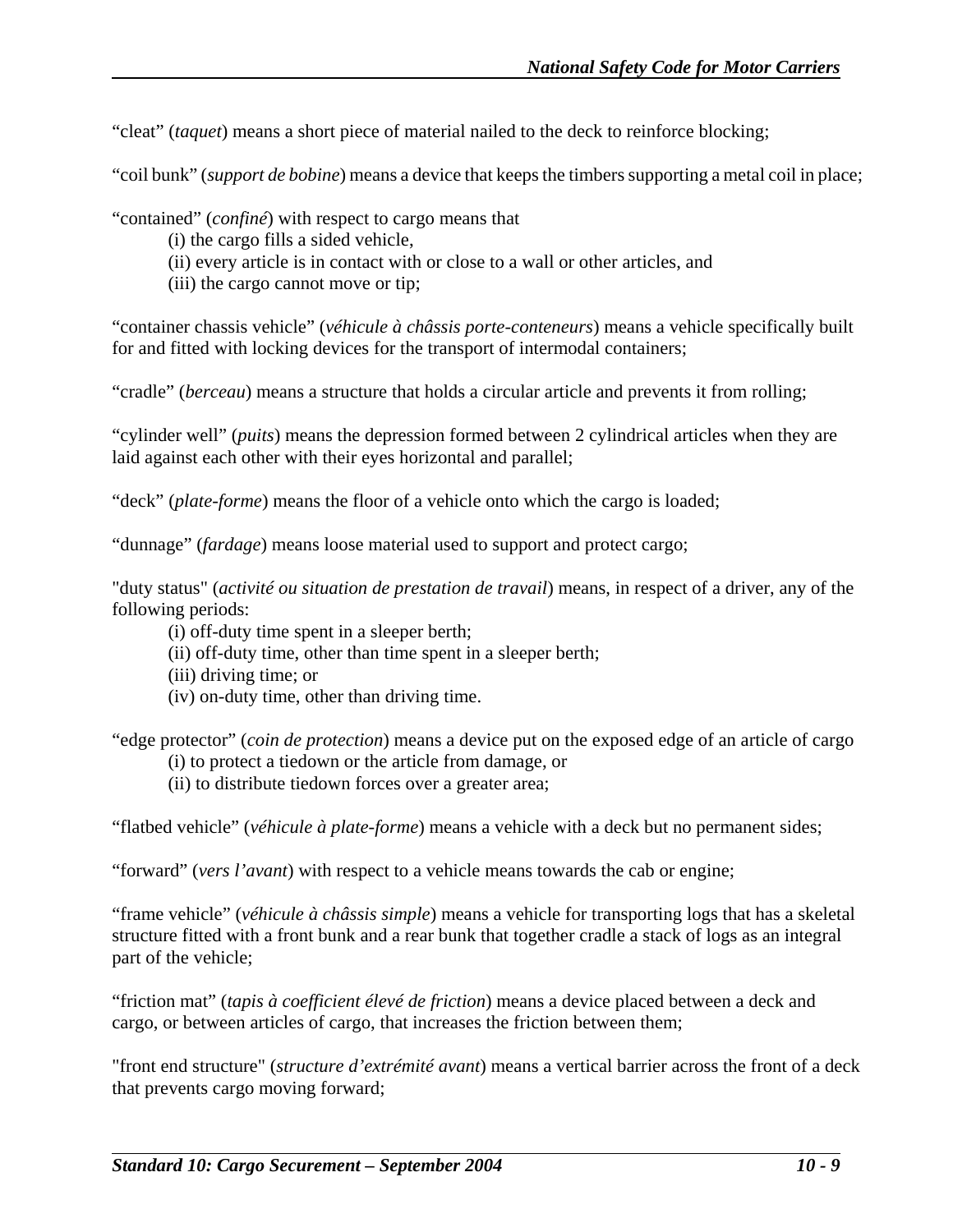"heavy vehicle" (*véhicule lourd*) means

(i) a vehicle that weighs more than 4 500 kilograms, or

(ii) equipment or machinery that operates on wheels or tracks and weighs more than 4 500 kilograms;

"Hook-lift Container" (*conteneur de type Hook-Lift*) means a specialized container that is loaded and unloaded onto a tilt frame body by an articulating hook-arm.

"integral locking device" (*dispositif intégré de verrouillage*) means a device that is designed and used to restrain an article of cargo by connecting and locking attachment points on the article to anchor points on the vehicle;

"integral securement system" (*système intégré d'arrimage*) means a roll-on/roll-off container or a Hook-lift Container and the vehicle used to transport them which are equipped with compatible front and rear hold-down devices which secure the container to the vehicle;

"intermodal container" (*conteneur intermodal*) means a reusable, transportable container that is specially designed with integral locking devices to secure it to a container chassis vehicle;

"large pipe" (*tuyau de grand diamètre*) means concrete pipe with an inside diameter of more than 114.3 centimetres;

"lengthwise" (*longitudinal*) means along the vehicle from the cab or tongue at the front to the rear;

"light vehicle" (*véhicule léger*)means

(i) an automobile, truck or van that weighs 4 500 kilograms or less, or

(ii) a piece of equipment or machinery that operates on wheels or tracks and weighs 4 500 kilograms or less;

"log" (*grumes*) includes a utility pole, a treated pole and a building component of a log cabin;

"longwood" (*longues grumes*) means logs longer than 4.9 m;

"pallet" (*palette*) means a platform or tray on which cargo is placed so that it can be handled as a unit;

"pole trailer" (*remorque à grumes*) means a trailer with a frame that consists only of a drawbar;

"rail vehicle" (*grumier*) means a vehicle fitted with stakes at the front and rear to contain logs loaded crosswise;

"restrain" (*retenir*) includes prevent from tipping or moving;

"Roll-on / Roll-off Container" (*conteneur de type Roll-on/Roll-off*) means a specialized container which is loaded and unloaded onto a tilt frame body by a lifting mechanism in conjunction with rollers which are fixed to the container.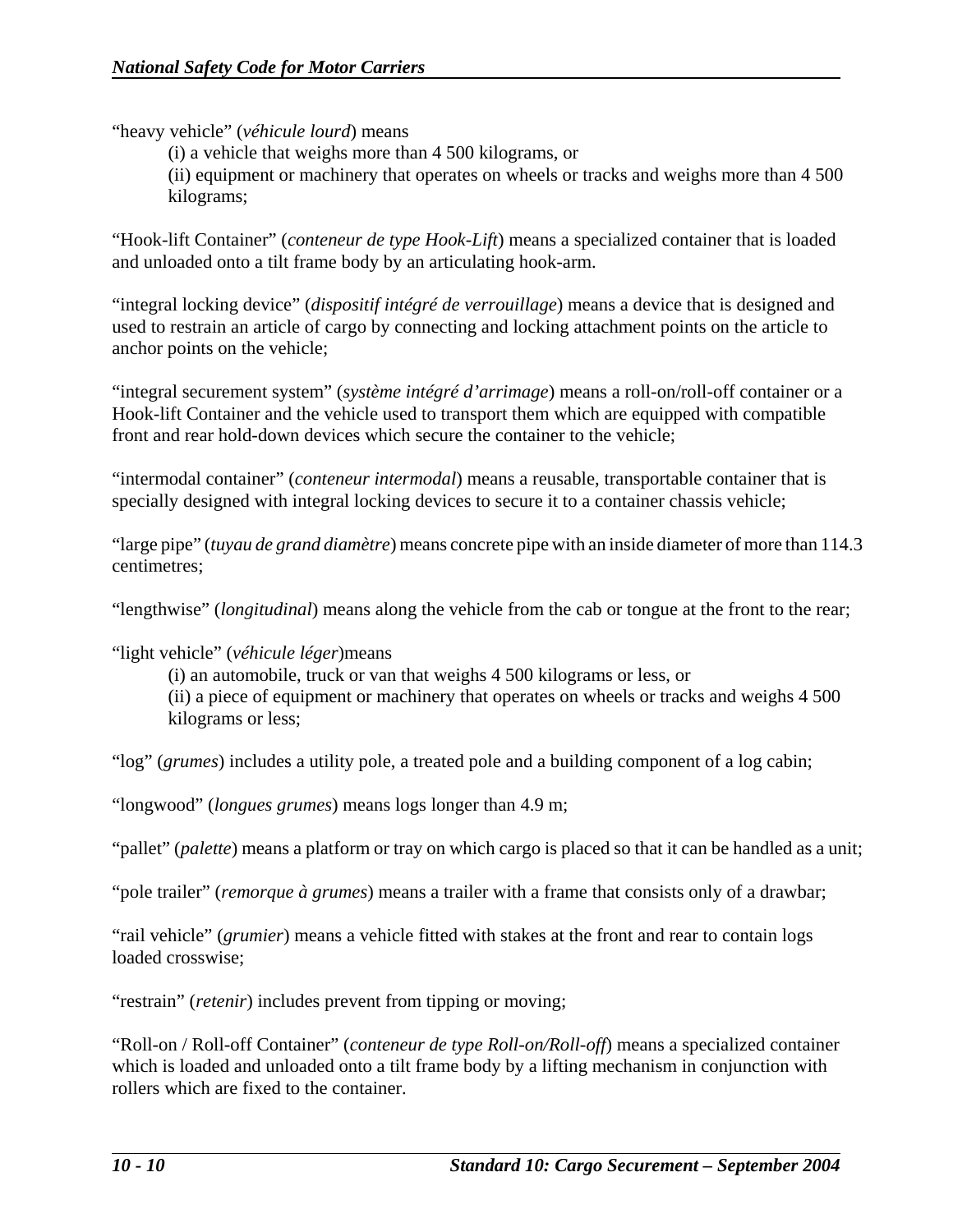"rub rail" (*lisse de protection*) means a rail along the side of a vehicle that protects the side of the vehicle from impact;

"securing device" (*dispositif d'arrimage*) means a device specifically designed and manufactured to attach, restrain or secure cargo;

"shoring bar " (*barre d'étayage*) means a device placed transversely between the walls of a vehicle and cargo to prevent the cargo from tipping or moving;

"shortwood" (*courtes grumes*) means logs that are not more than 4.9 metres long;

"sided vehicle" (*véhicule à parois*) means a vehicle, including a van, a dump bodied vehicle and a sided intermodal container carried by vehicle, with a cargo compartment that is enclosed on all sides by walls

- (i) that are strong enough to contain the cargo, and
- (ii) that may have latched openings for loading and unloading;

"small pipe" (*tuyau de petit diamètre*) means concrete pipe with an inside diameter of up to 114.3 centimetres;

"spacer" (*cale d'espacement*) means material placed under an article, or between layers of articles, to make loading and unloading easier;

"stake" (*poteau*) means a part, including a standard, that

- (i) is mounted close to vertical on a vehicle frame or as part of a bunk, and
- (ii) that immobilizes cargo placed against it;

"strapping" (*cerclage*) means tensioned strips of material that are clamped or crimped back on themselves;

"tiedown" (*appareil d'arrimage*) means a combination of securing devices that are attached to one or more anchor points on a vehicle;

"transport" (*transport*) means the carriage of cargo by a vehicle while on a highway

"unitized" (*unifié*) means wrapped, banded or bound together so that several articles can be handled as a single article of cargo or behave as a single article;

"vehicle" (*véhicule*) means a truck, a truck tractor, individually or in combination with one or more semi-trailers or trailers

"void filler" (*matériau de remplissage*) means material that is

- (i) used to fill a space between the cargo and the structure of the vehicle, and
- (ii) is strong enough to prevent the cargo from moving;

"working load limit" (*limite de charge nominale*) means the maximum load that may be applied to a component of a cargo securement system during normal service determined in accordance with Divisions 3 and 4 of Part 1.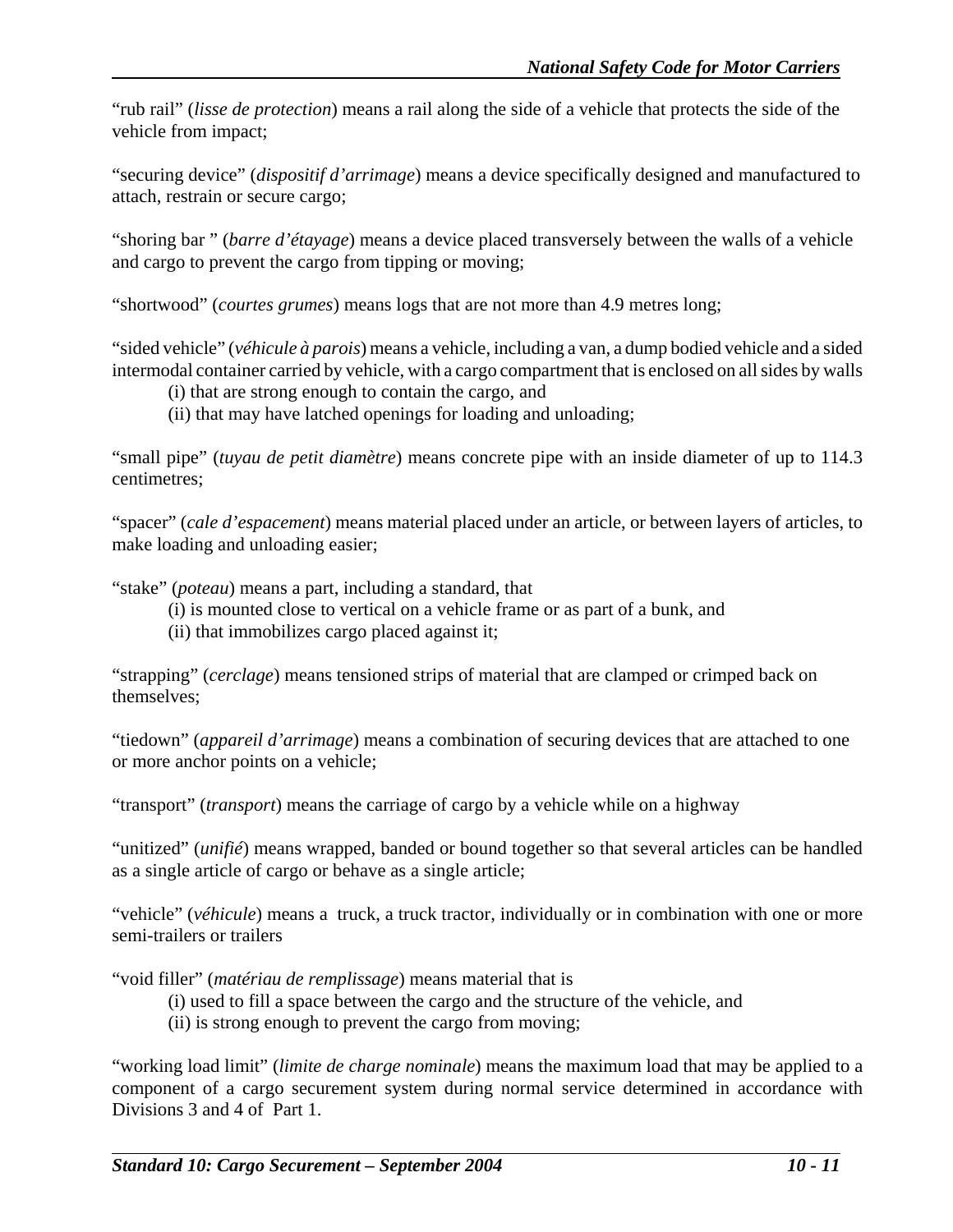## **PART 1 - GENERAL PROVISIONS Division 1 - Application**

#### **Application**

- 2(1) This Standard applies to a vehicle or combination of vehicles
	- (a) transporting cargo on a highway, and
	- (b) exceeding a registered gross vehicle weight of 4 500 kilograms.
- (2) This Standard applies when an intermodal container is used to transport cargo.

#### **Inspection**

- 3(1) The driver of a vehicle shall
	- (a) inspect the vehicle to confirm that the vehicle's tailgate, tailboard, doors, tarpaulins and spare tire, and other equipment used in its operation, are secured,
	- (b) ensure that the cargo does not interfere with the driver's ability to drive the vehicle safely, and
	- (c) ensure that the cargo does not interfere with the free exit of a person from the cab or driver's compartment of the vehicle.
- (2) The driver of a vehicle shall inspect the vehicle's cargo and the cargo securement system used and make necessary adjustments:
	- (a) before driving the vehicle, and
	- (b) not more than 80 kilometres from the point where the cargo was loaded,
- (3) The driver of a vehicle shall re-inspect the vehicle's cargo and the cargo securement system used and make necessary adjustments to the cargo or cargo securement system as necessary, including adding more securing devices, at the earliest of the time
	- (a) there is a change of duty status of the driver,
	- (b) the vehicle has been driven for 3 hours; or
	- (c) the vehicle has been driven for 240 kilometres.
- (4) Subsections (2) and (3) do not apply to a driver where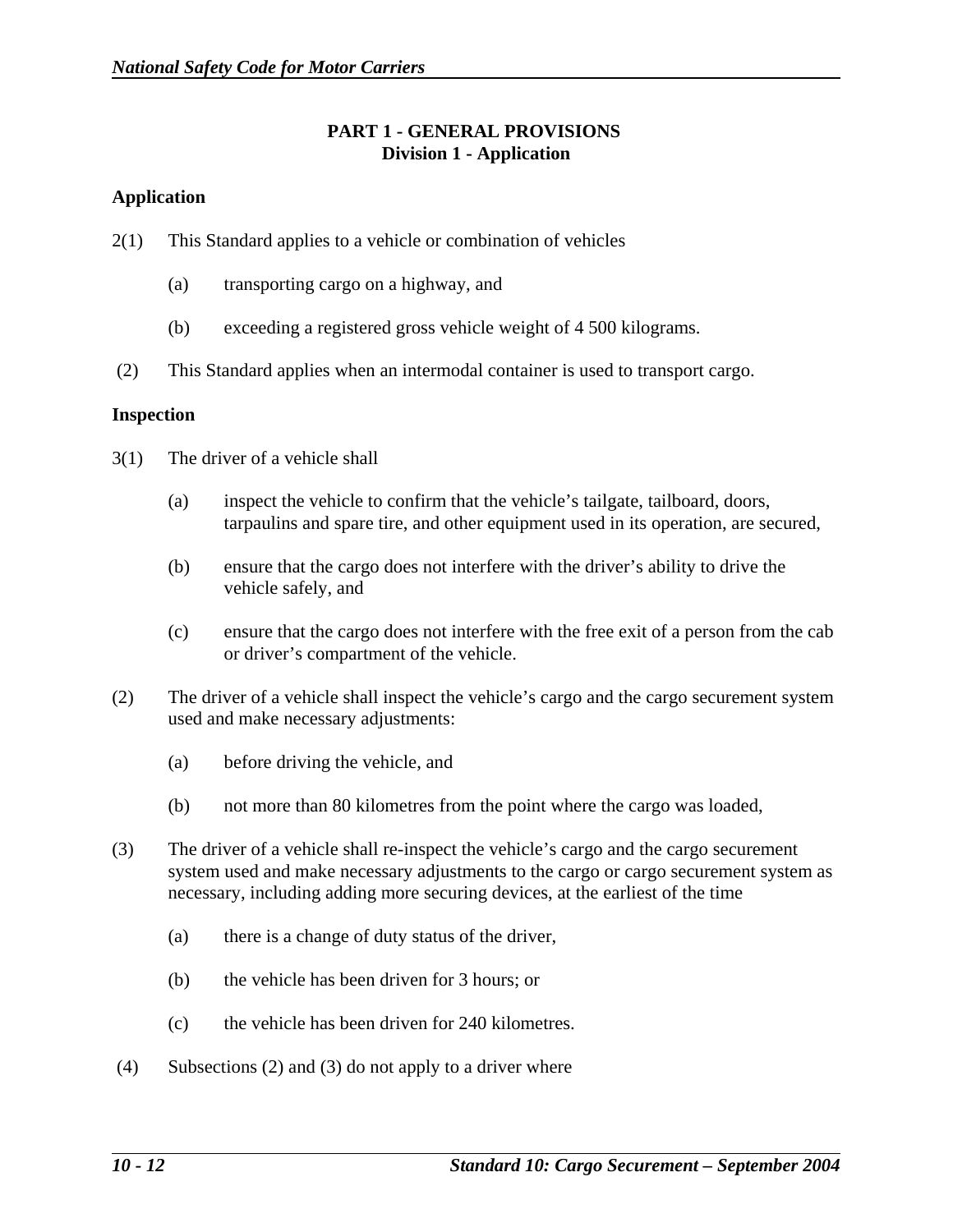- (a) the cargo is sealed in a vehicle and the driver has been ordered not to open it to inspect the cargo, or
- (b) the vehicle is loaded in a manner that makes the cargo, or portions of the cargo, inaccessible.
- (5) The driver of a vehicle transporting logs, before the vehicle enters a highway from a private road, shall:
	- (a) inspect the vehicle, the logs and the securing devices to ensure compliance with this Standard, and
	- (b) make necessary adjustments to the securing devices, including adding more securing devices.

## **Division 2 - General Performance Criteria**

#### **Cargo securement systems**

- 4(1) Cargo securement systems, and each component of a system, used to contain, immobilize or secure cargo on or within the vehicle shall be strong enough to withstand the forces described in section 5(1).
- (2) The components of the cargo securement system of a vehicle.
	- (a) shall be in proper working order,
	- (b) shall be fit for the purpose for which they are used,
	- (c) shall have no knots, damaged or weakened components that will adversely affect their performance for cargo securement purposes, and
	- (d) shall not have any cracks or cuts.
- (3) A securing device or integral locking device used to secure cargo to a vehicle shall itself be secured in a manner that prevents it from becoming unfastened while the vehicle is on a highway.

#### **Performance criteria**

- 5(1) The cargo securement system shall be capable of withstanding the forces that result if the vehicle is subjected to each of the following accelerations:
	- (a) 0.8 g deceleration in a forward direction;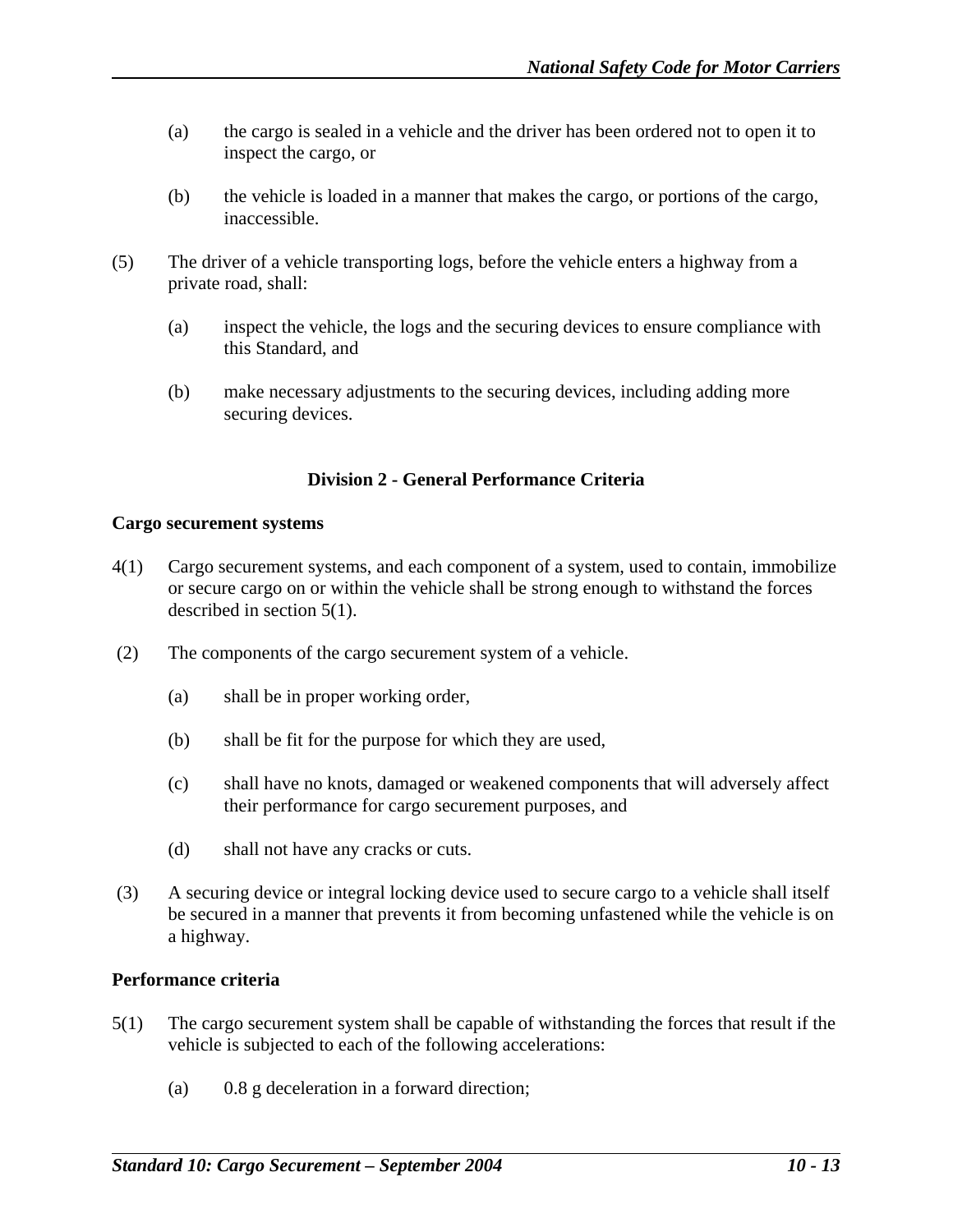- (b) 0.5 g deceleration in a rearward direction;
- (c) 0.5 g acceleration in either sideways direction.
- (2) The cargo securement system shall provide a downward force equal to at least 20 % of the weight of an article of cargo if the article is not fully contained within the structure of the vehicle.
- (3) The load on a component of a cargo securement system that reacts to a force referred to in subsection (1) or (2), shall not exceed the working load limit of the component.

#### **Appropriate system**

- 6(1) The cargo securement system used to contain, immobilize or restrain cargo shall be appropriate for the size, shape, strength and characteristics of the cargo.
- (2) The securing devices used to secure cargo on or within a vehicle shall be
	- (a) designed and constructed for the purpose for which they are used, and
	- (b) used and maintained in accordance with the manufacturer's instructions.

#### **Equivalent Means of Securement**

7 Where cargo transported by a vehicle is contained, immobilized or secured in accordance with the applicable requirements of Divisions 3, 4 and 5 and Part 2, it meets the requirements of Section 5.

#### **Division 3 - Requirements for Cargo Securement Systems**

#### **Exemption**

- 8 This Division does not apply to the transportation of a commodity that is transported in bulk, lacks structure, fixed shape or is fluid, and is transported in
	- (a) a tank, hopper, box or container that is manufactured as part of the vehicle in which it is transported, or
	- (b) a vehicle that is specifically manufactured to transport the commodity.

#### **General Requirement**

9 Cargo shall be firmly immobilized or secured on or within a vehicle by structures of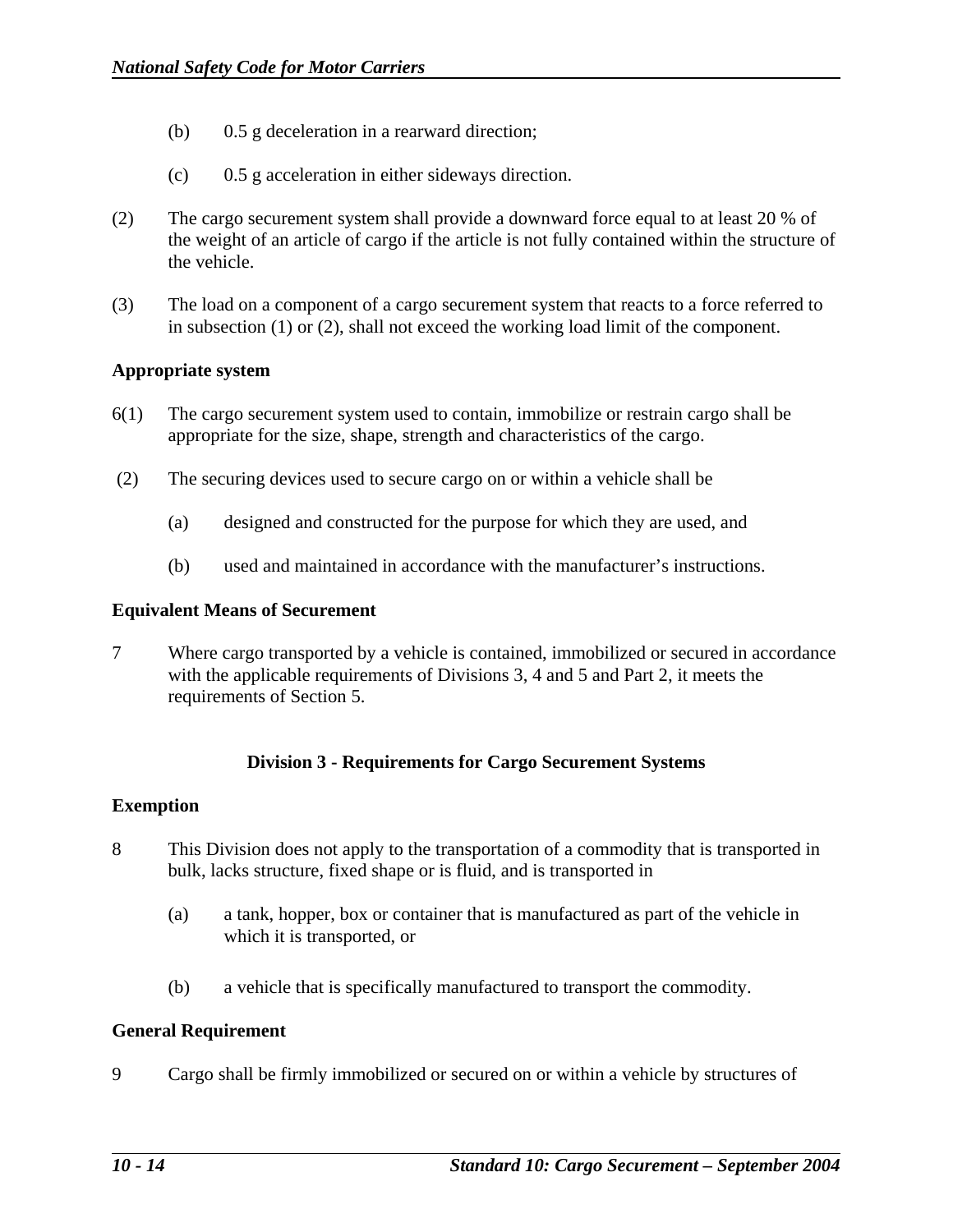adequate strength, blocking, bracing, dunnage or dunnage bags, shoring bars, tiedowns or a combination of these.

### **Minimum Strength of Securement System**

- 10(1) In this section, the "aggregate working load limit" is the sum of One-half of the working load limit for each end section of a tiedown that is attached to an anchor point.
- (2) The aggregate working load limit of the cargo securement system used to secure an article of cargo on or within a vehicle shall not be less than 50% of the weight of the article.
- (3) The aggregate working load limit of the cargo securement system used to secure a group of articles of cargo on or within a vehicle shall be not less than 50% of the total weight of the group.

### **Securing Devices Marked With Working Load Limit**

- 11(1) The working load limit of a tiedown or a component of a tiedown that is marked by its manufacturer with a numeric working load limit is the marked working load limit.
- (2) A tiedown or a component of a tiedown that is marked by its manufacturer in accordance with a standard referred to in Part 4 has a working load limit equal to that standard.
- (3) A chain that is marked by the manufacturer in accordance with the table of Working Load Limits under Part 4 – Section 7 has a working load limit equal to the amount shown for the grade and size.
- (4) On and after January 1, 2010, a person shall not use a tiedown or a component of a tiedown to secure cargo to a vehicle unless it is marked by the manufacturer with respect to its working load limit.

#### **Unmarked Securing Devices**

- 12(1) This section applies to securing devices used to secure cargo to a vehicle that are not marked by the manufacturer with a working load limit.
- (2) Chain has a working load limit equal to that of the same size of Grade 3 Proof Coil under Part 3 section 1.
- (3) Synthetic webbing that is not marked by its manufacturer has the working load limit under Part 3 section 2 based on its width.
- (4) Wire rope has the working load limit under Part 3 section 3 based on its diameter.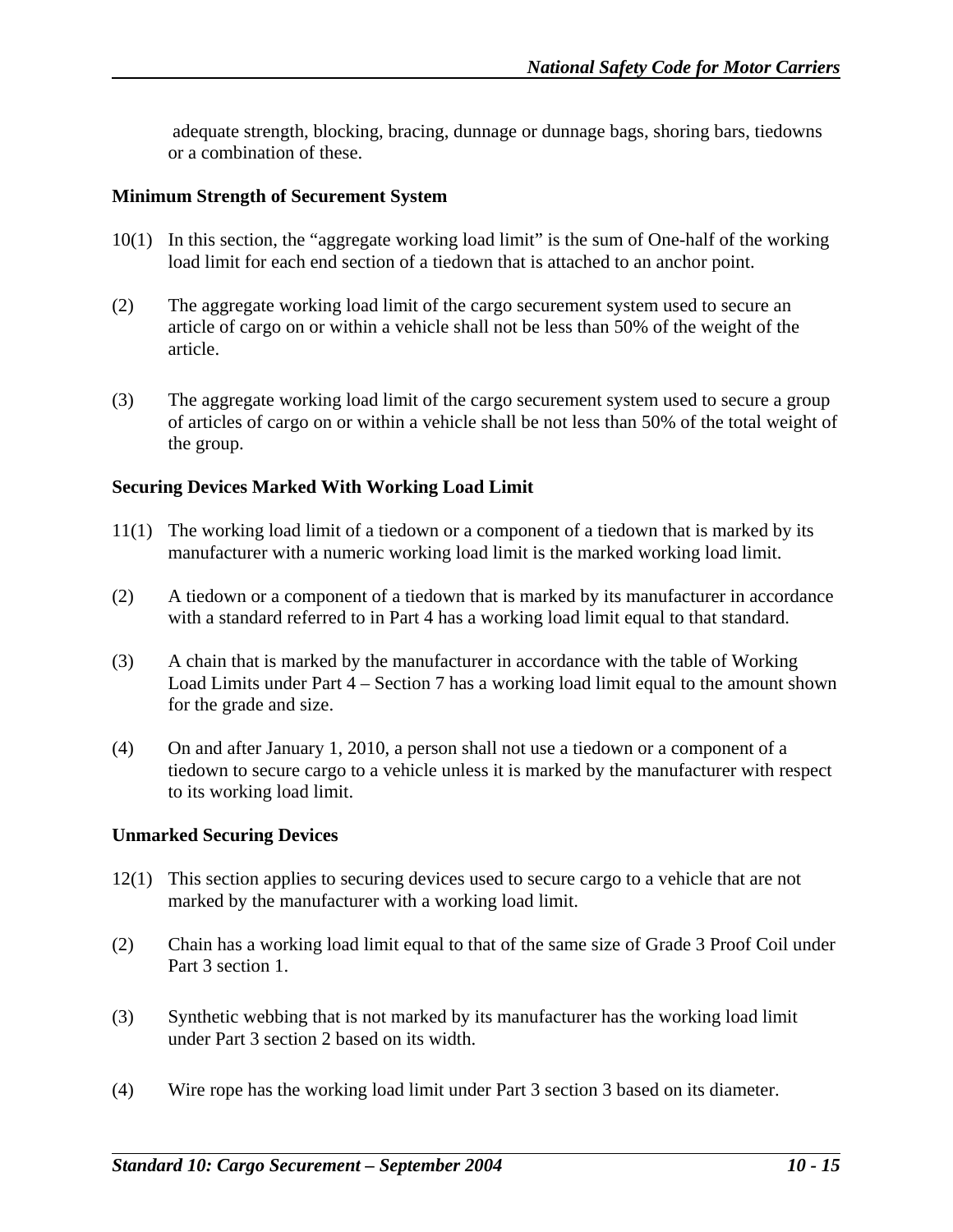- (5) Manila rope has the working load limit under Part 3 section 4 based on its diameter.
- (6) Polypropylene fibre rope, polyester fibre rope, nylon rope and double braided nylon rope has the working load limit under Part 3 section 5 based on its diameter.
- (7) Synthetic cordage that is not marked or labelled to identify its composition has the working load limit under Part 3 section 5 based on its diameter.
- (8) Steel strapping has the working load limit under Part 3 section 6 based on its width.
- (9) A friction mat which is not marked by the manufacturer with a working load limit is assumed to provide resistance to horizontal movement equal to 50% of the weight of the cargo resting on the mat.
- (10) A tiedown or a component of a tiedown that is not referred to in subsections (2) to (9) has a working load limit equal to the working load limit of the lowest grade or classification assigned under Part 3

### **Steel strapping**

- 13(1) Steel strapping that is 2.54 centimetres wide or wider used to secure cargo to a vehicle shall have at least 2 pairs of crimps in each seal.
- (2) An end-over-end lap joint formed in steel strapping used to secure cargo to a vehicle shall be sealed with at least 2 seals.

#### **Blocking Systems to Prevent Forward Movement**

14 The aggregate working load limit of the components of a blocking system used as a unique form of securement to prevent an article of cargo from moving forward, including tiedowns used as blocking, shall not be less than 50% of the weight of the article being blocked.

#### **Rub rails**

15 The securing devices used on or within a vehicle shall, wherever practical, be located inboard the rub rails where the vehicle has rub rails.

#### **Timber**

16 Timber used on or within a vehicle as dunnage, chocks or cradles or for blocking or bracing shall be strong enough that it will not be split or crushed by the cargo or the tiedowns.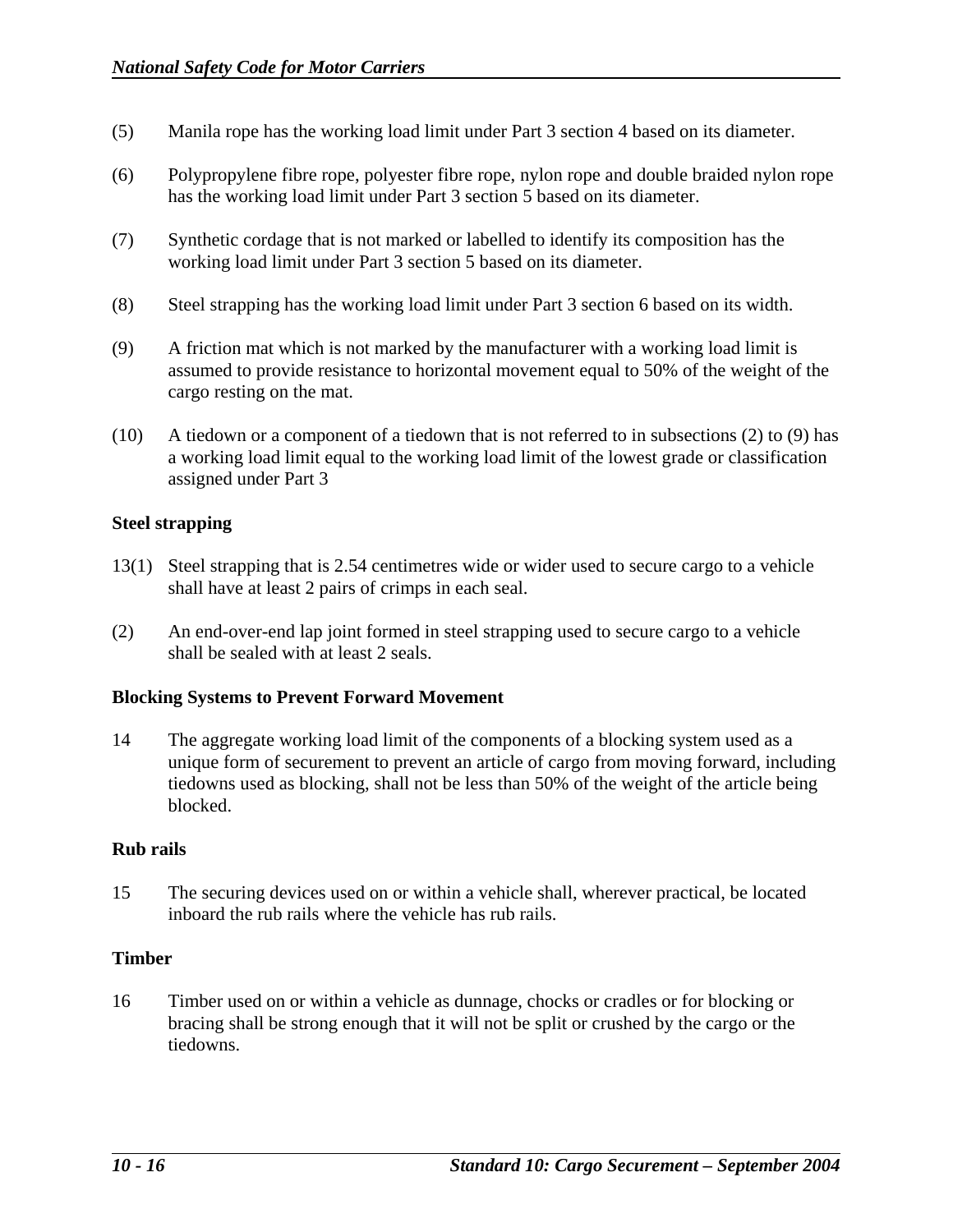## **Placement of Articles of Cargo**

- 17 Where the articles of cargo on or within a vehicle are placed beside each other and secured by tiedowns that pass over 2 or more articles, the articles shall be
	- (a) placed in direct contact with each other, or
	- (b) prevented from moving towards each other while the vehicle is on a highway.

### **Prevention of Rolling**

18 Where any cargo or portion thereof may roll, it shall be restrained by chocks, wedges, a cradle or another securing device that prevents the cargo from rolling.

## **Division 4 - Tiedowns**

### **Tension**

- 19(1) A tiedown used to secure cargo to a vehicle shall be designed, constructed and maintained so that the driver of the vehicle can tighten it.
- (2) The driver of a vehicle shall ensure that tiedowns are taut while the vehicle is on a highway.
- (3) Subsection (1) does not apply to steel strapping.
- (4) A tiedown used to secure cargo to a vehicle shall be used in a manner that prevents the tiedown from slipping, loosening, unfastening, opening or releasing while the vehicle is on a highway.
- (5) A tiedown used to secure stacked articles of cargo is considered to contribute to the securement of all articles of cargo on which that tiedown causes pressure.

## **Edge protectors**

- 20(1) An edge protector shall be used where a tiedown would be subject to abrasion or cutting at the point where it touches an article of cargo.
- (2) An edge protector used between a tiedown and cargo shall be resistant to abrasion, cuts and crushing.
- (3) An edge protector used between a tiedown and cargo shall allow the tiedown to slide freely when it is tightened or loosened.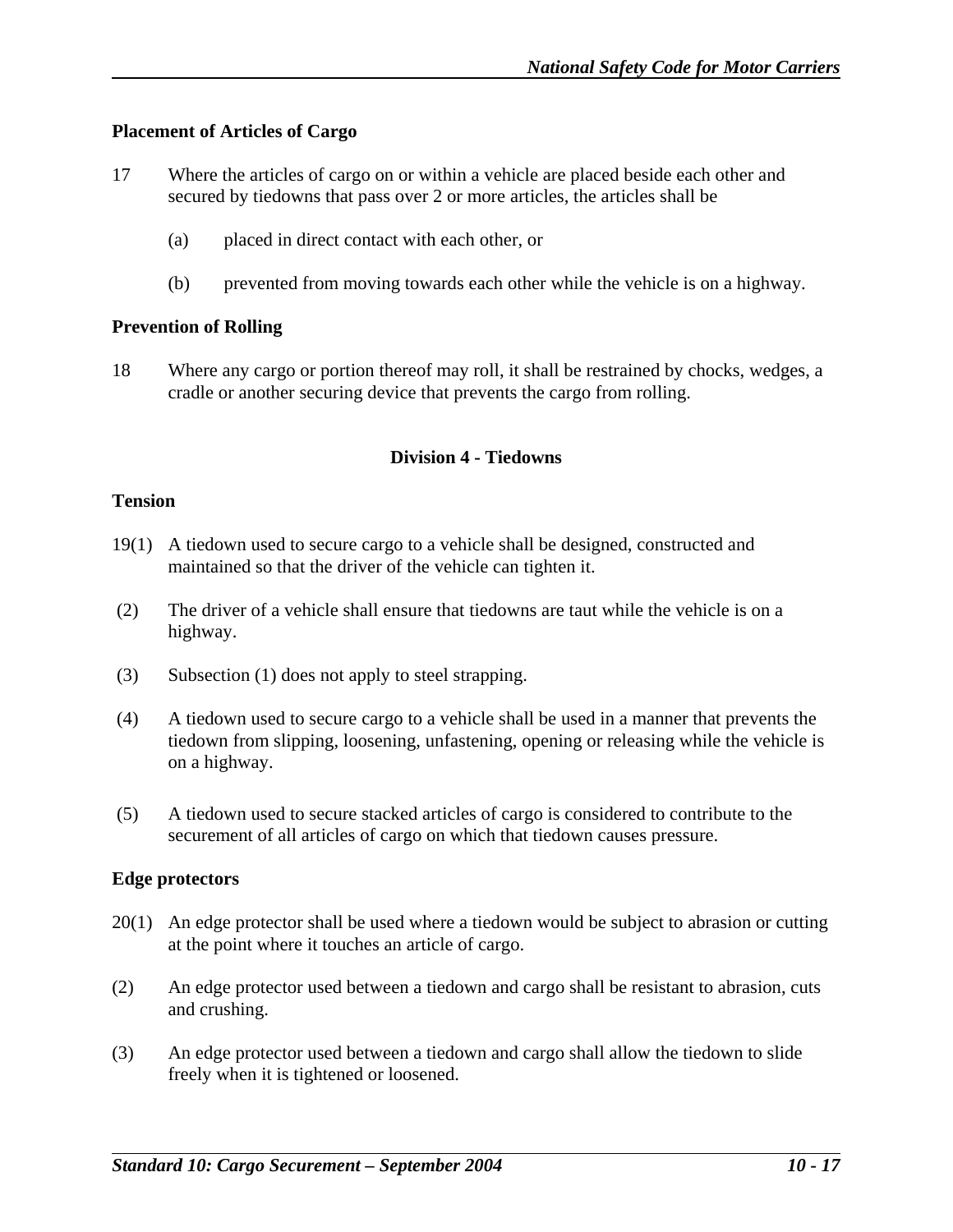## **Working load limit**

- 21(1) Subject to subsection (2), the working load limit of a tiedown, associated connector or attachment mechanism is the lesser of
	- (a) the lowest working load limit of the components, or
	- (b) the lowest working load limit of the anchor points or associated connector or attachment mechanism to which the tiedown is attached.
- (2) The working load limit of a tiedown that includes synthetic webbing is the least of
	- (a) the working load limit of the synthetic webbing assembly, or
	- (b) the lowest working load limit of the components, or
	- (c) the working load limit of the anchor point to which the tiedown is attached.

#### **Minimum number**

- 22(1) Subject to subsection (4), cargo transported by a vehicle shall be secured using the number of tiedowns calculated under subsection (2) or (3).
- (2) Where an article of cargo is not blocked or immobilized by a front end structure, bulkhead, by other immobilized cargo or by another device that prevents it moving forward, it shall be secured by at least
	- (a) 1 tiedown where the article is 1.52 metres or shorter and weighs not more than 500 kilograms,
	- (b) 2 tiedowns where the article is
		- (i) 1.52 metres or shorter and weighs more than 500 kilograms, or
		- (ii) longer than 1.52 metres but not longer than 3.04 metres regardless of its weight, or
	- (c) where the article is longer than 3.04 metres
		- (i) 2 tiedowns for the first 3.04 metres of length, and
		- (ii) 1 extra tiedown for each additional 3.04 metres or fraction of 3.04 metres.
- (3) Where an article of cargo is blocked or immobilized by a front end structure, bulkhead, by other immobilized cargo or by another device to prevent it moving forward, it shall be secured by at least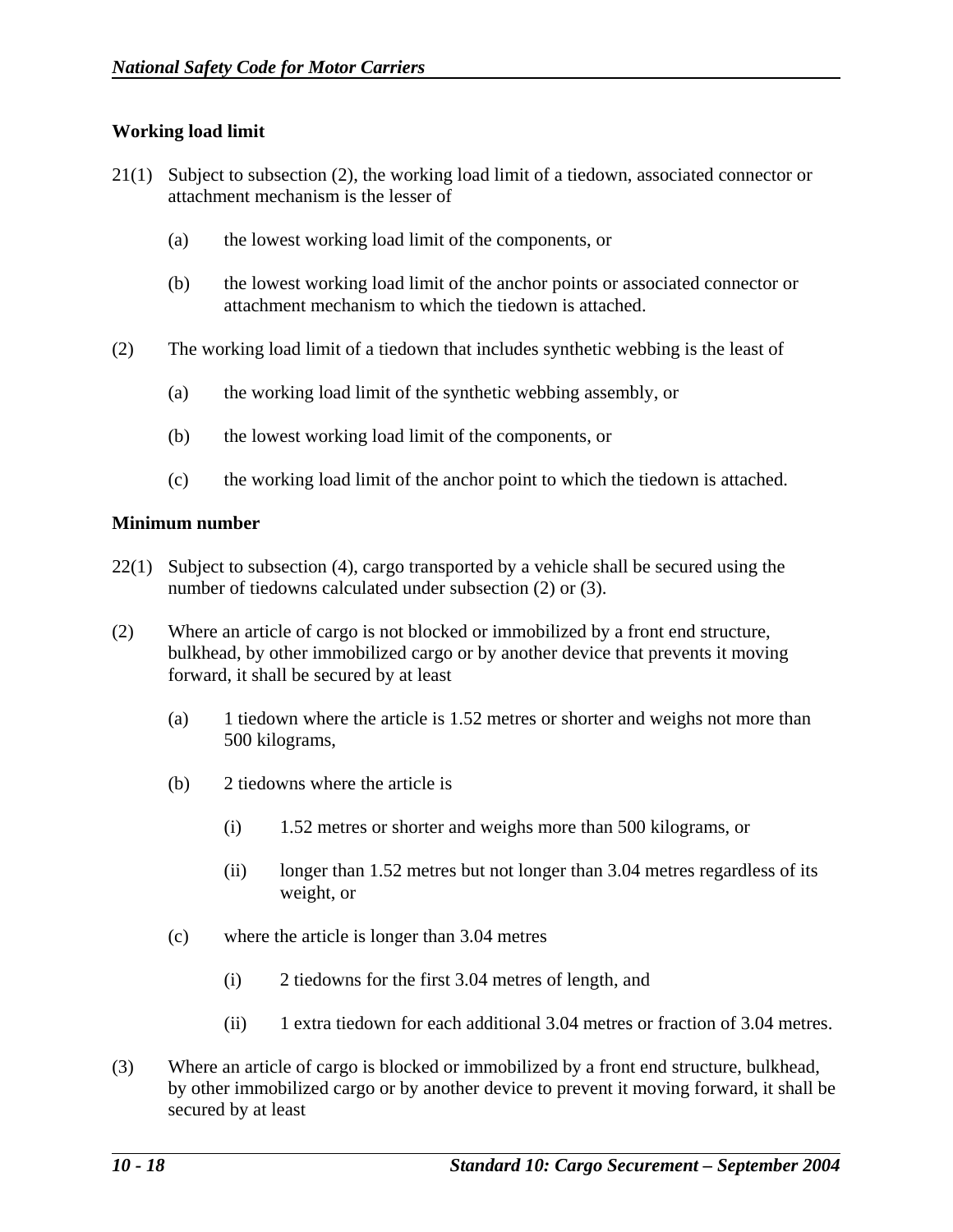- (a) 1 tiedown where the article is not longer than 3.04 meters, or
- (b) where the article is longer than 3.04 metres
	- (i) 1 tiedown for the first 3.04 metres of length, and
	- (ii) 1 extra tiedown for each additional 3.04 metres or fraction of 3.04 metres.
- (4) Where a vehicle is transporting machinery or fabricated structural items that shall be secured by special methods because of their design, size, shape or weight, the special methods shall:
	- (a) secured adequately any article of the cargo
	- (b) be properly used in accordance with the manufacturer's instructions.

## **Division 5 - Front End Structures**

### **Application**

- 23(1) Subject to subsection (2), this Division applies to a vehicle transporting cargo that is in contact with the front-end structure of the vehicle.
- (2) Where devices are used on a vehicle that perform the same function as the front end structure of a vehicle, the devices shall be at least as strong as and provide the same protection as a front end structure that complies with this Division.
- (3) A cab shield is not a front end structure or part of a cargo securement system.

## **Height and width**

- 24(1) The height of the front end structure of the vehicle shall not be shorter than the shorter of
	- (a) the height at which it prevents the cargo from moving forward, and
	- (b) 122 centimetres above the deck.
- (2) The width of the front end structure of a vehicle shall not be narrower than the narrower of
	- (a) the width of the vehicle, and
	- (b) the width at which it prevents the cargo being transported from moving forward.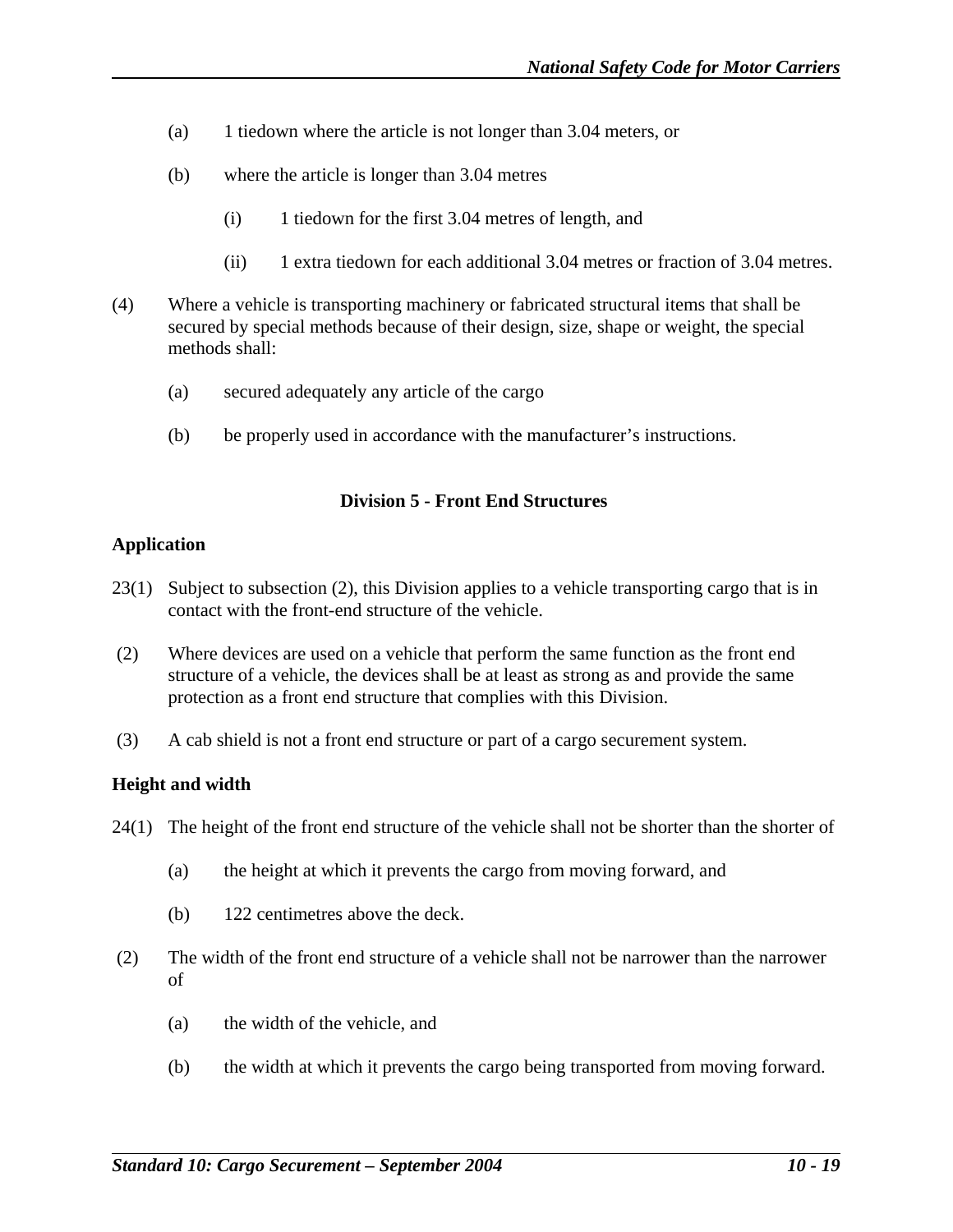## **Strength**

- 25(1) The front end structure of a vehicle shall be able to withstand a horizontal forward static load equal to 50% of the total weight of the cargo where
	- (a) the height of the front end structure is shorter than 1.83 metres, and
	- (b) the cargo is uniformly distributed over all of the front end structure.
- (2) The front end structure of a vehicle shall be able to withstand a horizontal forward static load equal to 40% of the total weight of the cargo where
	- (a) the height of the front end structure is 1.83 metres. or higher, and
	- (b) the cargo is uniformly distributed over all of the front end structure.

#### **Penetration resistance**

- 26(1) The front-end structure of the vehicle shall be able to resist penetration by an article of cargo that contacts it when the vehicle decelerates at a rate of 6.1 metres per second per second.
- (2) The front-end structure of the vehicle shall not have an opening or gap that is big enough to permit an article of cargo to pass through it.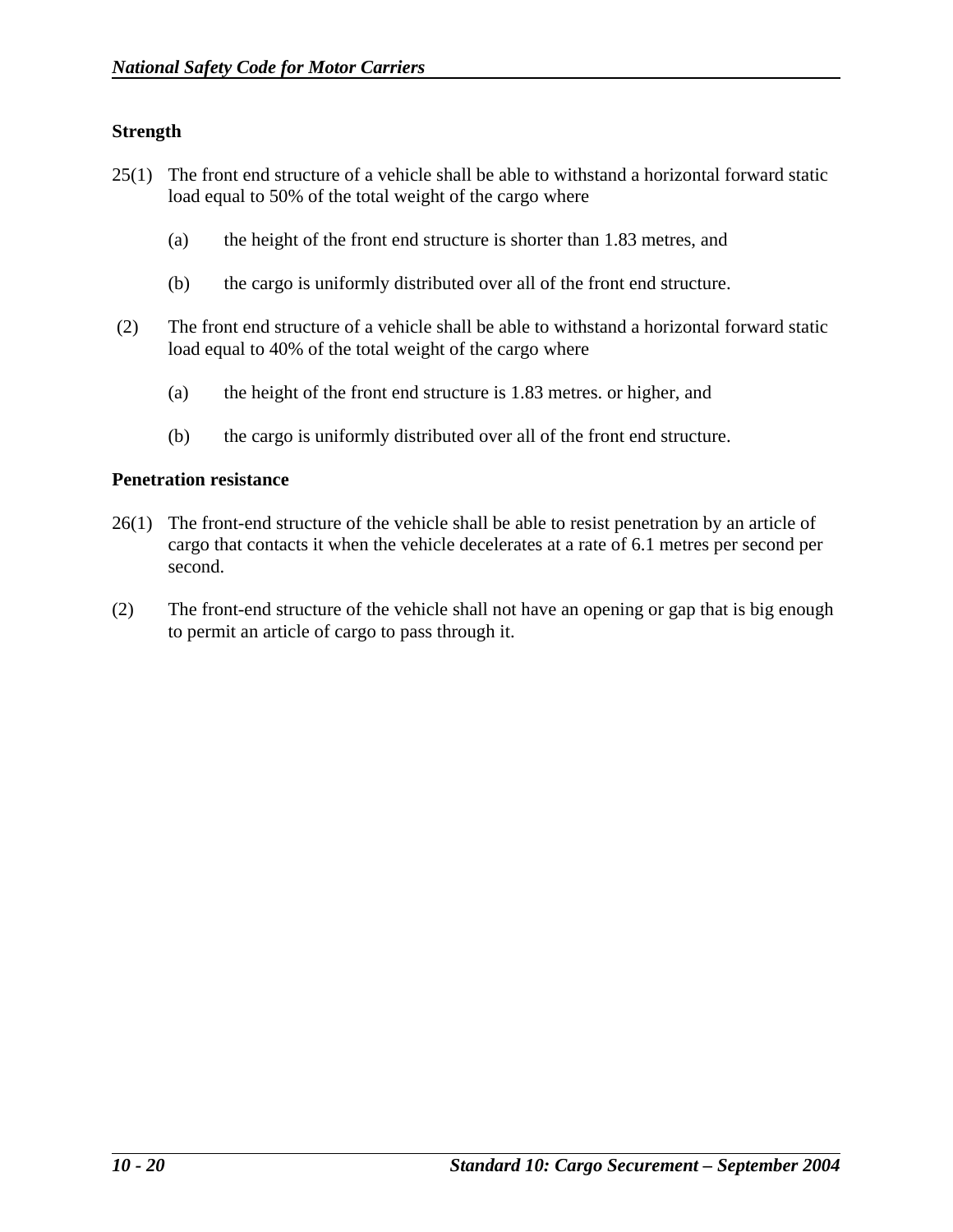## **PART 2- SPECIFIC SECUREMENT REQUIREMENTS BY CARGO TYPE**

## **Applicability**

- 27(1) This Part applies in addition to and not instead of Part 1.
- (2) Where a requirement for containing, immobilizing or securing cargo transported by a vehicle required under this Part differs from a requirement under Part 1, the provisions of this Part apply.

### **Division 1 - Logs**

## **Application**

- 28(1) This Division applies to the transportation of logs that
	- (a) are not unitized, or
	- (b) are part of a cargo that has more than 4 processed logs.
- (2) This Division does not apply to firewood, stumps, log debris or logs that are transported in a vehicle or container that is enclosed on all sides and strong enough to contain them.

#### **Vehicle transporting logs**

- 29(1) A vehicle that is transporting logs shall be designed, built or specially adapted for such transportation.
- (2) The vehicle shall be fitted with bunks, bolsters, stakes or other means of cradling the logs and preventing them from shifting.
- (3) Stakes that are not permanently attached to the vehicle frame or bunk shall be secured in a manner that prevents the stakes from separating from the vehicle while it is on a highway.

## **Log configuration**

- 30(1) Logs shall be solidly packed on a vehicle.
- (2) The outer logs in the bottom layer of logs shall touch and rest solidly against a bunk, bolster or stake.
- (3) Outside logs on a stack of logs shall
	- (a) touch at least 2 bunks, bolsters or stakes, or
	- (b) where one end of a log does not touch a bunk, bolster or stake, it shall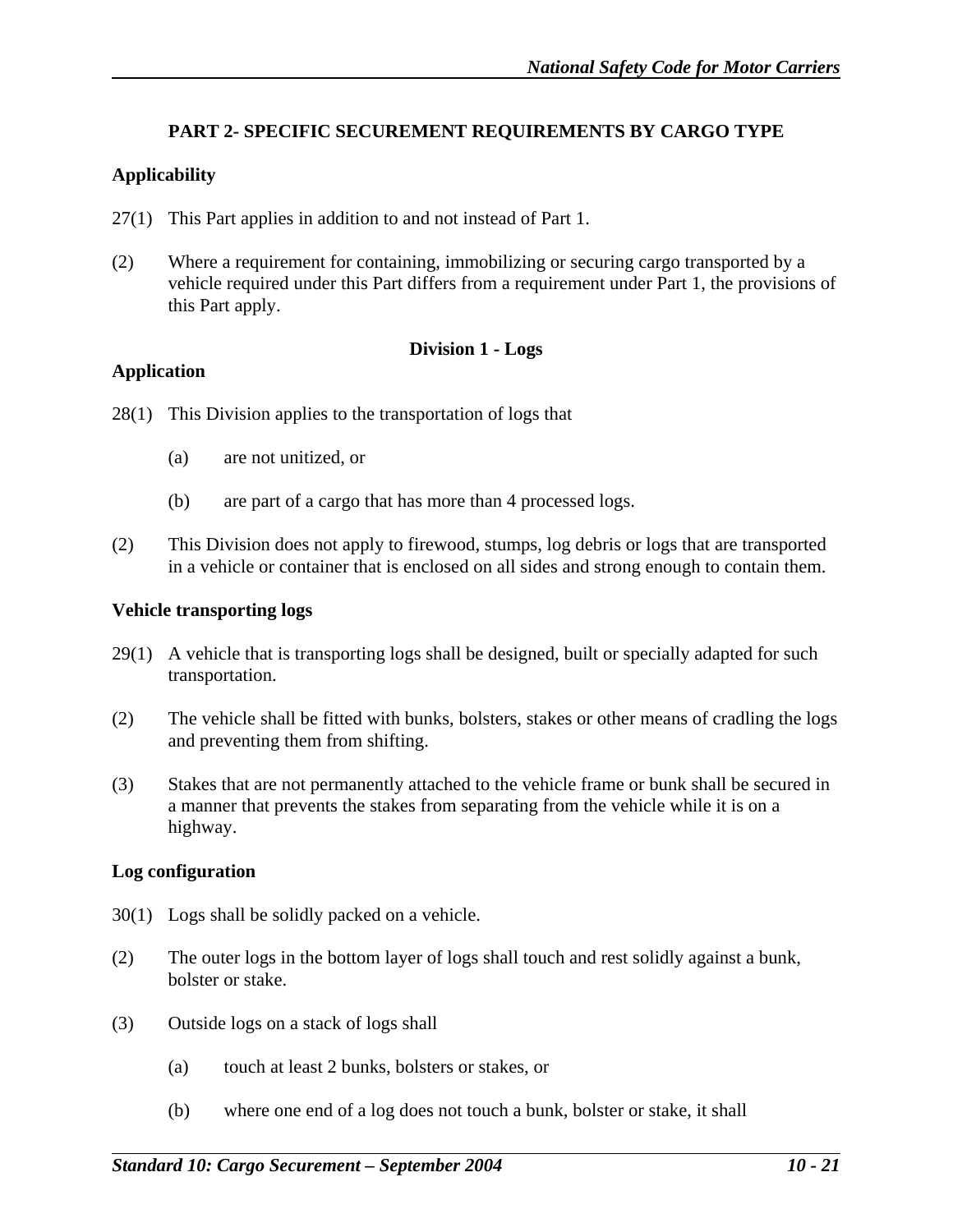- (i) rest on other logs in a stable manner, and
- (ii) extend beyond the end of the bunk, bolster or stake.
- (4) The centre of the highest outside log on each side or end of the vehicle shall be lower than the tops of the bunks or stakes.
- (5) The upper logs that form the top of the cargo shall be crowned.

#### **Securement System**

- 31 Tiedowns must be used to secure the load, in combination with bunks, bolsters, stakes, or other means of cradling the logs.
- 32 Sections 10(2) and 10(3) do not apply to this Division.
- 33 Sufficient additional tiedowns or other securing devices shall be used to ensure that no part of the cargo becomes dislodged where
	- (a) the wood's condition results in such low friction between logs that they may slip against each other, or
	- (b) a log is not held in place by contact with other logs or by the bunks, bolsters or stakes.

#### **Shortwood loaded crosswise**

- 34(1) This section and sections 35 to 37 apply to shortwood loaded crosswise on a frame, rail or flatbed vehicle other than a pole trailer.
- (2) The end of a log in the lower layer of shortwood shall not extend more than 1/3 of the log's total length beyond the nearest supporting structure on the vehicle.

### **One stack of shortwood loaded crosswise**

- 35(1) Despite section 22, where only one stack of shortwood is loaded crosswise, the stack shall be secured by at least 2 tiedowns arranged as follows:
	- (a) The tiedowns shall attach to the vehicle frame at the front and rear of the load, and shall cross the load lengthwise;
	- (b) The tiedowns shall be positioned at approximately one-third and two-thirds of the length of the logs;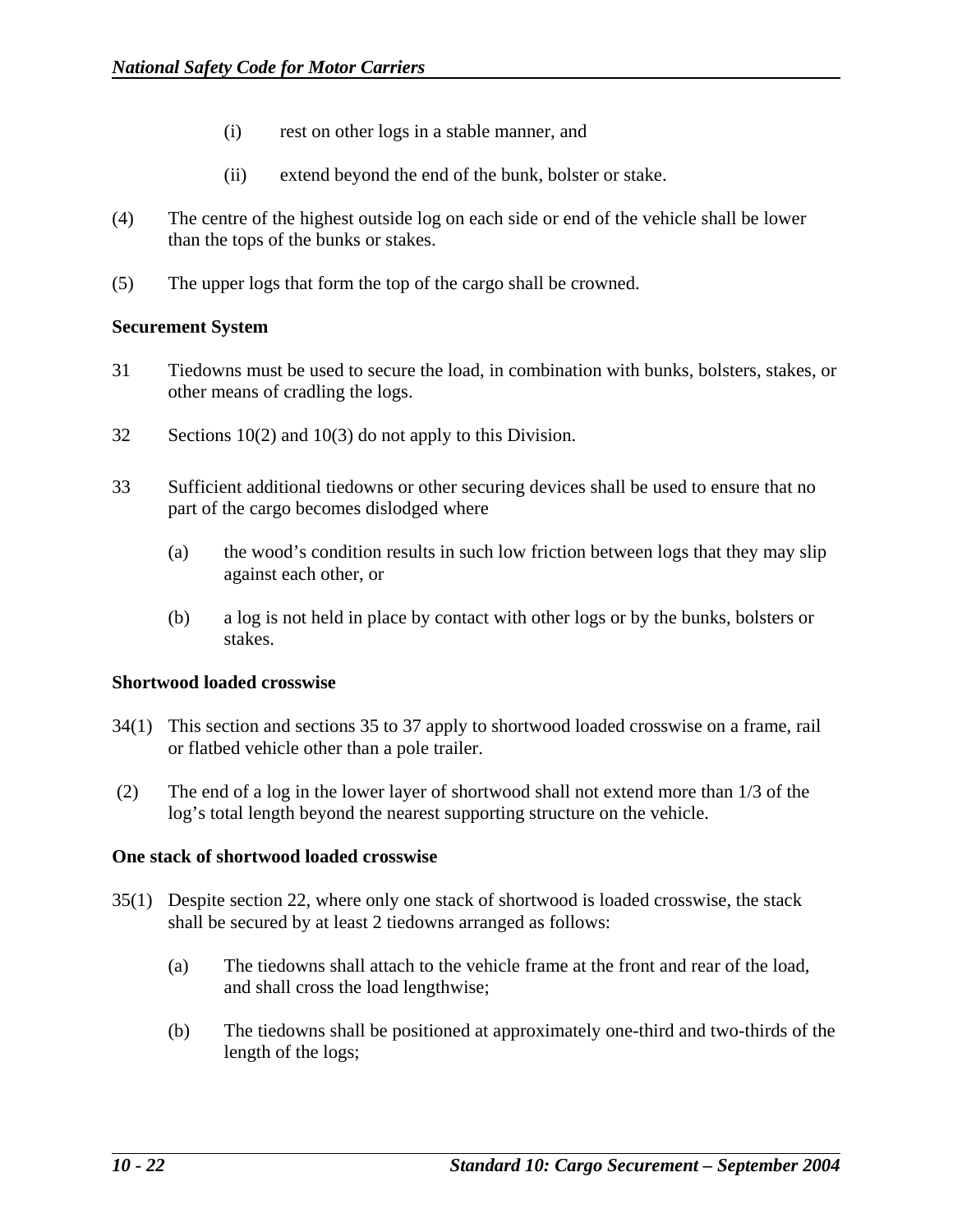(2) A vehicle built on or after January 1, 2010 shall be equipped with a device that maintains a tension not less than 900 kg at all times, and automatically takes up slack in the tiedown as the logs settle.

## **Two stacks of shortwood loaded crosswise**

- 36(1) Despite section 22, where two stacks of shortwood are loaded crosswise and side-by-side on a vehicle, they shall be loaded so that
	- (a) there is no space between the 2 stacks,
	- (b) the outside of each stack is raised by a piece of metal at least 25 millimetres high within 10 centimetres of the end of the logs or the side of the vehicle and causes the load to lean toward the centre to the vehicle,
	- (c) the highest log is not more than 2.44 metres above the deck, and
	- (d) at least one tiedown used lengthwise across each stack shall be located approximately midway between the bunks or stakes, and
		- (i) be located approximately midway between the bunks or stakes, and
		- (ii) attach to the vehicle frame at the front and rear of the load.
- (2) A vehicle built on or after January 1, 2010 shall be equipped with a device that maintains a tension not less than 900 kg at all times, and automatically takes up slack in the tiedown as the logs settle.

## **Long vehicles carrying shortwood loaded crosswise**

- 37(1) A vehicle that is more than 10 metres long transporting shortwood loaded crosswise shall have centre stakes, or comparable structures, that divide its length into two approximately equal sections.
- (2) Where the vehicle is divided by centre stakes, each tiedown shall
	- (a) secure the highest log on each side of the centre stake, and
	- (b) be fastened below that highest log.
- (3) Where the vehicle is divided by centre stakes, each tiedown shall
	- (a) be fixed at each end and tensioned from the middle,
	- (b) be fixed in the middle and tensioned from each end, or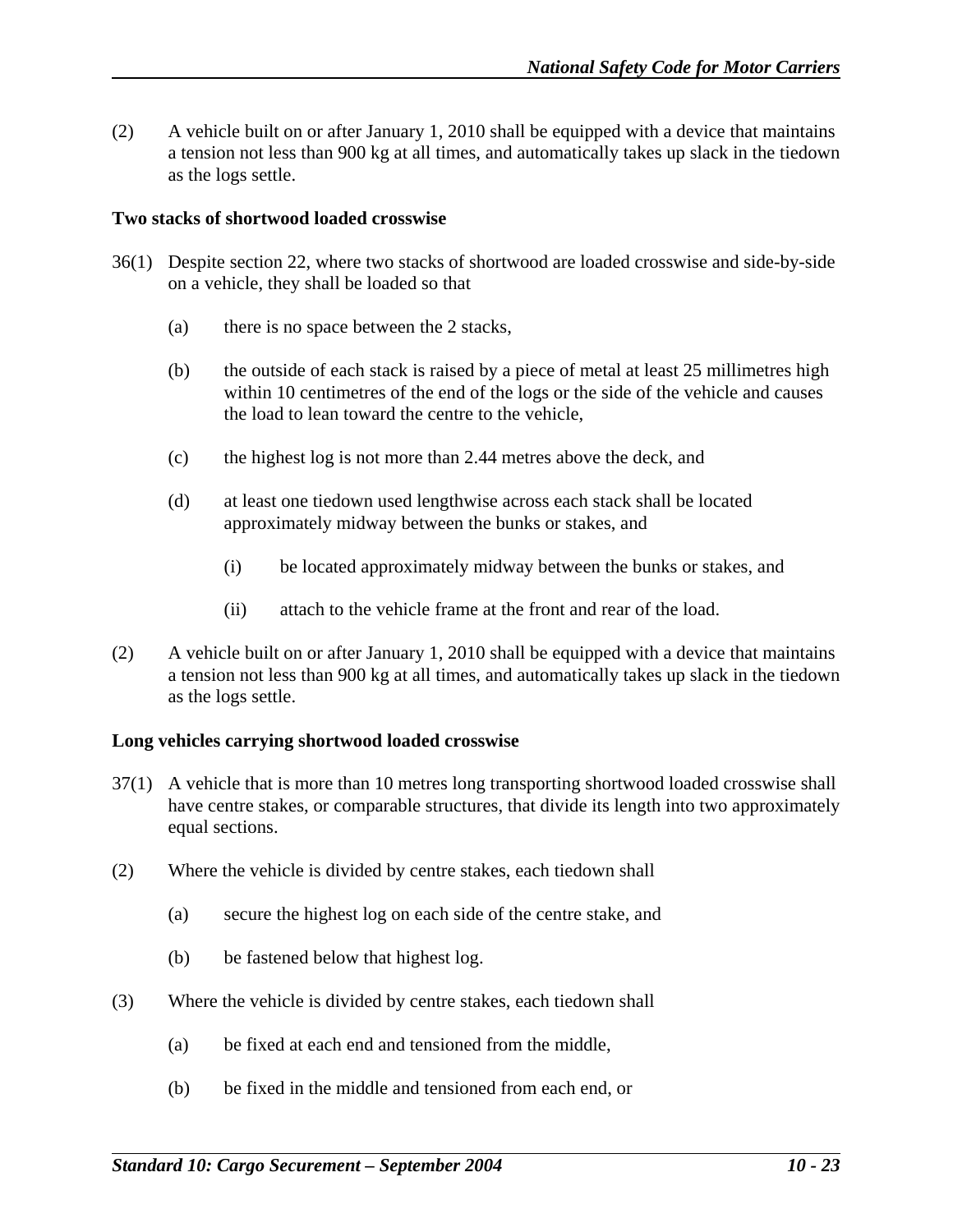- (c) pass through a pulley or similar device in the middle of the tiedown and be tensioned from one end.
- (4) Where a stake or other structure on a vehicle transporting shortwood loaded crosswise is subjected to an upward force when the tiedowns are tightened, the stake or other structure shall be anchored to resist that force.

#### **Shortwood loaded lengthwise**

- 38(1) Despite section 22, each stack of shortwood loaded lengthwise on a frame vehicle or flatbed vehicle, other than a pole trailer, shall be secured to the vehicle by 2 or more tiedowns.
- (2) Despite subsection (1), a stack of shortwood loaded lengthwise on a frame vehicle or flatbed vehicle, other than a pole trailer, shall be secured to the vehicle with a single tiedown located approximately midway between the bunks or stakes where all the logs in the stack
	- (a) are shorter than 3.04 metres,
	- (b) are blocked in the front by a front end structure strong enough to restrain the cargo or by another stack, and
	- (c) are blocked in the rear by another stack or the vehicle's end structure.
- (3) The aggregate working limit of tiedowns used to secure each stack shall be at least 1/6 of the weight of the stack

## **Longwood loaded lengthwise**

- 39(1) Despite section 22, a stack of longwood loaded lengthwise on a frame or flatbed vehicle, other than a pole trailer, shall be secured to the vehicle by 2 or more tiedowns.
- (2) The aggregate working limit of tiedowns used to secure each stack shall be at least 1/6 of the weight of the stack
- (3) The outside logs of a stack of longwood shall be secured by 2 or more tiedowns.

## **Pole trailers**

- 40(1) This section applies to logs, regardless of the length of individual logs, transported on pole trailers.
- (2) Despite section 22, the logs shall be secured by
	- (a) one or more tiedowns at each bunk, or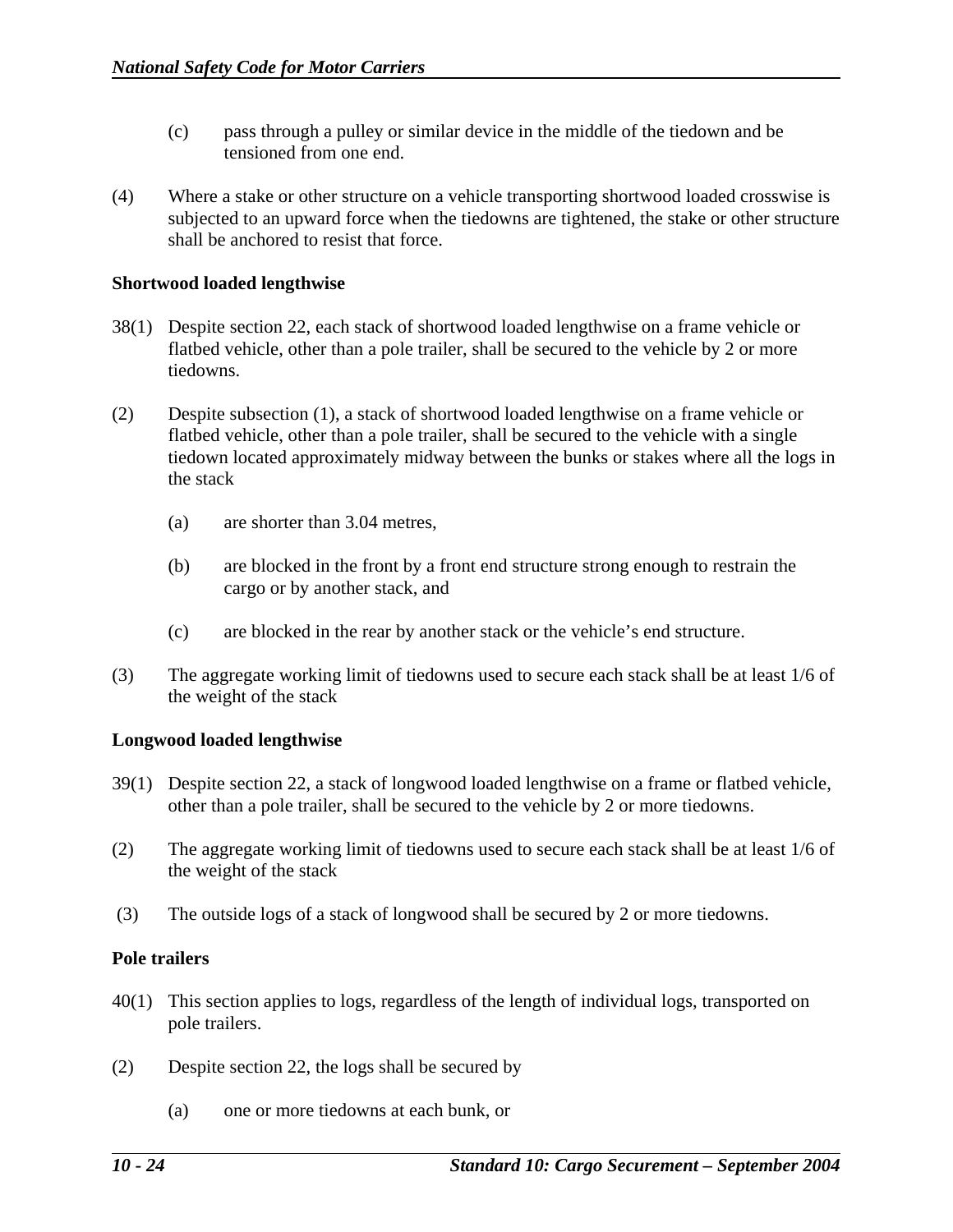- (b) two or more tiedowns used as wrappers that encircle the entire stack of logs at sufficient locations along the stack to secure it effectively.
- (3) Where wrappers are used on a stack of logs, the wrappers at the front and rear ends of the stack shall be not less than 3.04 metres apart.
- (4) Where the vehicle is transporting one or two logs with diameters greater than 0.6 metre, each logs shall be individually immobilized with chock blocks or an equally effective method that prevents the logs from moving.
- (5) Where a log with a diameter greater than 0.6 metre rises above the bunks, it shall be secured to the underlying logs with at least 2 additional tiedowns used as wrappers.

## **Division 2 - Dressed Lumber**

### **Application**

- 41(1) This Division applies to the transportation of
	- (a) bundles of dressed lumber and packaged lumber, and
	- (b) unitized building products, including plywood, gypsum board or other materials of similar shape.
- (2) For the purpose of this Division, "bundle" means the material referred to in subsection (1).

#### **Side by side**

- 42 Where bundles are placed side by side
	- (a) bundles shall be in direct contact with each other, or
	- (b) a method shall be used that prevents the bundles from moving towards each other.

#### **Securement system for dressed lumber**

43 Bundles carried in 2 or more layers shall be secured in accordance with one of sections 44, 45, 46 or 47

#### **Bundles blocked against lateral movement by stakes**

44 Bundles carried in 2 or more layers which are blocked against lateral movement by stakes on the sides of the vehicle shall be secured by tiedowns laid out over the top layer, as outlined in the provisions of section 22 of this Standard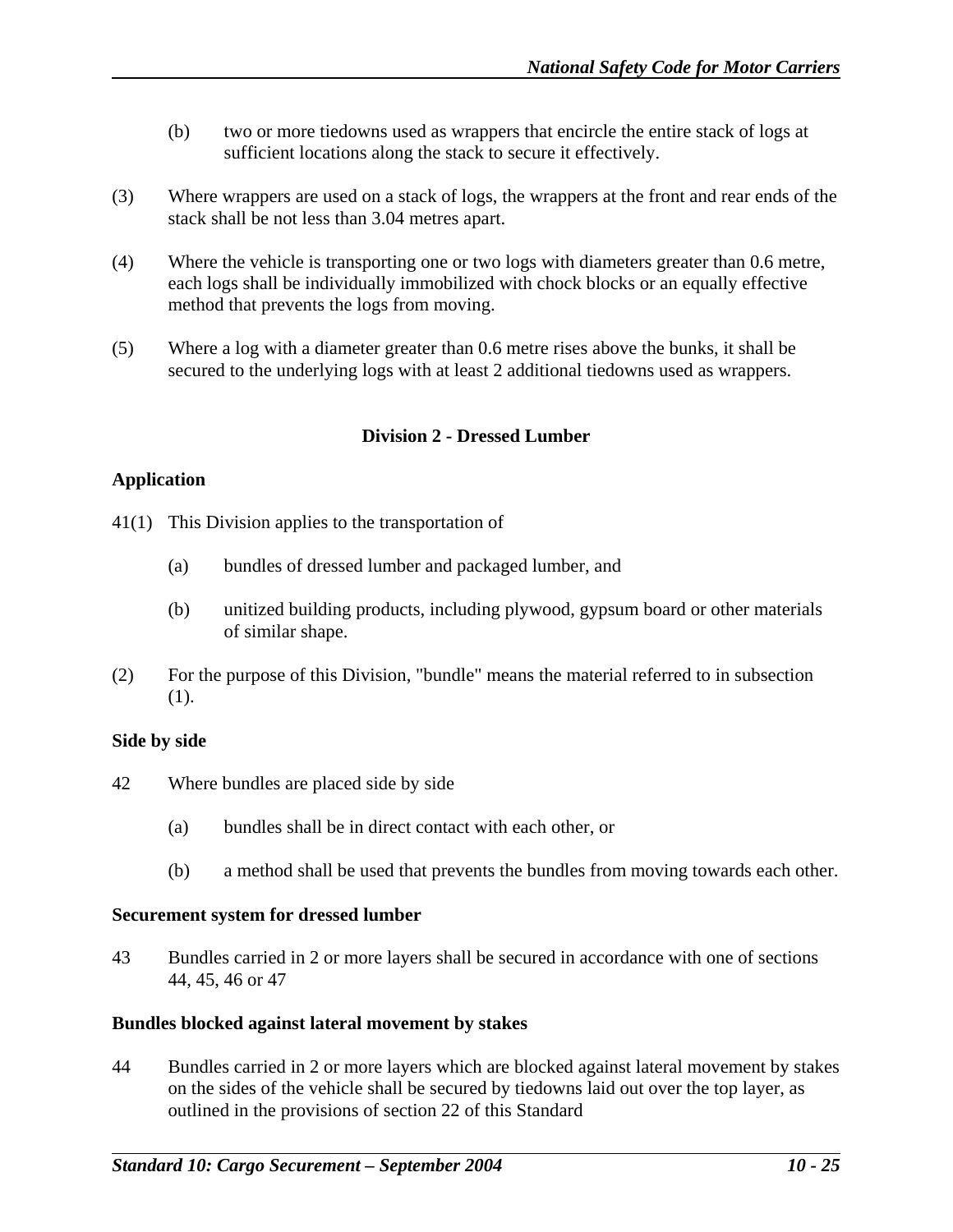## **Bundles restrained from lateral movement by blocking or high friction devices**

45 Bundles carried in 2 or more layers which are restrained from lateral movement by blocking or high friction devices between layers shall be secured by tiedowns laid out over the top tier, as outlined in the provisions of section 22 of this Standard

### **Bundles placed directly on top of other bundles or on spacers of adequate size and orientation**

- 46(1) Bundles carried in 2 or more layers placed directly on top of other bundles or on spacers of adequate size and orientation, shall be secured by.
	- (a) tiedowns over the top layer of bundles, in accordance with provisions of section 22 of this Standard, with a minimum of two tiedowns for bundle(s) longer than 1.52 metres, and
	- (b) tiedowns over the second layer of bundles, or at 1.85 metres above the vehicle deck, whichever is greater, or not over 1.85 metres above the deck for other multiple layers in accordance with the provisions of section 22 of this Standard, for each stack of bundles composed of more than two layers; and
- (2) where spacers are used, then
	- (a) the length of spacers between bundles shall provide support to all pieces in the bottom row of the bundle, and
	- (b) the width of individual spacers shall be equal to or greater than the height, and
	- (c) spacers shall provide good interlayer friction, and
	- (d) where spacers are comprised of layers of material, the layers shall be unitized or fastened together in a manner which ensures that the spacer performs as a single piece of material.

#### **Layers of Bundles**

47 Bundles carried in 2 or more layers shall be secured by tiedowns laid out over each layer of bundles, in accordance with the provisions of section 22 of this Standard with a minimum of two tiedowns over each top bundle(s) longer than 1.52 metres, in all other circumstances.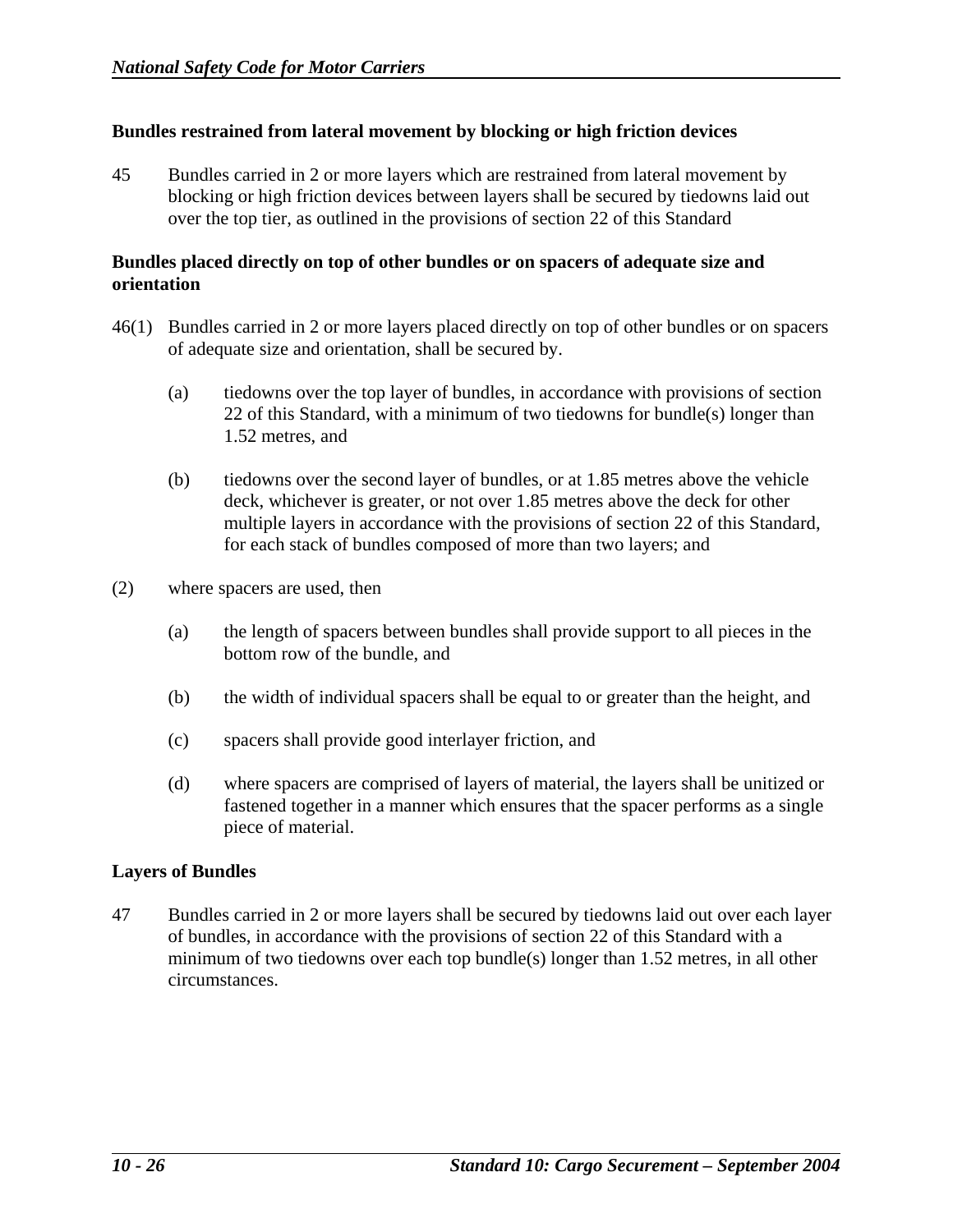# **Division 3 - Metal Coils**

## **Application**

48 This Division applies to a flatbed vehicle or a sided vehicle or intermodal container that is transporting one or more metal coils that individually or grouped together have a total weight of 2 268 kilograms or more.

## **Coils transported with eyes vertical by a vehicle or an intermodal container with anchor points**

- 49(1) This section applies to coils transported with the eyes vertical.
- (2) Where a vehicle is transporting a single coil or several coils which are not grouped in a row, each coil shall be secured by tiedowns arranged in a manner that prevents the coil from tipping forward, rearward, or sideways. The securement system shall include:
	- (a) at least 1 tiedown attached diagonally from the left side of the vehicle near the forward-most part of the coil, across the eye of the coil, to the right side of the vehicle near the rearmost part of the coil,
	- (b) at least 1 tiedown attached diagonally from the right side of the vehicle near the forward-most part of the coil, across the eye of the coil, to the left side of the vehicle near the rearmost part of the coil,
	- (c) at least 1 tiedown attached across the eye of the coil, and
	- (d) blocking and bracing, friction mats or tiedowns that prevent the coil moving forward.
- (3) Where a vehicle is transporting coils that are grouped and loaded side by side in a transverse or lengthwise row, each row shall be secured by
	- (a) at least 1 tiedown against the front of the row, restraining against forward movement, and where practical, making an angle of not more than 45 degrees with the deck when viewed from the side.
	- (b) at least 1 tiedown against the rear of the row , restraining against rearward movement, and where practical, making an angle of not more than 45 degrees with the deck when viewed from the side,
	- (c) at least one tiedown over the top of each coil or each transverse row of coils, restraining against vertical movement, and
	- (d) tiedowns shall be arranged to prevent shifting and tipping in the forward, rearward and lateral directions.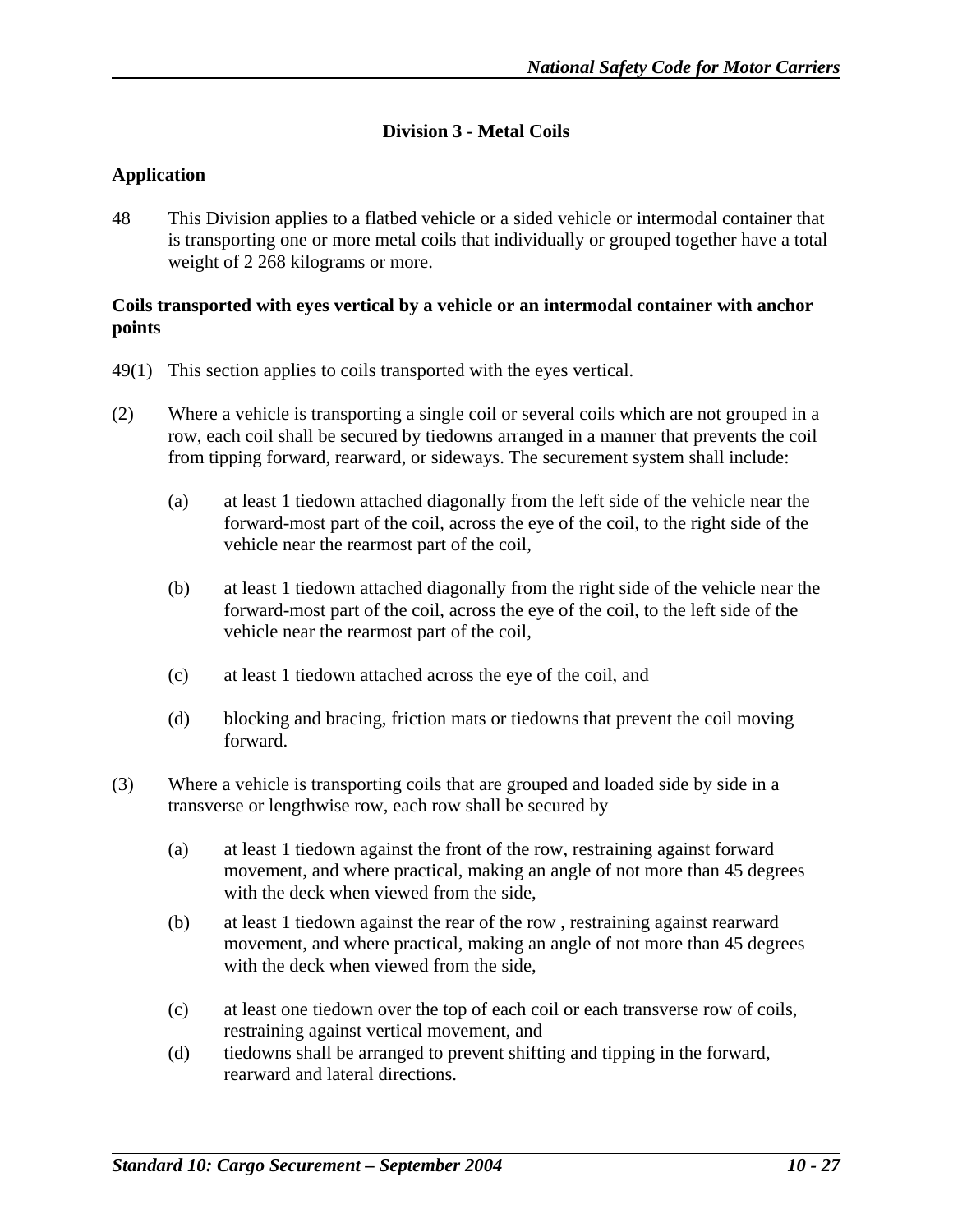(4) Subject to subsections (2) and (3) a tiedown going over the top of a coil shall be as close as practical to the eye of the coil.

## **Coils transported with eyes crosswise by a vehicle or an intermodal container with anchor points**

- 50(1) This section applies to coils transported with the eyes crosswise.
- (2) Each coil shall be immobilized with timbers, chocks or wedges, a cradle or other device that
	- (a) prevents the coil from rolling,
	- (b) supports the coil off the deck, and
	- (c) is not capable of becoming unfastened or loose while the vehicle is on a highway.
- (3) Where timbers, chocks or wedges are used to secure a coil, they shall be held in place by coil bunks or similar devices to prevent the blocking device from coming loose.
- (4) Each coil shall be secured with
	- (a) at least 1 tiedown through its eye, restricting against forward movement, and where practical, making an angle of not more than 45 degrees with the deck when viewed from the side, and
	- (b) at least one tiedown through its eye, restricting against rearward movement, and where practical, making an angle of not more than 45 degrees with the deck when viewed from the side.

## **Coils transported with eyes lengthwise by a vehicle or an intermodal container with anchor points**

- 51 An individual metal coil transported with the eye lengthwise shall be secured in accordance with one of sections 52, 53 or 54.
- 52(1) Each coil shall be immobilized by timbers, chocks or wedges, a cradle or another method that
	- (a) prevents the coil from rolling,
	- (b) supports the coil off the deck, and
	- (c) is not capable of becoming unfastened or loose while the vehicle is on a highway.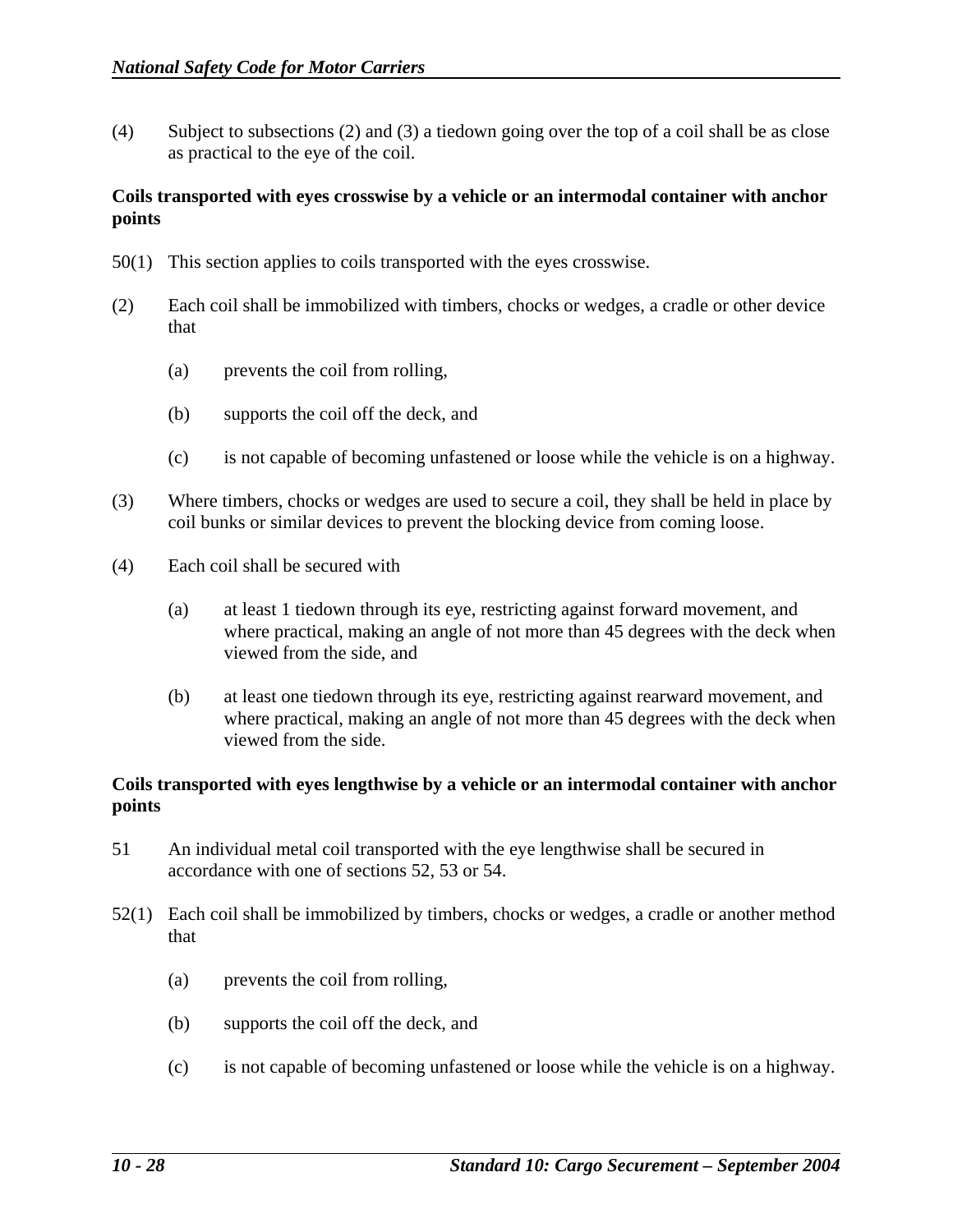- (2) Where timbers, chocks or wedges are used to secure a coil, they shall be held in place by coil bunks or similar devices to prevent the blocking device from coming loose.
- (3) Each coil shall be secured with
	- (a) at least 1 tiedown attached diagonally through its eye from the left side of the vehicle near the forward-most part of the coil, to the right side of the vehicle near the rearmost part of the coil, making an angle of not more than 45 degrees, where practical, with the deck when viewed from the side,
	- (b) at least 1 tiedown attached diagonally through its eye, from the right side of the vehicle near the forward-most part of the coil, to the left side of the vehicle near the rearmost part of the coil, making an angle of not more than 45 degrees, where practical, with the deck when viewed from the side,
	- (c) at least 1 tiedown attached across the top of the coil, and
	- (d) blocking or friction mats to prevent a coil from moving lengthwise.
- 53(1) Each coil shall be immobilized by timbers, chocks or wedges, a cradle or another method that
	- (a) prevents the coil from rolling,
	- (b) supports the coil off the deck, and
	- (c) is not capable of becoming unfastened or loose while the vehicle is on a highway.
- (2) Where timbers, chocks or wedges are used to secure a coil, they shall be held in place by coil bunks or similar devices to prevent the blocking device from coming loose.
- (3) Each coil shall be secured with
	- (a) at least 1 tiedown attached straight through its eye from the left side of the vehicle near the forward-most part of the coil, to the left side of the vehicle near the rearmost part of the coil and, where practical, making an angle of not more than 45 degrees with the deck when viewed from the side,
	- (b) at least 1 tiedown attached straight through its eye, from the right side of the vehicle near the forward-most part of the coil, to the right side of the vehicle near the rearmost part of the coil and, where practical, making an angle of not more than 45 degrees with the deck when viewed from the side,
	- (c) at least 1 tiedown attached across the top of the coil, and
	- (d) blocking or friction mats to prevent the coil from moving lengthwise.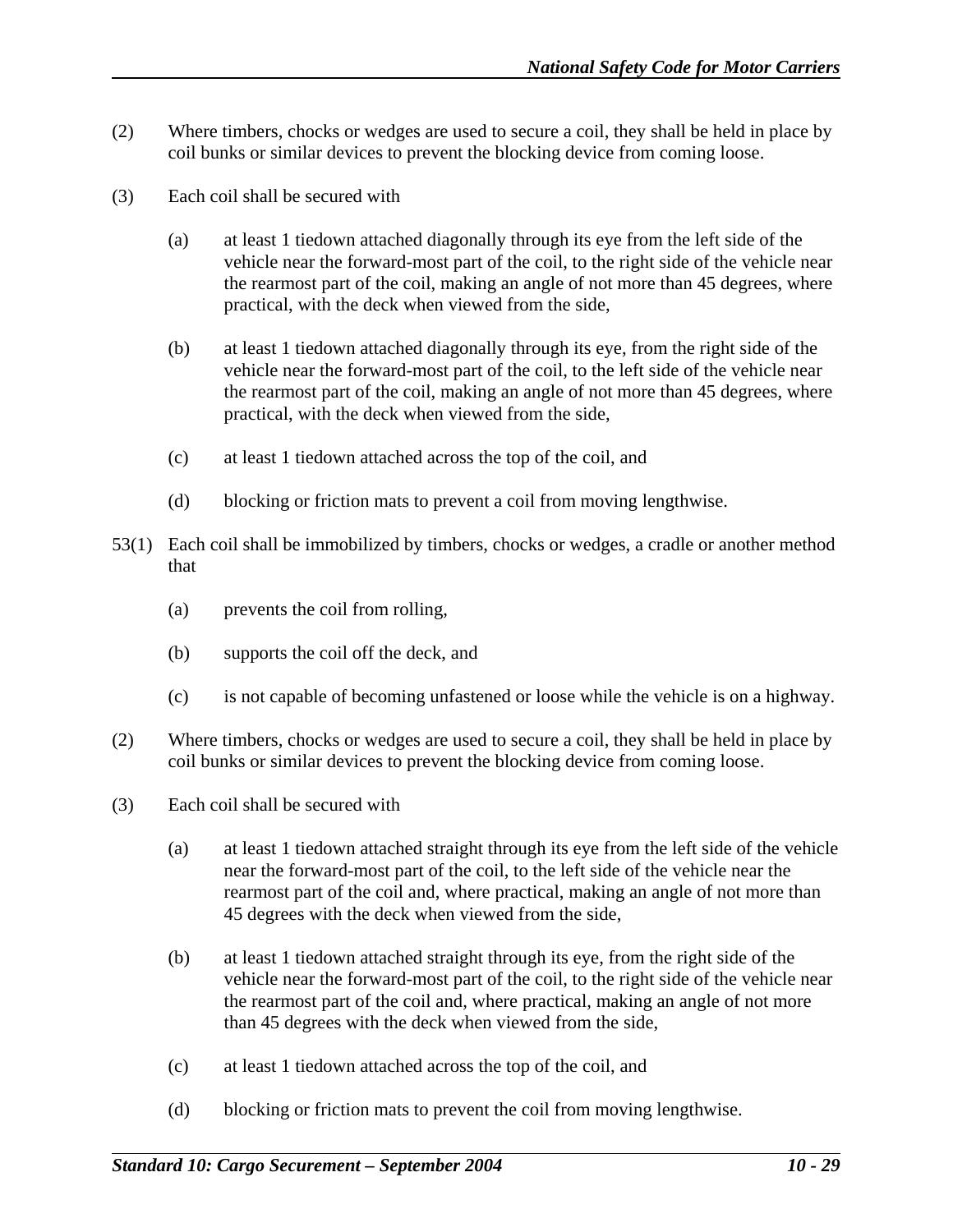- 54(1) Each coil shall be immobilized by timbers, chocks or wedges, a cradle or another method that
	- (a) prevents the coil from rolling,
	- (b) supports the coil off the deck, and
	- (c) is not capable of becoming unfastened or loose while the vehicle is on a highway.
- (2) Where timbers, chocks or wedges are used to secure a coil, they shall be held in place by coil bunks or similar devices to prevent the blocking device from coming loose.
- (3) Each coil shall be secured by
	- (a) at least 1 tiedown over the top of the coil, located near the forward-most part of the coil,
	- (b) at least 1 tiedown over the top of the coil located near the rearmost part of the coil, and
	- (c) blocking or friction mats to prevent the coil from moving lengthwise.

#### **Rows of coils**

- 55(1) This section applies to the transportation of transverse rows of metal coils with eyes lengthwise and with approximately equal outside diameters.
- (2) A transverse row of coils shall be immobilized by timbers, chocks or wedges, a cradle or another method that
	- (a) prevents the coils from rolling,
	- (b) supports the coils off the deck, and
	- (c) is not capable of becoming unfastened or loose while the vehicle is on a highway.
- (3) Where timbers, chocks or wedges are used to secure a row of coils, they shall be held in place by coil bunks or similar devices to prevent the blocking device from coming loose.
- (4) A transverse row of coils shall be secured by
	- (a) at least 1 tiedown over the top of each coil, located near the forward-most part of the coil,
	- (b) at least 1 tiedown over the top of each coil, located near the rearmost part of the coil, and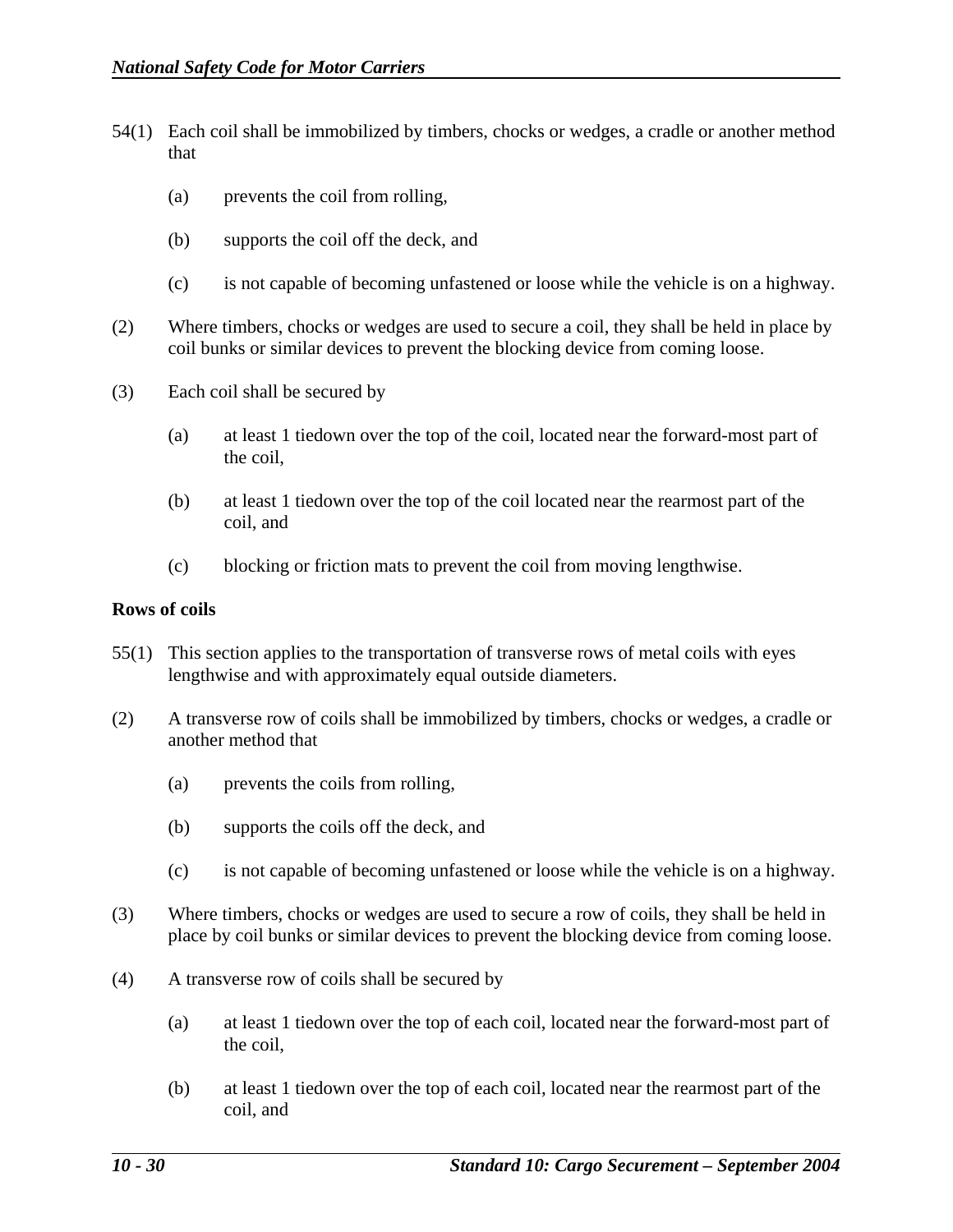(c) blocking or friction mats to prevent each coil from moving lengthwise.

## **Prohibitions**

- 56 The use of nailed wood blocking or cleats as the sole means to secure timbers, chocks or wedges, or a nailed wood cradle is prohibited when metal coils are transported with eyes lengthwise or eyes crosswise by a vehicle or an intermodal container with anchor points.
- 57 When coils are transported with eyes crosswise, attaching tiedowns diagonally through the eye of a coil to form an X pattern when viewed from above the vehicle is prohibited.

## **Securement of Coils Transported in a Sided Vehicle or Intermodal Container without Anchor Points**

58 Metal coils shall be secured in a manner to prevent shifting and tipping using a system of blocking and bracing, friction mats, tiedowns, or a combination of these.

## **Division 4 - Paper Rolls**

#### **Application**

- 59(1) This Division applies to the transportation of paper rolls which individually or together weigh 2 268 kilograms or more.
- (2) Paper rolls may be secured in accordance with this Division where:
	- (a) the total weight is less than 2 268 kilograms, and
	- (b) a single or several paper rolls are unitized on a pallet.

#### **Friction mats**

60 A friction mat used to provide the principal securement for a paper roll shall protrude from beneath the roll in the direction in which it is providing that securement.

#### **Chocks, wedges and blocking**

61 Chocks, wedges or blocking used to secure paper rolls shall not shift or become unfastened while the vehicle is on a highway.

#### **Banding**

- 62 Where paper rolls are banded together,
	- (a) the rolls shall be placed tightly against each other to form a stable group,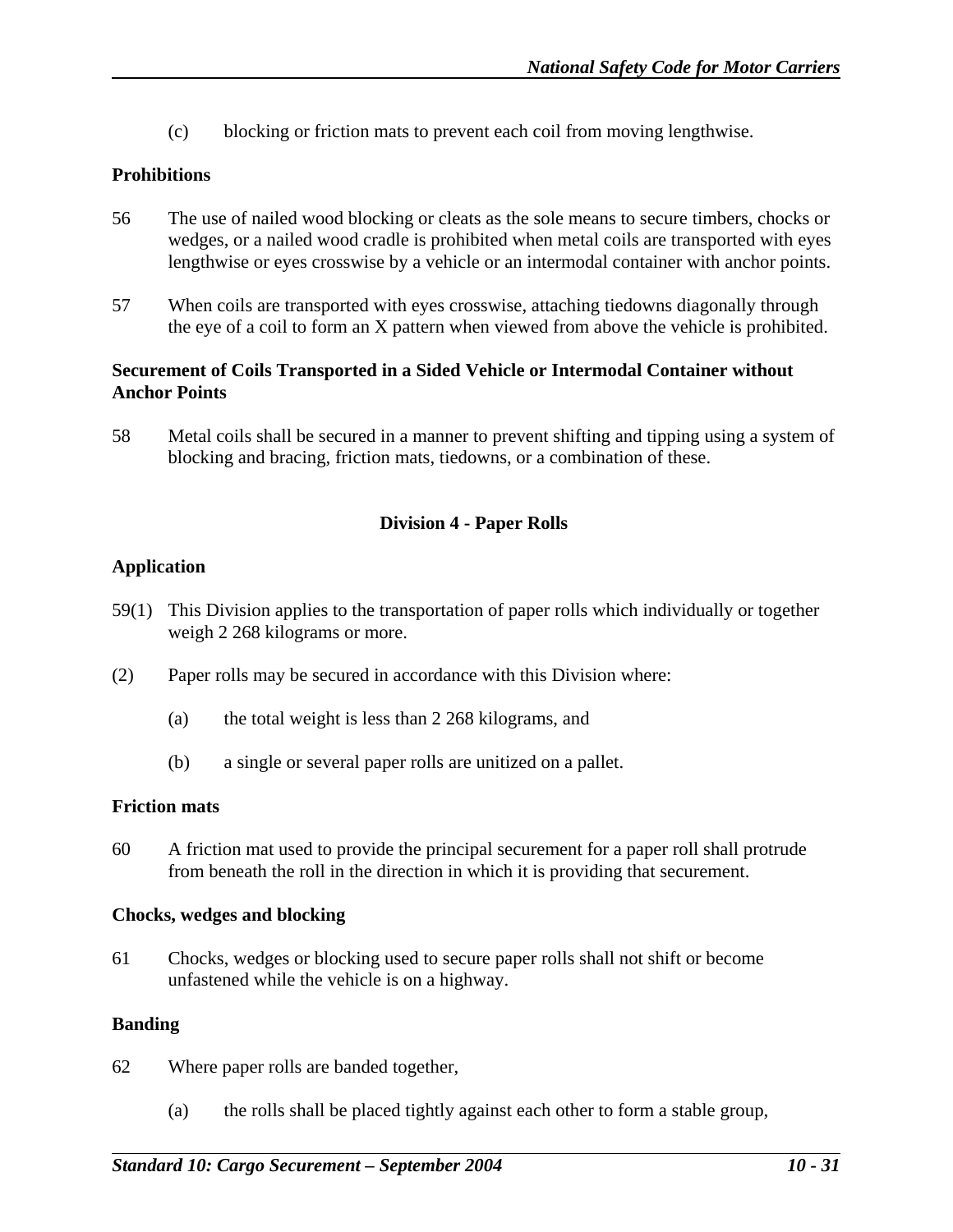- (b) the banding shall be applied tightly and remain so, and
- (c) the banding shall be secured so that it cannot fall off the rolls or to the deck.

## **Single layer of paper rolls transported eyes vertical in a sided vehicle**

- 63(1) This section applies to paper rolls that are transported with the eyes vertical in a single layer in a sided vehicle.
- (2) The paper rolls shall be placed tightly against the front and both side walls of the vehicle, other paper rolls or other cargo.
- (3) Where there are not enough paper rolls in a group of paper rolls to reach the walls of the vehicle, void fillers, blocking, bracing, tiedowns or friction mats shall be used to prevent the rolls moving sideways.
- (4) Paper rolls may be banded together.
- (5) Where a space behind a group of paper rolls, including that at the rear of the vehicle, exceeds the diameter of the paper rolls, the rolls shall be prevented from moving rearward by blocking, bracing, tiedowns or friction mats or by banding the last roll to other rolls.
- (6) A paper roll shall be prevented from tipping or falling sideways or rearwards by banding it to other rolls or by using bracing or tiedowns where
	- (a) the vehicle's structure or other cargo does not prevent the roll from tipping or falling sideways or rearwards, and
	- (b) the width of the roll is more than 2 times its diameter.
- (7) A single paper roll or the forward most roll in a group of paper rolls shall be prevented from tipping or falling forward by banding it to other rolls or by using bracing or tiedowns where
	- (a) the vehicle's structure or other cargo does not prevent the roll from tipping or falling forward,
	- (b) the roll is restrained against moving forward only by friction mats, and
	- (c) the width of the roll is more than 1.75 times its diameter.
- (8) A single paper roll or the forward most roll in a group of rolls shall be prevented from tipping or falling forward by banding it to other rolls or by using bracing or tiedowns where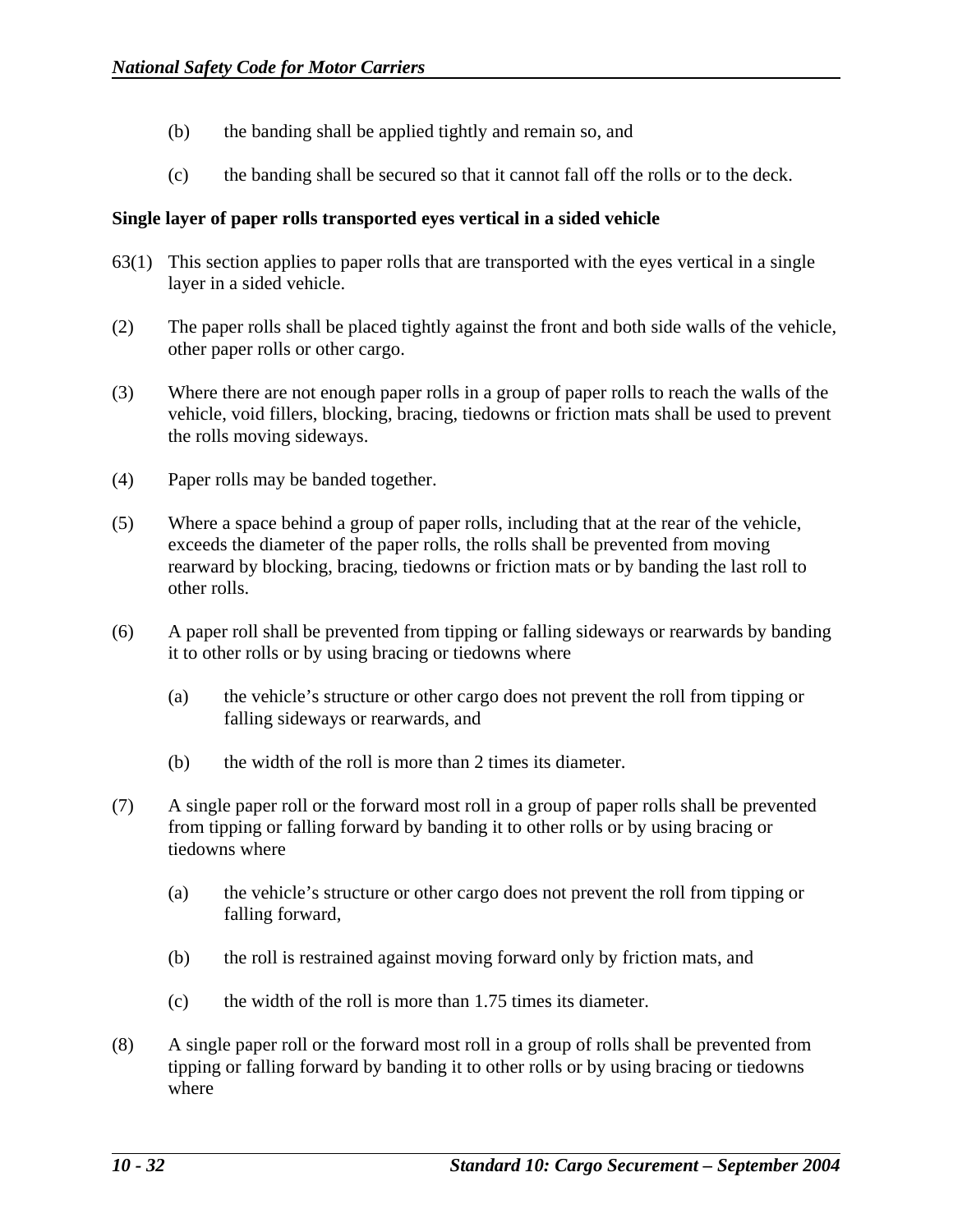- (a) the vehicle's structure or other cargo does not prevent the roll from tipping or falling forward, and
- (b) the width of the roll is more than 1.25 times its diameter

#### **Split cargo of paper rolls transported with eyes vertical in a sided vehicle**

- 64(1) This section applies to split cargo of paper rolls transported with the eyes vertical in a sided vehicle
- (2) Where a paper roll in a split cargo of paper rolls transported with the eyes vertical in a sided vehicle is not prevented from moving forward by the vehicle's structure or other cargo, it shall be prevented from moving forward
	- (a) by filling the open space,
	- (b) by using blocking, bracing, tiedowns, friction mats, or
	- (c) by using a combination of the methods in clauses (a) and (b).

#### **Stacked cargo of paper rolls transported with eyes vertical in a sided vehicle**

- 65(1) This section applies to stacked cargo of paper rolls transported with the eyes vertical in a sided vehicle.
- (2) Section 63 applies to the bottom layer in a stacked cargo of paper rolls.
- (3) Paper rolls shall not be loaded on top of another layer unless the layer beneath extends to the front of the vehicle.
- (4) Paper rolls in the 2nd and subsequent layers shall be prevented from moving forward, rearward or sideways
	- (a) in accordance with section 63, or
	- (b) by using a blocking roll from a lower layer.
- (5) A blocking roll used to prevent forward, rearward or sideways movement shall be
	- (a) at least 38 millimetres taller than other rolls, or
	- (b) raised at least 38 millimetres using dunnage or another method.
- (6) Despite subsection (5), a roll at the rear end of a layer of rolls shall not be raised using dunnage.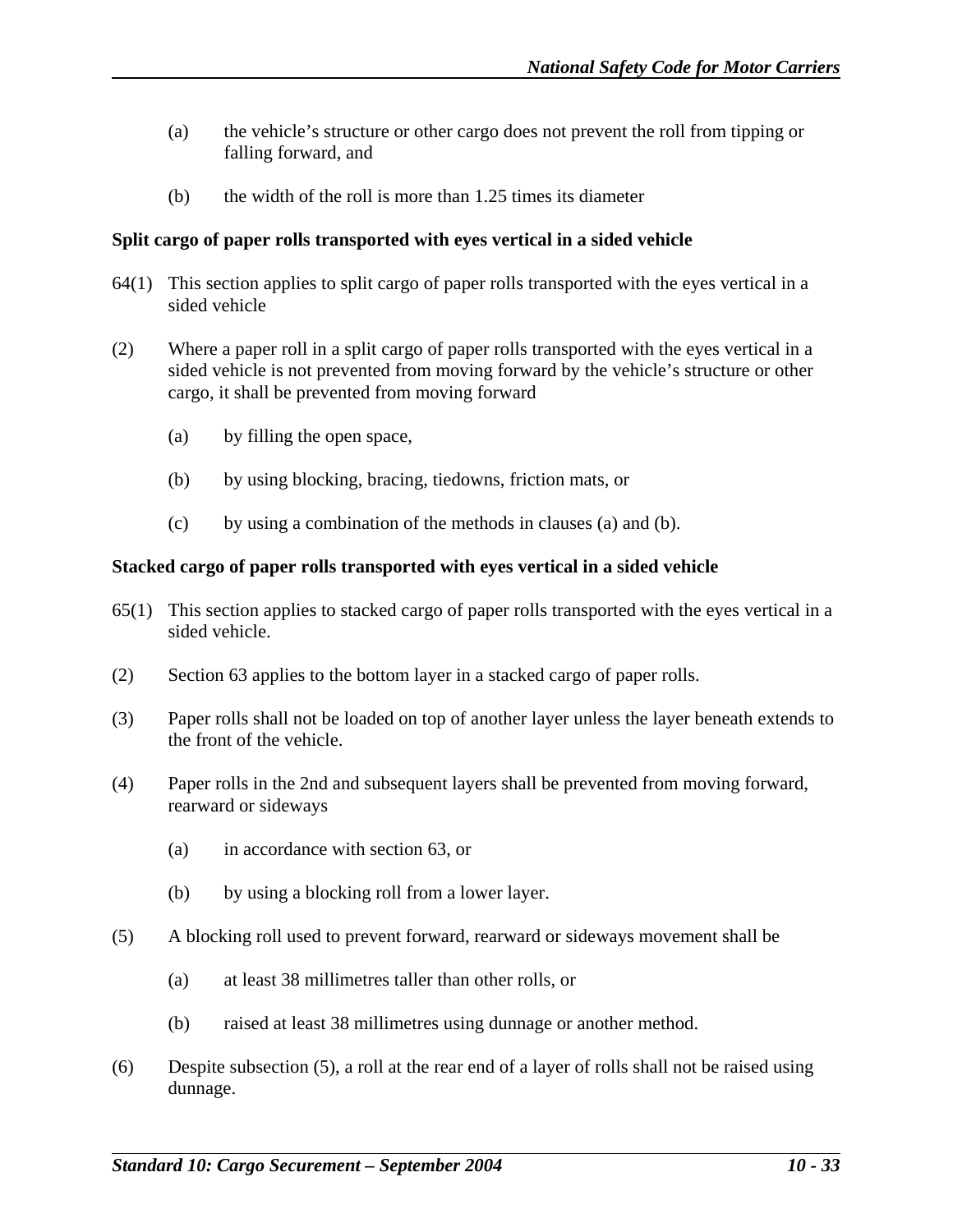## **Single layer of paper rolls transported eyes crosswise in a sided vehicle**

- 66(1) This section applies to a single layer of paper rolls transported with the eyes crosswise in a sided vehicle.
- (2) The paper rolls shall be prevented from rolling or moving lengthwise
	- (a) by contact with the vehicle's structure or other cargo, or
	- (b) by chocks, wedges, blocking, bracing or tiedowns.
- (3) Void fillers, blocking, bracing, friction mats or tiedowns shall be used to prevent a paper roll from moving sideways towards the side walls of the vehicle where the total space between the ends of the paper roll, or the outer rolls in a row of paper rolls, and the walls of the vehicle is more than 203 millimetres.

#### **Rear doors**

- 67 A vehicle transporting paper rolls with the eyes crosswise shall not use the rear doors of the vehicle
	- (a) to secure the rearmost paper roll or layer of paper rolls, or
	- (b) to hold blocking that secures the rearmost paper roll or layer of paper rolls.

#### **Stacked cargo of paper rolls transported eyes crosswise in a sided vehicle**

- 68(1) This section applies to stacked cargo of paper rolls transported in a sided vehicle with the eyes crosswise.
- (2) Section 66 applies to the bottom layer in a stacked cargo of paper rolls.
- (3) Paper rolls shall not be loaded in a 2nd layer unless the bottom layer extends to the front of the vehicle.
- (4) Paper rolls shall not be loaded in a 3rd or higher layer unless all the cylinder wells in the layer beneath are filled.
- (5) The foremost paper roll in each upper layer and a roll with an empty cylinder well in front of it shall be secured against moving forward by
	- (a) banding it to other paper rolls, or
	- (b) blocking against a secured eye-vertical blocking roll resting on the deck that is at least 1.5 times taller than the diameter of the roll being blocked, or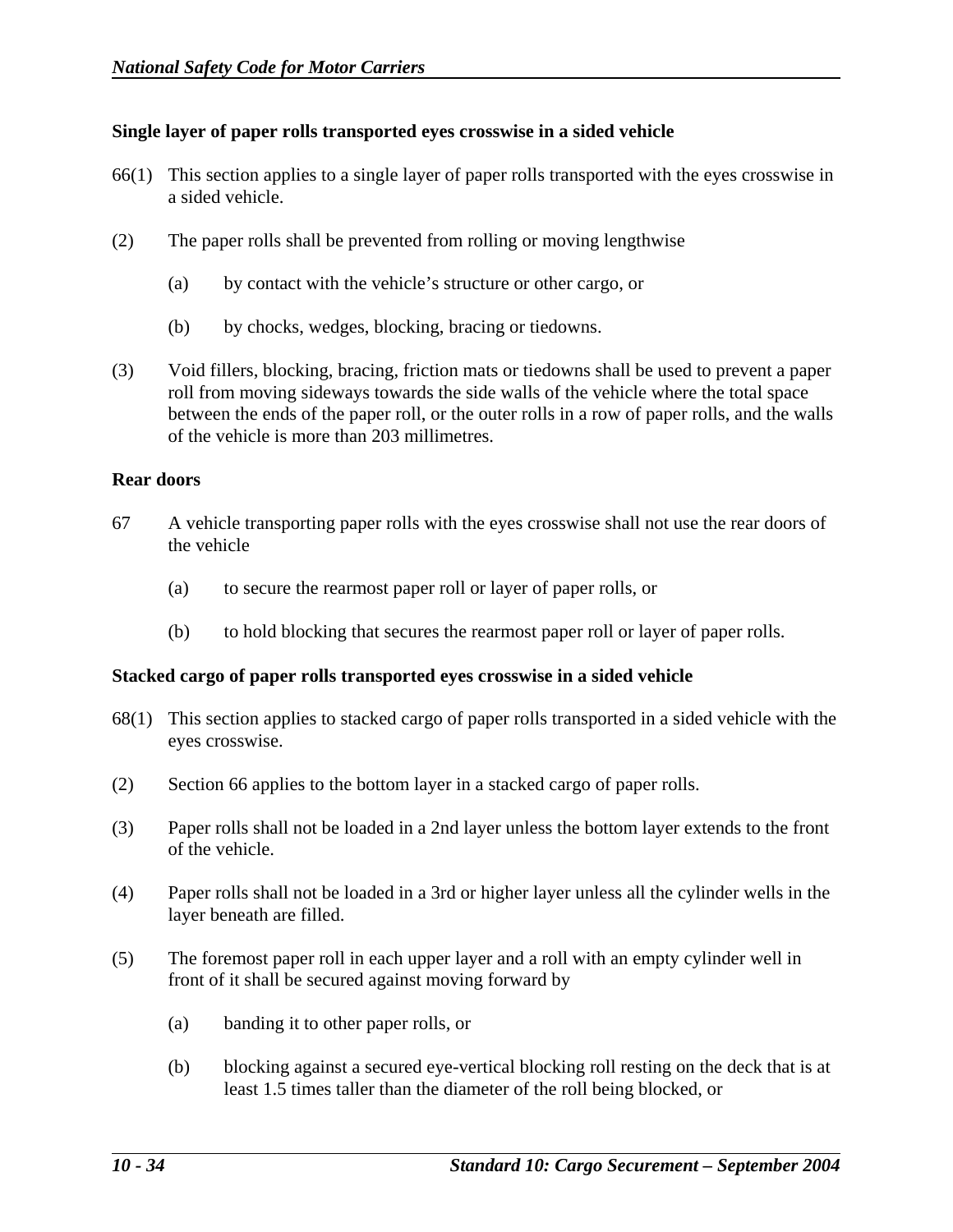- (c) placing it in a cylinder well formed by 2 paper rolls on the lower layer with a diameter equal to or greater than that of the paper roll on the upper layer.
- (6) The rearmost paper roll in each upper layer shall be secured by banding it to other paper rolls where it is located in either of the last 2 cylinder wells formed by the rearmost paper rolls in the layer below.
- (7) Void fillers, blocking, bracing, friction mats or tiedowns shall be used to prevent a paper roll from moving sideways towards the side walls of the vehicle where the total space between the ends of the paper roll, or the outer rolls in a row of paper rolls, and the walls of the vehicle is more than 203 millimetres.

### **Single layer of paper rolls transported eyes lengthwise in a sided vehicle**

- 69(1) This section applies to paper rolls transported in a sided vehicle in a single layer with the eyes lengthwise.
- (2) A paper roll shall be prevented from moving forward by contact with the vehicle's structure or other cargo or by blocking or tiedowns.
- (3) A paper roll shall be prevented from moving rearward by contact with other cargo or by blocking, friction mats or tiedowns.
- (4) A paper roll shall be prevented from rolling or moving sideways by contact with the vehicle's wall or other cargo or by chocks, wedges or other blocking mechanism.

## **Stacked cargo of paper rolls transported eyes lengthwise in a sided vehicle**

- 70(1) This section applies to stacked cargo of paper rolls transported with the eyes lengthwise in a sided vehicle
- (2) Section 69 applies to the bottom layer in a stacked cargo of paper rolls.
- (3) Paper rolls shall not be loaded in a higher layer unless all the cylinder wells in the layer beneath are filled.
- (4) An upper layer of paper rolls shall be formed by placing the paper rolls in the cylinder wells formed by the rolls beneath.
- (5) Paper rolls in the 2nd and higher layers shall be prevented from moving forward or rearward
	- (a) in accordance with section 69,
	- (b) by using a blocking roll from a lower layer, or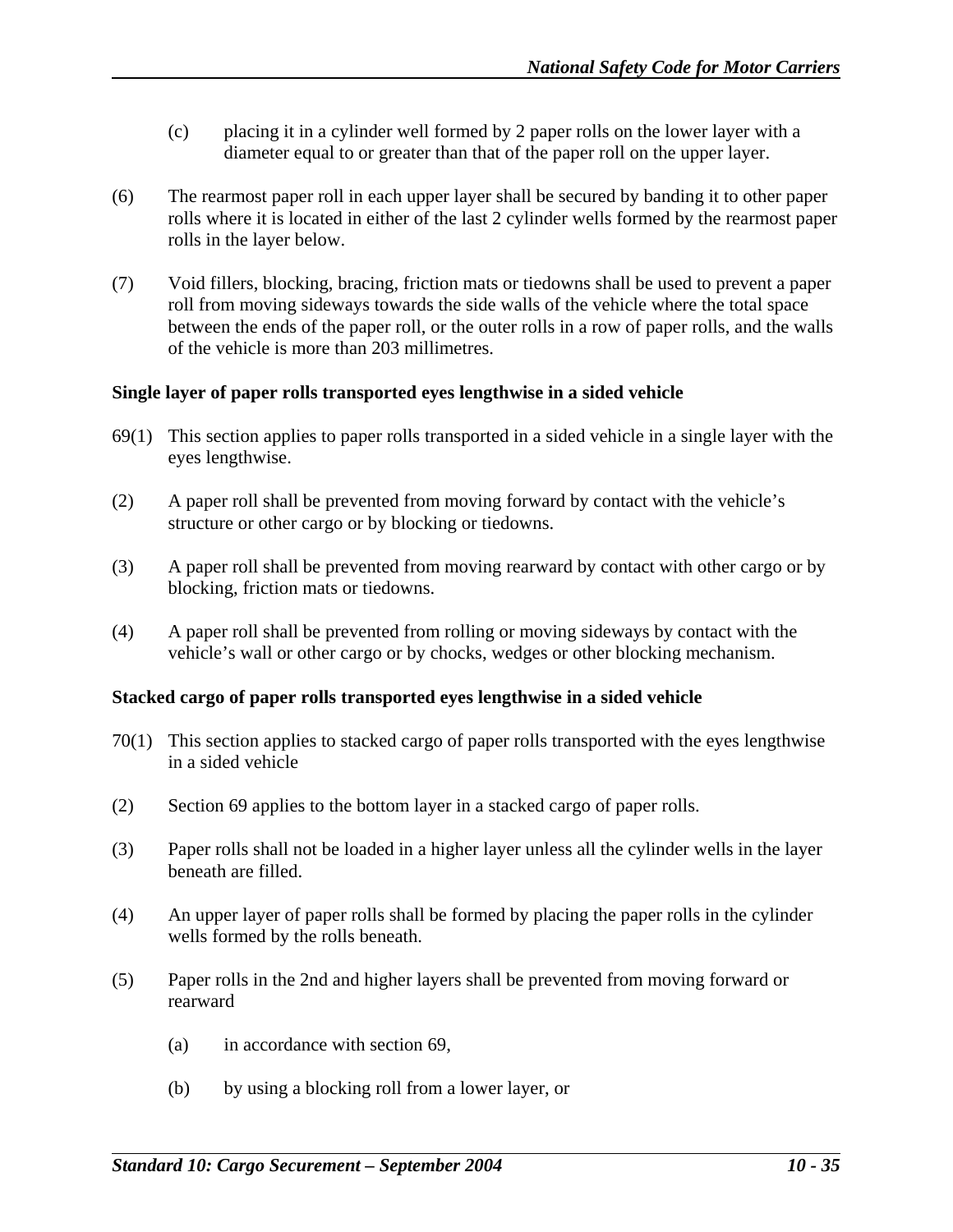(c) by banding them to other rolls.

## **Cargo of paper rolls transported with eyes vertical or with eyes lengthwise on a flatbed vehicle or in a curtain sided vehicle**

- 71(1) This section applies to cargo of paper rolls transported with the eyes vertical or with eyes lengthwise on a flatbed vehicle or in a curtain sided vehicle
- (2) The paper rolls shall be loaded and secured as described for a sided vehicle, and the entire load shall be secured by tiedowns in accordance with the provisions of section 22 of this Standard.
- (3) Stacked loads of paper rolls with eyes vertical are prohibited.

## **Cargo of paper rolls transported with eyes crosswise on a flatbed vehicle or in a curtain sided vehicle**

- 72(1) This section applies to cargo of paper rolls transported with the eyes crosswise on a flatbed vehicle or in a curtain sided vehicle
- (2) The paper rolls shall be prevented from rolling or shifting longitudinally by contact with vehicle structure or other cargo, by chocks, by wedges, by blocking and bracing of adequate size, or by tiedowns.
- (3) When used, chocks, wedges or blocking must be held securely in place by some means in addition to friction so that they cannot become unfastened or loose while the vehicle is on a highway.
- (4) Tiedowns shall be used in accordance with the provisions of section 22 of this Standard to prevent lateral movement.

## **Division 5 -Concrete Pipe**

In this Division pipe means concrete pipe.

#### **Application**

- 73(1) This Division applies to the transportation of concrete pipes loaded transversely on a flatbed vehicle
- (2) This Division does not apply to
	- (a) unitized concrete pipes that has no tendency to roll, or
	- (b) concrete pipe loaded in a sided vehicle.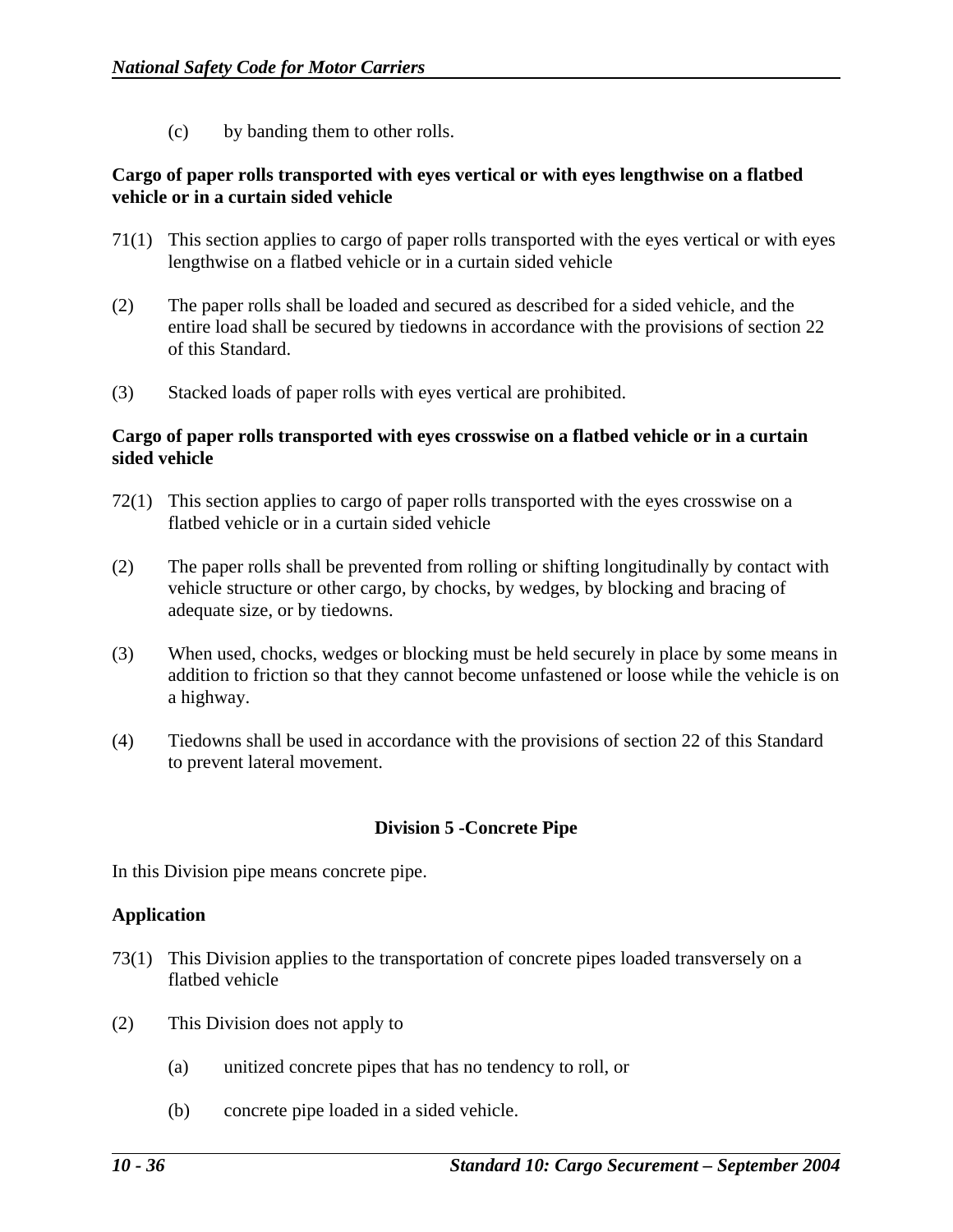(3) Section 22 does not apply to the transportation of concrete pipes to which this Division applies.

## **Tiedowns**

74 A transverse tiedown running through a pipe in an upper layer or over lengthwise tiedowns is considered to secure all the concrete pipe in a lower layer on which that tiedown causes pressure.

## **Blocking**

- 75(1) The blocking used to secure a pipe shall comply with this section.
- (2) Blocking shall be placed symmetrically about the centre of the pipe
- (3) Where one piece of blocking is used it shall extend to at least ½ the distance from the centre to each end of the pipe.
- (4) Where two pieces of blocking are used they shall be placed near each end of the pipe
- (5) Blocking shall be placed firmly against a pipe and shall be secured to prevent it moving out from under the pipe
- (6) Timber blocking shall have a minimum dimension of at least 8.9 centimetres by 14 centimetres

## **Multi-sized pipe**

- 76 Where the pipes to be transported on a vehicle have different diameters,
	- (a) pipes with the same diameter shall be grouped together, and
	- (b) each group shall be secured separately.

## **Arranging layers**

- 77(1) This section applies to pipe arranged in layers on a vehicle.
- (2) The bottom layer of pipes shall be arranged to cover the full length of the vehicle or, as a partial layer with one or 2 groups.
- (3) Pipe in an upper layer shall be placed only in the cylinder wells formed by adjacent pipes in the layer beneath.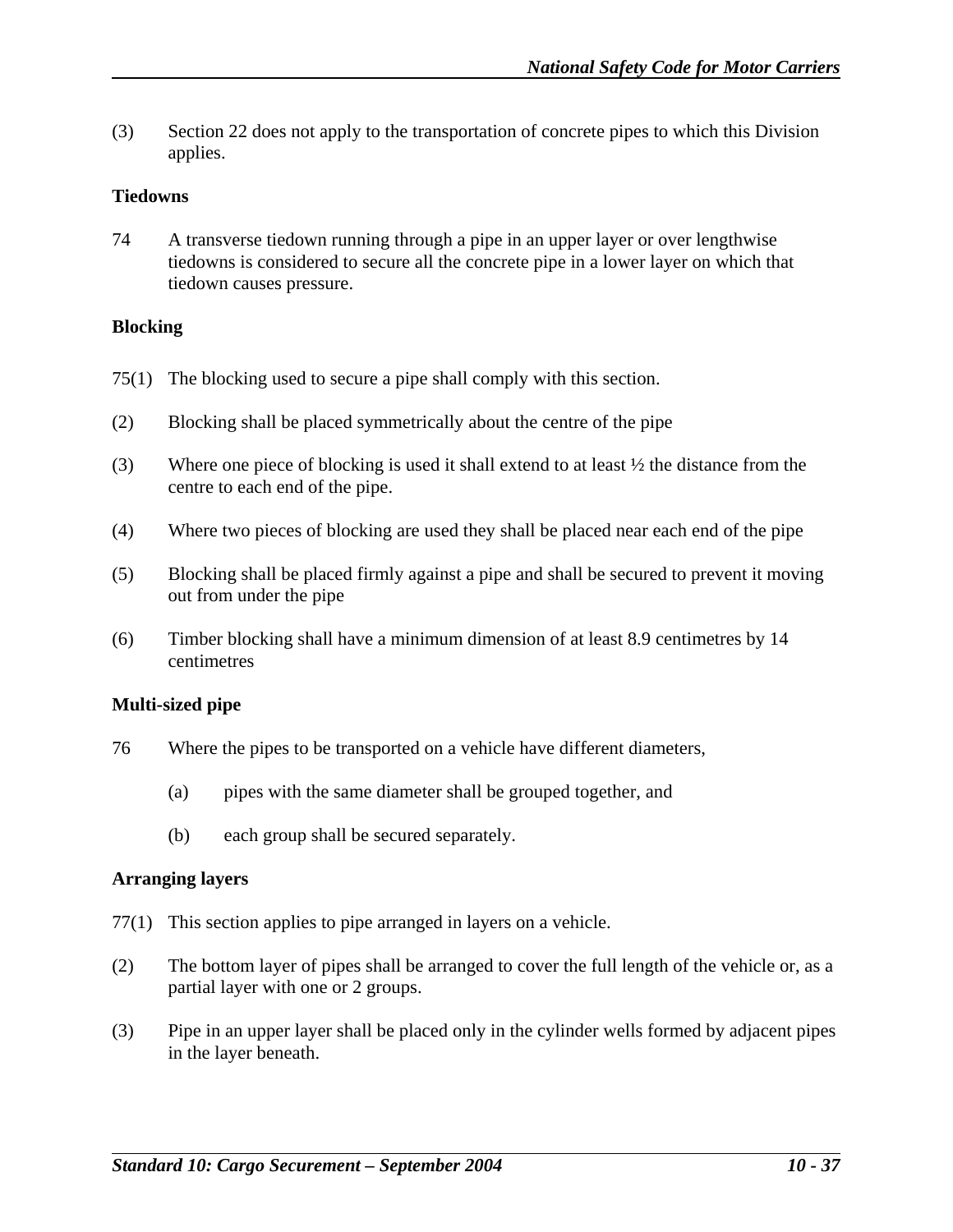- (4) A  $3<sup>rd</sup>$  or higher layer of pipe shall not be formed unless all the cylinder wells in the layer beneath are filled with pipe.
- (5) The top layer shall be arranged as a complete layer or, as a partial layer in one or 2 groups.

## **Bell Pipe**

- 78(1) Bell pipe shall be loaded on at least 2 lengthwise spacers of sufficient height so that the bell is clear of the deck.
- (2) Bell pipes loaded in a single layer shall have the bells alternating on opposite sides of the vehicle.
- (3) The ends of consecutive bell pipes shall be
	- (a) staggered, where possible, within the allowable width, or
	- (b) aligned.
- (4) Stacked bell pipes shall have all the bells of the bottom layer on the same side of the vehicle.
- (5) Stacked bell pipes shall be loaded with bells on the opposite side of the vehicle to the bells of the pipe in the layer beneath.
- (6) Where the second layer of stacked bell pipes is not complete, the bells of the pipes in the bottom layer that do not support a pipe above shall alternate on opposite sides of the vehicle.

#### **Single layer or Bottom layer, small pipe**

- 79(1) This section applies to small pipes arranged in a single layer or in the bottom layer of stacked pipes.
- (2) The front and the rear pipes of each group of pipes arranged in a single layer or in bottom layer shall be immobilized lengthwise at each end by blocking, vehicle end structure, stakes, a locked pipe unloader or other equivalent means.
- (3) Pipe that is not at the end of a group of pipes arranged in a single layer or in a bottom layer may be held in place by blocks, wedges or both.
- (4) A pipe in a single layer or in the bottom layer shall be held firmly in contact with the adjacent pipe by tiedowns running through the front and rear pipes of a group of pipes: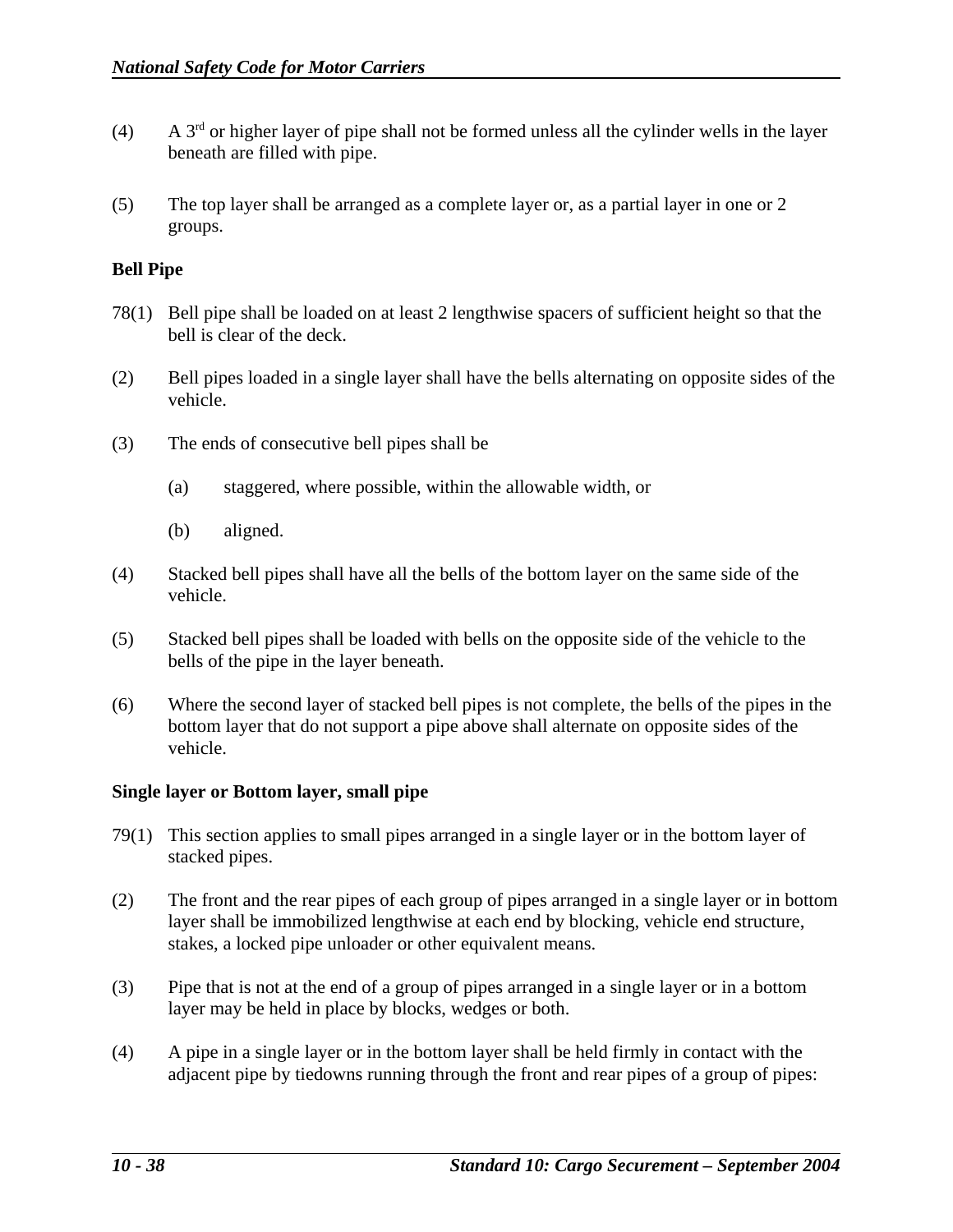- (a) One or more tiedowns running through the front pipe of each group of pipes arranged in a single layer or in a bottom layer shall run rearward at an angle, where practical, of not more than 45 degrees with the horizontal, and
- (b) One or more tiedowns running through the rear pipe of each group of pipes arranged in a single layer or in a bottom layer shall run forward at an angle, where practical, of not more than 45 degrees with the horizontal.

#### **Tiedowns for securing layers of small concrete pipes**

- 80(1) This section applies to all cargo of small pipes.
- (2) A pipe may be secured with a tiedown running through it.
- (3) Where each pipe is not secured individually with a tiedown
	- (a) one 1.27 centimetre (1/2 inch) diameter chain or wire rope or two 0.95 centimetre (3/8 inch) diameter chains or wire ropes shall be placed lengthwise over the group of pipes, and
	- (b) one transverse tiedown shall be used for every 3.04 metres of cargo length.
- (4) The transverse tiedowns referred to in subsection (3) shall be placed
	- (a) through a pipe on the top layer, or
	- (b) over the lengthwise tiedown between 2 pipes on the top layer.

## **Top layer, small pipes**

- 81(1) This section applies to small pipes in the top layer of stacked pipes.
- (2) Where the first pipe of a group in the top layer is not placed in the first cylinder well formed by the pipes at the front of the layer beneath, it shall be secured by an additional tiedown that
	- (a) runs rearward at an angle, where practical, of not more than 45 degrees to the horizontal, and
	- (b) passes through the front pipe of the upper layer or outside before the front pipe of the upper layer and over the lengthwise tiedown
- (3) Where the last pipe of a group in the top layer is not placed in the last cylinder well formed by the pipes at the rear of the layer beneath, it shall be secured by an additional tiedown that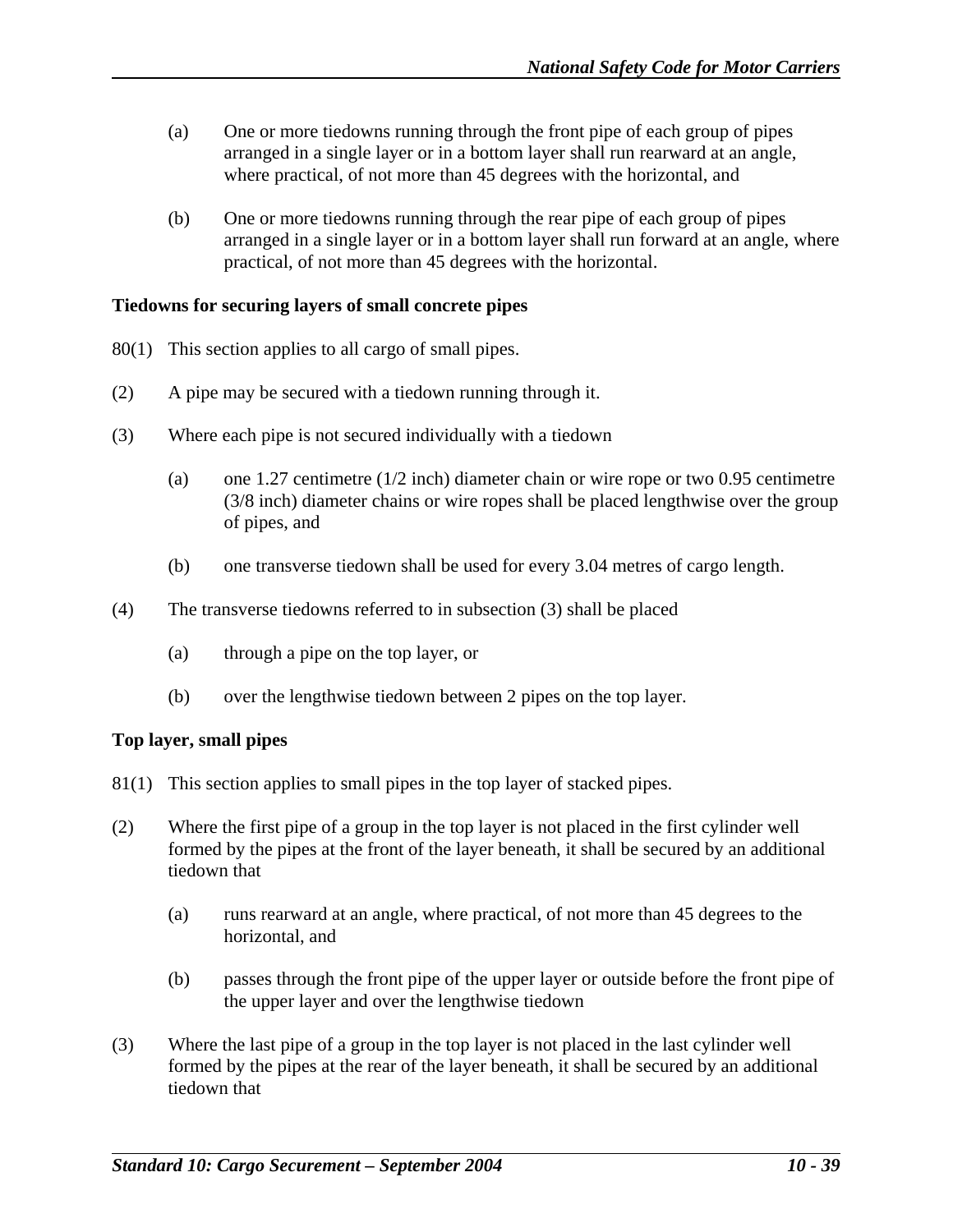- (a) runs forward at an angle, where practical, of not more than 45 degrees to the horizontal, and
- (b) passes through the rear pipe of the upper layer or outside after the rear pipe of the upper layer and over the lengthwise tiedown.

## **Large pipes**

- 82(1) This section applies to the transportation of large pipe.
- (2) The front pipe and the rear pipe in a group of pipes transported on a vehicle shall be immobilized by blocking, wedges, vehicle end structure, stakes, locked pipe unloader or other equivalent means
- (3) Each pipe in the front half of the group of pipes, including the middle one where there is an odd number, shall have at least one tiedown that passes through the pipe
	- (a) running rearward at an angle, where practical, of not more than 45 degrees with the horizontal, and
	- (b) holding the pipe firmly in contact with an adjacent pipe.
- (4) Each pipe in the rear half of the group of pipes, shall have at least one tiedown that passes through the pipe
	- (a) running forward at an angle, where practical, of not more than 45 degrees with the horizontal, and
	- (b) holding the pipe firmly in contact with an adjacent pipe.
- (5) Where the front pipe in a group of pipes is not in contact with the vehicle's end structure, stakes or other equivalent means, it shall be secured by at least 2 tiedowns positioned in accordance with subsections (3).
- (6) Where the rear pipe in a group of pipes is not in contact with the vehicle's end structure, stakes, a locked pipe unloader, or other equivalent means, it shall be secured by at least 2 tiedowns positioned in accordance with subsections (4).
- (7) Where the vehicle is transporting a single pipe, or several pipes that do not touch each other, a pipe shall be secured under this section as where it were the front or rear pipe in a group of pipes.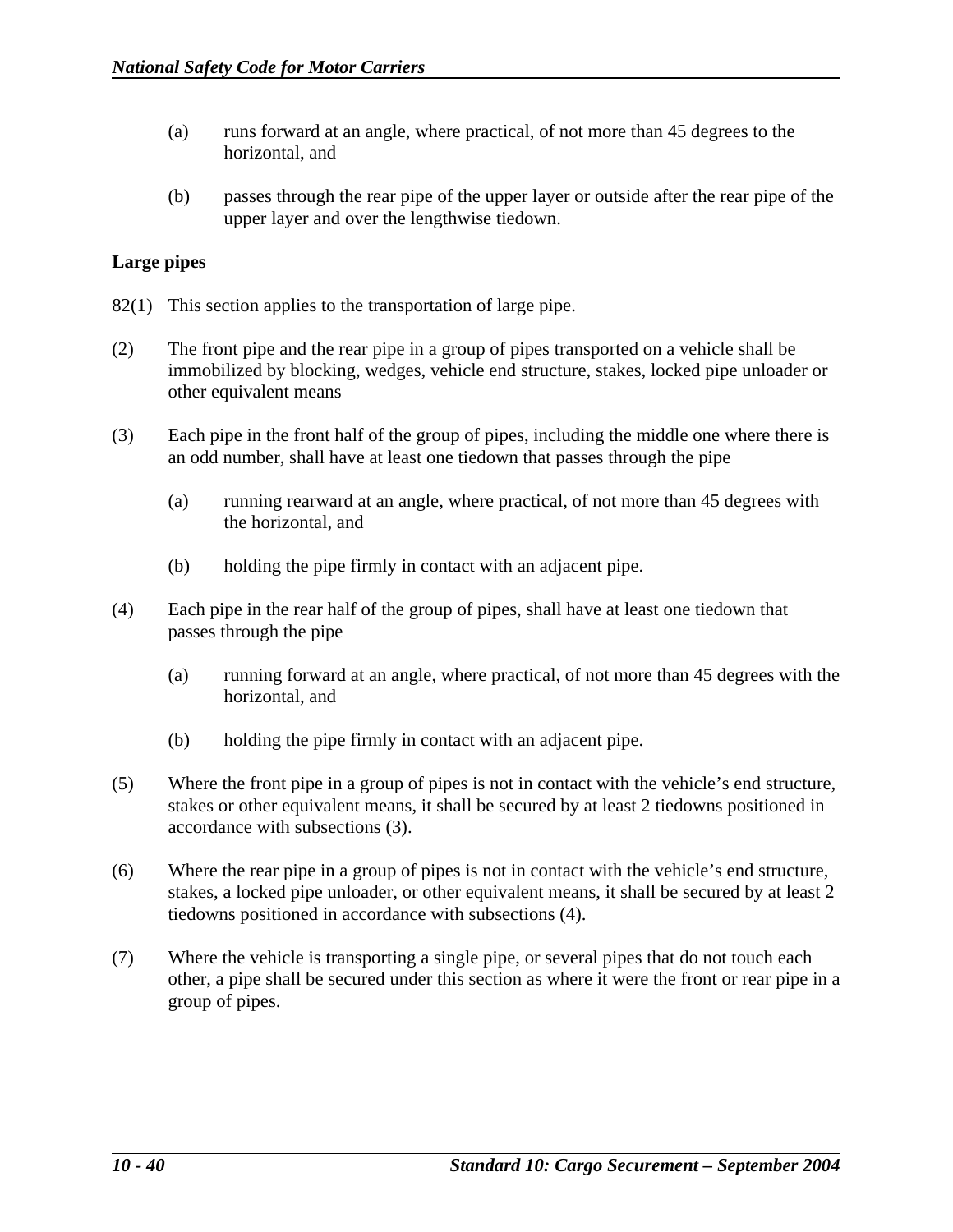## **Division 6 - Intermodal Containers**

## **Application**

83 This Division applies to the transportation of intermodal containers.

### **Intermodal container transported on Container chassis vehicle**

- 84(1) This section applies to the transportation of an intermodal container on a container chassis vehicle
- (2) Despite section 22, an intermodal container shall be secured to the container chassis with integral locking devices.
- (3) The integral locking devices used shall restrain each lower corner of the intermodal container from moving
	- (a) more than 1.27 centimetres forward,
	- (b) more than 1.27 centimetres rearward,
	- (c) more than 1.27 centimetres to the right,
	- (d) more than 1.27 centimetres to the left, and
	- (e) more than 2.54 centimetres vertically.
- (4) The front and the rear of the intermodal container shall be independently secured.

#### **Loaded intermodal container transported on other vehicles**

- 85(1) This section applies to the transportation of a loaded intermodal container on a vehicle that is not a container chassis vehicle.
- (2) All the lower corners of a loaded intermodal container shall
	- (a) rest on the vehicle, or
	- (b) be supported by a structure
		- (i) capable of bearing the weight of the container, and
		- (ii) independently secured to the vehicle.
- (3) Despite section 22, an intermodal container shall be secured to the vehicle by either or both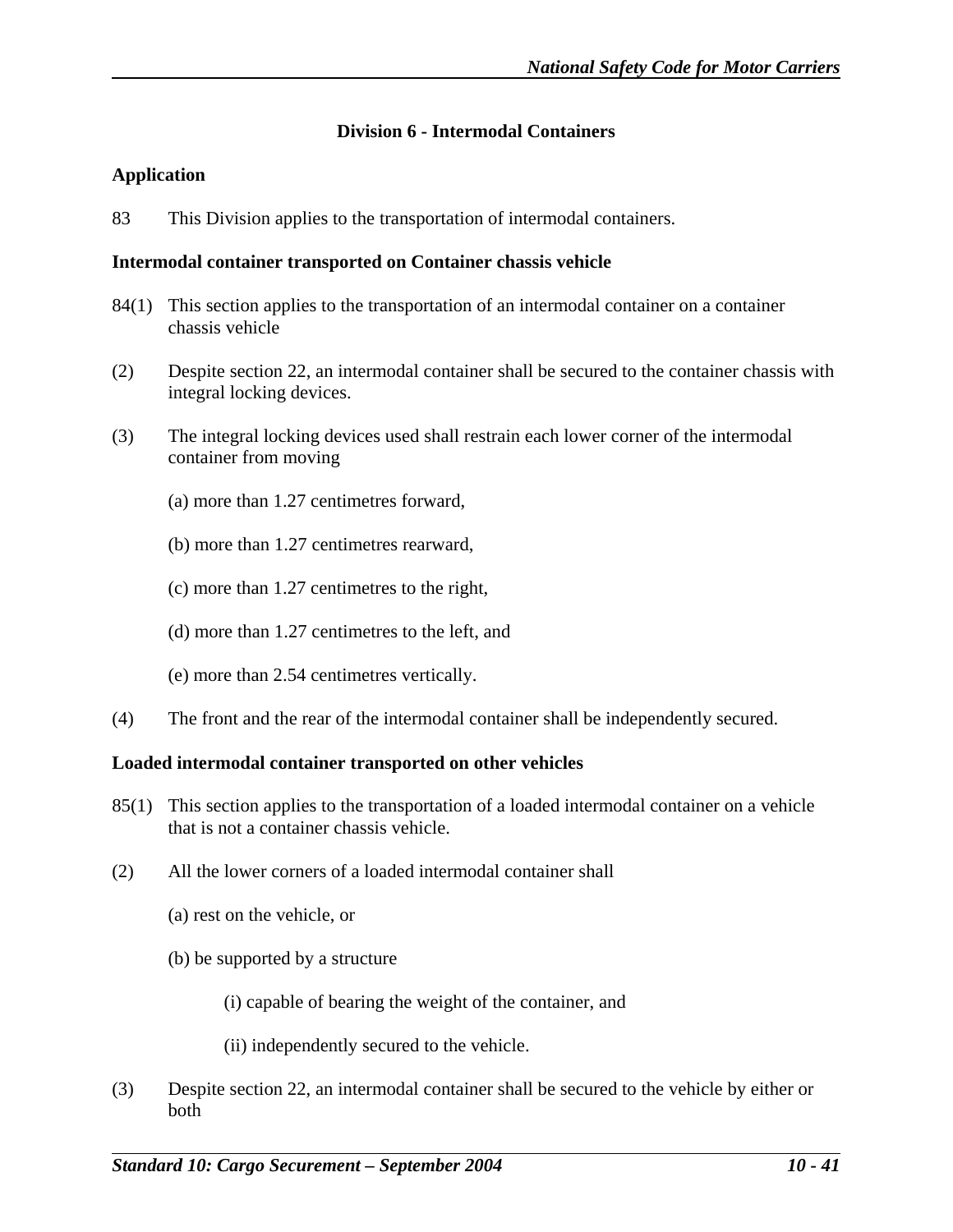- (a) chains, wire ropes or integral locking devices that are fixed to all the lower corners,
- (b) crossed chains that are fixed to all the upper corners.
- (4) The front and the rear of the intermodal container shall be independently secured.

#### **Empty intermodal container transported on other vehicles**

- 86(1) This section applies to the transportation of an empty intermodal container by a vehicle other than a container chassis vehicle.
- (2) All the lower corners of an empty intermodal container shall
	- (a) rest on the vehicle, or
	- (b) be supported by a structure
		- (i) capable of bearing the weight of the container, and
		- (ii) independently secured to the vehicle.
- (3) An empty intermodal container is not required to comply with subsection (2) where
	- (a) the container is balanced, positioned and stable on the vehicle before tiedowns or other securing devices are attached, and
	- (b) the container does not overhang either the front or rear of the vehicle by more than 1.5 metres
- (4) An empty intermodal container shall not interfere with the vehicle's manoeuvrability.
- (5) An empty intermodal container shall be secured against moving sideways, lengthwise or vertically in accordance with:
	- (a) the provisions of section 85(3) and 85(4) of this Standard, or
	- (b) the provisions of section 22 of this Standard.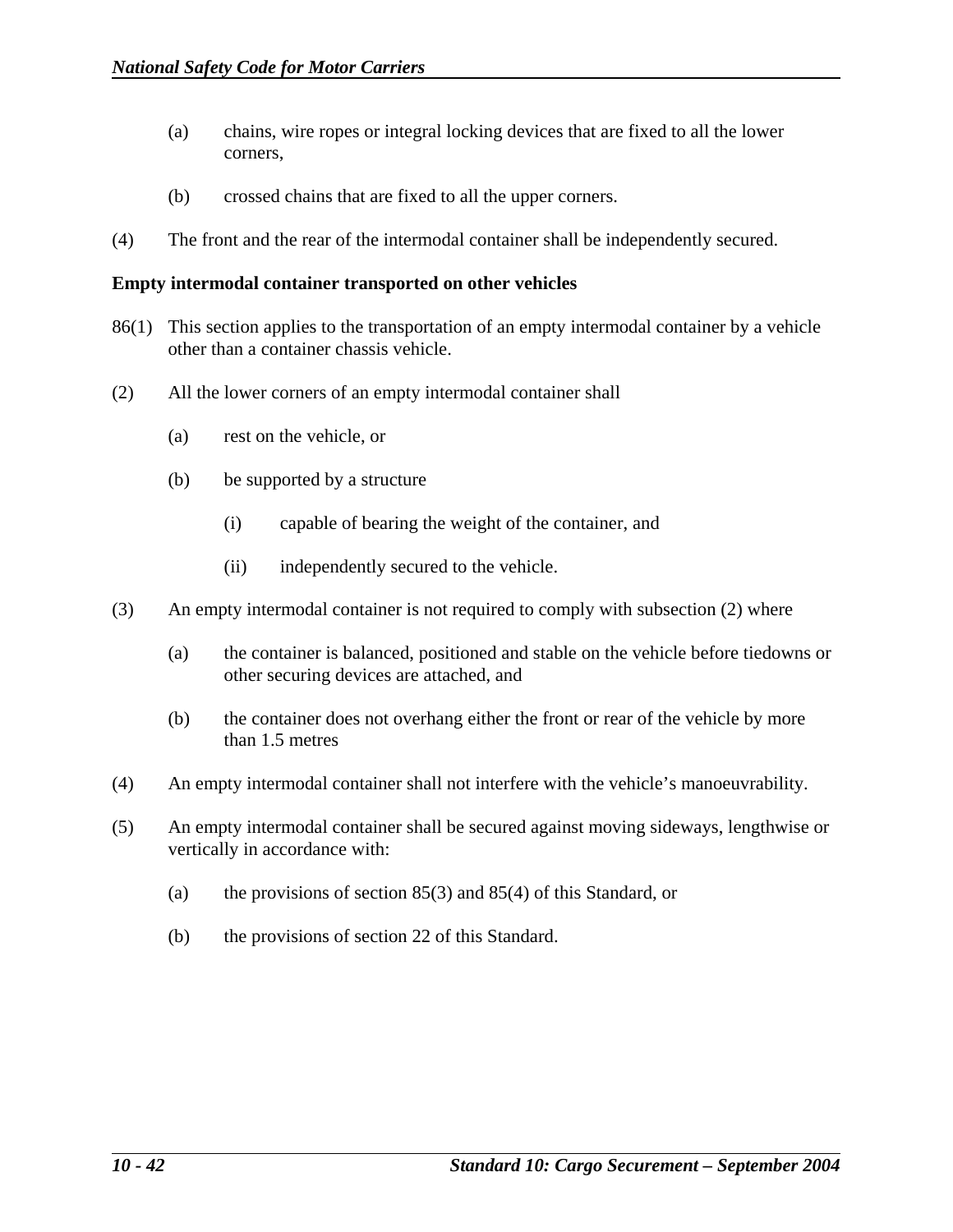## **Division 7 - Vehicles as Cargo**

## **Application**

87(1) This Division applies to the transportation of light vehicles, heavy vehicles and flattened or crushed light vehicles.

## **Light vehicles**

- 88(1) Light vehicles shall be secured in accordance with this section.
- (2) Despite section 22, a light vehicle shall be restrained at both the front and rear from moving sideways, forward, rearward and vertically using a minimum of 2 tiedowns.
- (3) Tiedowns that are designed to attach to the structure of a light vehicle shall be attached to the mounting points on the vehicle that are specifically designed for that purpose.
- (4) Tiedowns that are designed to fit over or around the wheels of a light vehicle shall restrain the vehicle from moving sideways, forward, rearward and vertically.
- (5) Despite section 20, edge protectors are not required for synthetic webbing at points where the webbing comes into contact with the tires of the light vehicle.

## **Heavy vehicles**

- 89(1) Heavy vehicles shall be transported in accordance with this section.
- (2) Accessory equipment on a heavy vehicle, including a hydraulic shovel, shall be completely lowered and secured to the vehicle.
- (3) Articulated vehicles shall be restrained in a manner that prevents articulation while the vehicle is on a highway.
- (4) Despite section 22, a heavy vehicle with crawler tracks or wheels shall be restrained against moving sideways, forward, rearward and vertically by at least 4 tiedowns,
	- (a) each with a working load limit of at least 2 268 kilograms, and
	- (b) each attached, as close as practical, at the front and rear of the vehicle or to mounting points on the vehicle that are specifically designed for that purpose.

## **Flattened or crushed light vehicles**

90 Flattened or crushed light vehicles shall be secured in accordance with the sections 91, 92 and 93.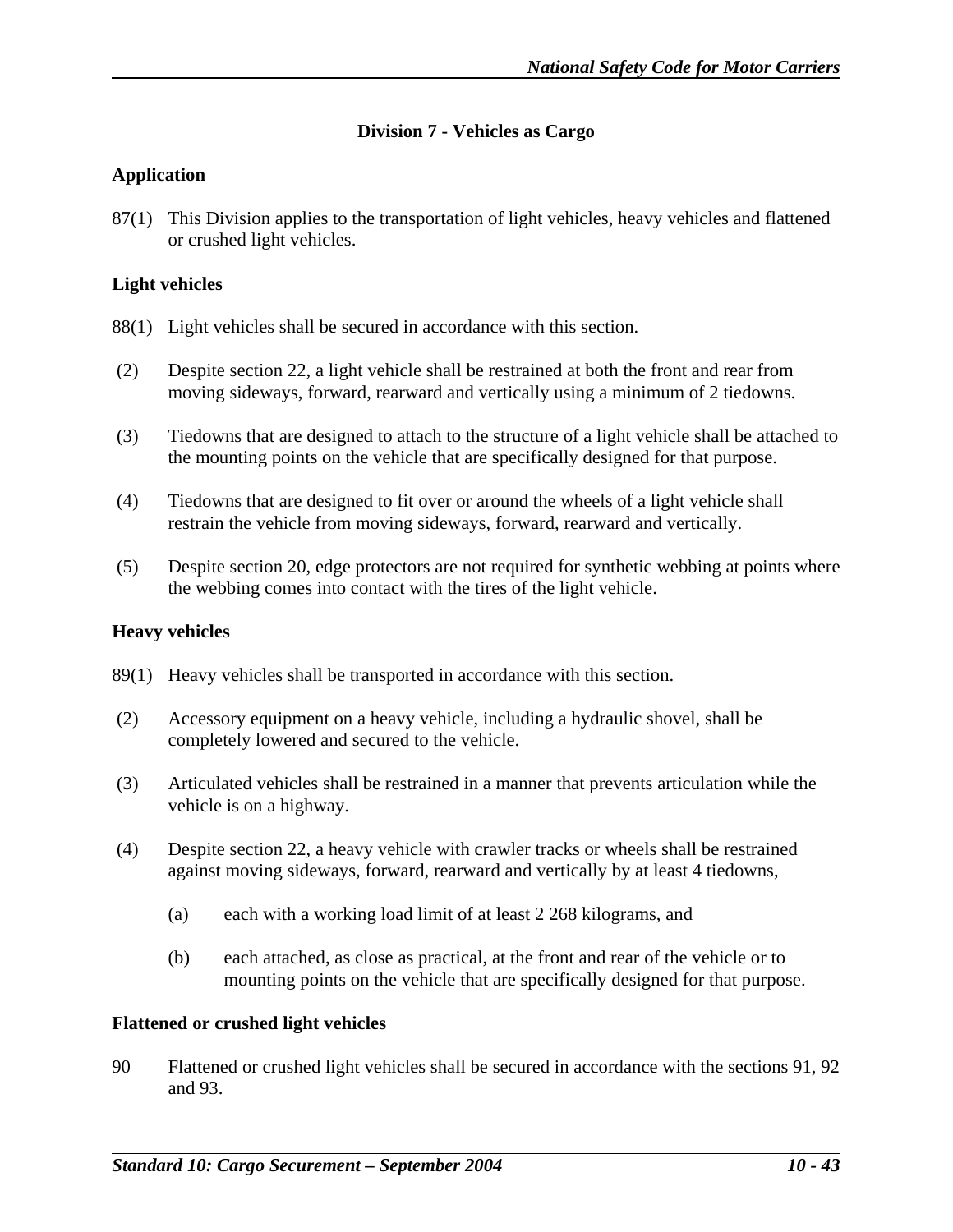## **Prohibition**

91 Synthetic webbing shall not be used to secure flattened or crushed light vehicles.

### **Securement system for immobilizing stacks of flattened or crushed vehicles**

92(1) Flattened or crushed light vehicles shall be transported with vehicles which.

- (a) have containment walls or comparable structures on 4 sides that
	- (i) extend to the full height of the cargo, and
	- (ii) prevent the cargo moving forward, rearward and sideways, or
- (b) have containment walls or comparable structures on 3 sides that
	- (i) extend to the full height of the cargo, and
	- (ii) prevent the cargo moving forward, rearward and to one side, and
	- (iii) have 2 or more tiedowns per stack of flattened or crushed vehicles, or
- (c) have containment walls or comparable structures on the front and rear that
	- (i) extend to the full height of the cargo, and
	- (ii) prevent the cargo moving forward and rearward, and
	- (iii) have 3 or more tiedowns per stack of flattened or crushed vehicles, or
- (d) have 4 or more tiedowns per stack of flattened or crushed vehicles.
- (2) Despite Part 1 Division 4, each tiedown referred to in subsection 1 shall have a working load limit of 2 268 kilograms or more.

#### **Containment of Loose Parts**

- 93(1) A vehicle transporting flattened or crushed light vehicles shall have equipment that
	- (a) extends the full height of the cargo, and
	- (b) prevents any loose part of the load from falling from the vehicle.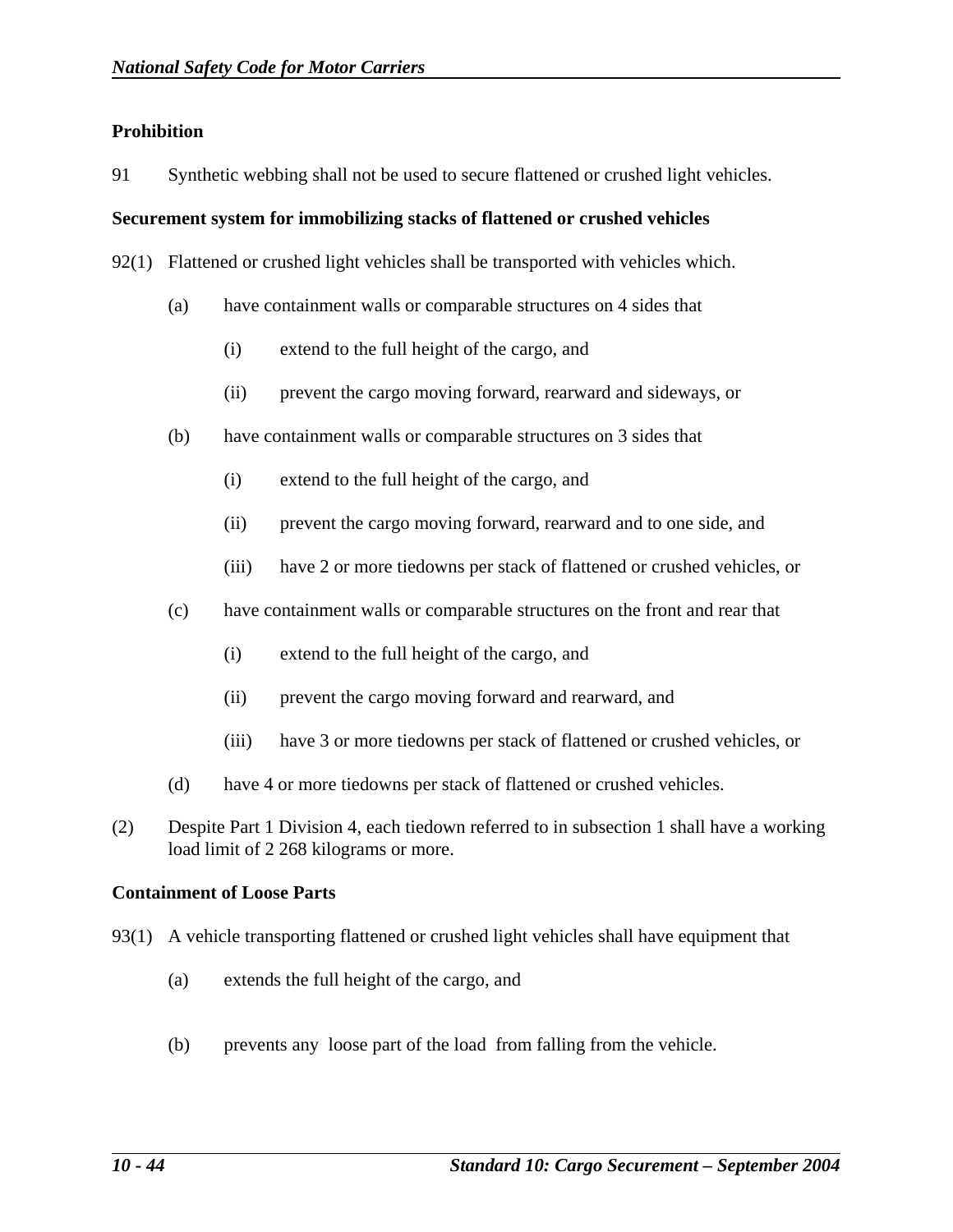(2) For the purposes of subsection (1), the equipment used to contain loose parts shall be structural walls, floors, sides or sideboards or suitable covering material, alone or in combination.

## **Division 8 - Roll-on/roll-off and Hook Lift Containers**

## **Application**

94 This Division applies to the transportation of roll-on/roll-off containers and hook lift containers.

### **Replacement of Securing Devices**

- 95(1) Where a front stop or lifting device of a securement system on a vehicle that is not equipped with an integral securement system is missing, damaged or not compatible with the securing devices on a container, additional manually installed tiedowns shall be used to secure the container to the vehicle.
- (2) Where a front stop or lifting device of an integral securement system on a vehicle is missing, damaged or not compatible with the securing devices on a container, the container shall be secured to the vehicle using manually installed tiedowns.
- (3) A manually installed tiedown shall provide the same level of securement as the missing, damaged or incompatible component it replaces.

#### **No integral securement system**

- 96(1) A roll-on/roll-off container or hook lift container transported by a vehicle that is not equipped with an integral securement system
	- (a) shall be blocked against forward movement
		- (i) by the lifting device, stops or a combination of both, or
		- (ii) by another restraint mechanism,
	- (b) shall be secured to the front of the vehicle
		- (i) by the lifting device, or
		- (ii) by another securing device which restrains against sideways and vertical movement, and
	- (c) shall be secured to the rear of the vehicle in accordance with at least one of the following: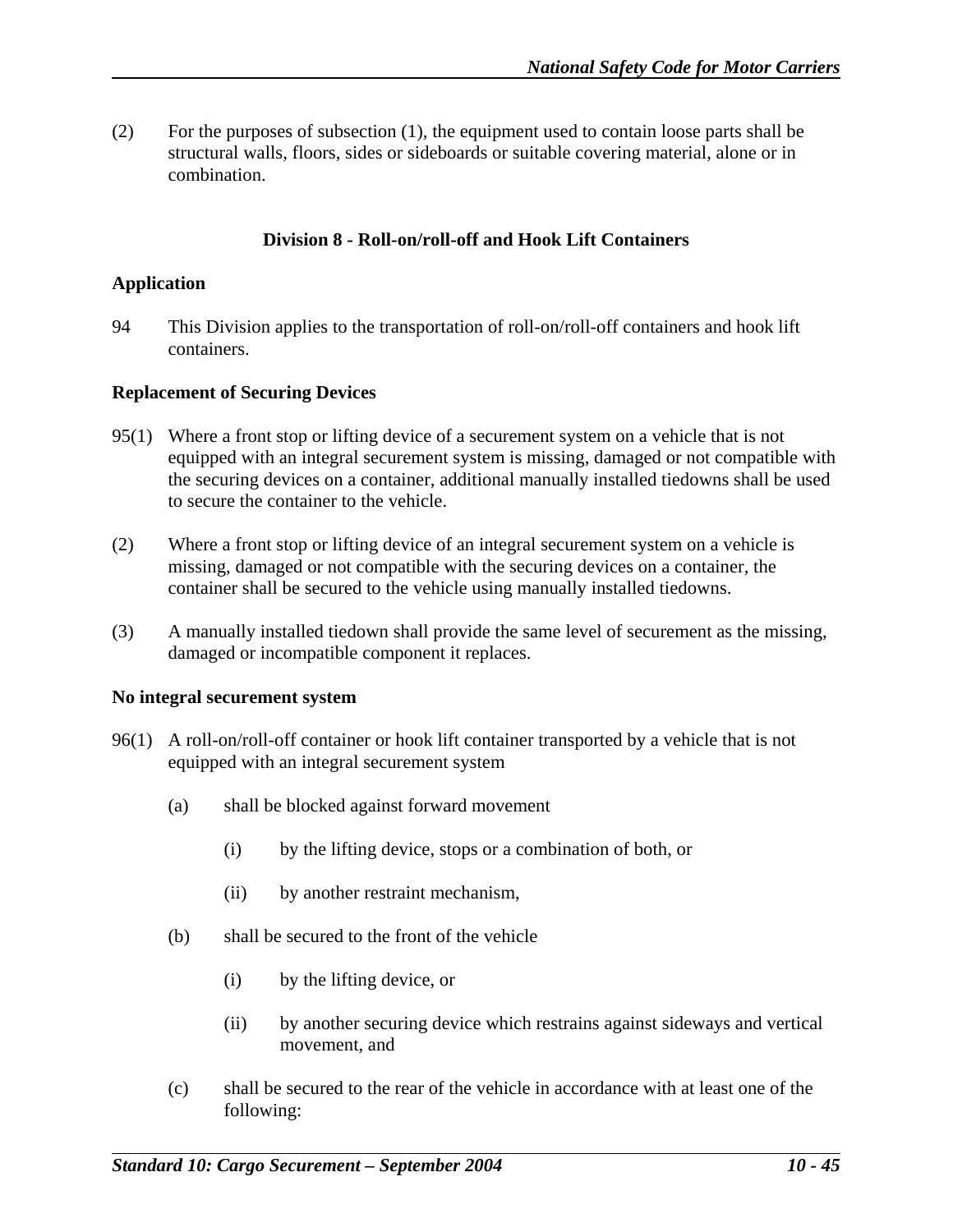- (i) one tiedown attached to both the vehicle chassis and the container;
- (ii) 2 tiedowns installed lengthwise, each securing one side of the container to one of the vehicle's side rails;
- (iii) 2 hooks, or equivalent mechanisms, securing both sides of the container to the vehicle chassis at least as effectively as the tiedowns referred to in subclauses (i) and (ii).
- (2) A device used to secure a roll-on/roll off or hook lift container to the rear of a vehicle that is not equipped with an integral securement system
	- (a) shall be installed not more than 2 metres from the rear of the container, and
	- (b) despite Part 1 Division 4, all tiedowns shall have a working load limit of at least 2 268 kilograms.
- (3) Sections 10(2) and 10(3) do not apply to this Division.

#### **Division 9 - Boulders**

#### **Application**

- 97(1) This Division applies to the transportation of boulders
	- (a) on a flatbed vehicle, or
	- (b) in a vehicle whose sides are not designed and rated to contain such a cargo.
- (2) A piece of natural, irregularly shaped rock that weighs more than 100 kilograms but less than 5000 kilograms may be secured in accordance with this Division.
- (3) A piece of natural, irregularly shaped rock of any size may be contained within a vehicle that is designed to carry such a cargo.
- (4) A piece of rock of any size that is artificially formed or cut into shape and has a stable base for securement may be secured in accordance with this Division.

#### **Positioning on vehicle**

98(1) A boulder shall be placed with its flattest or its largest side down on the deck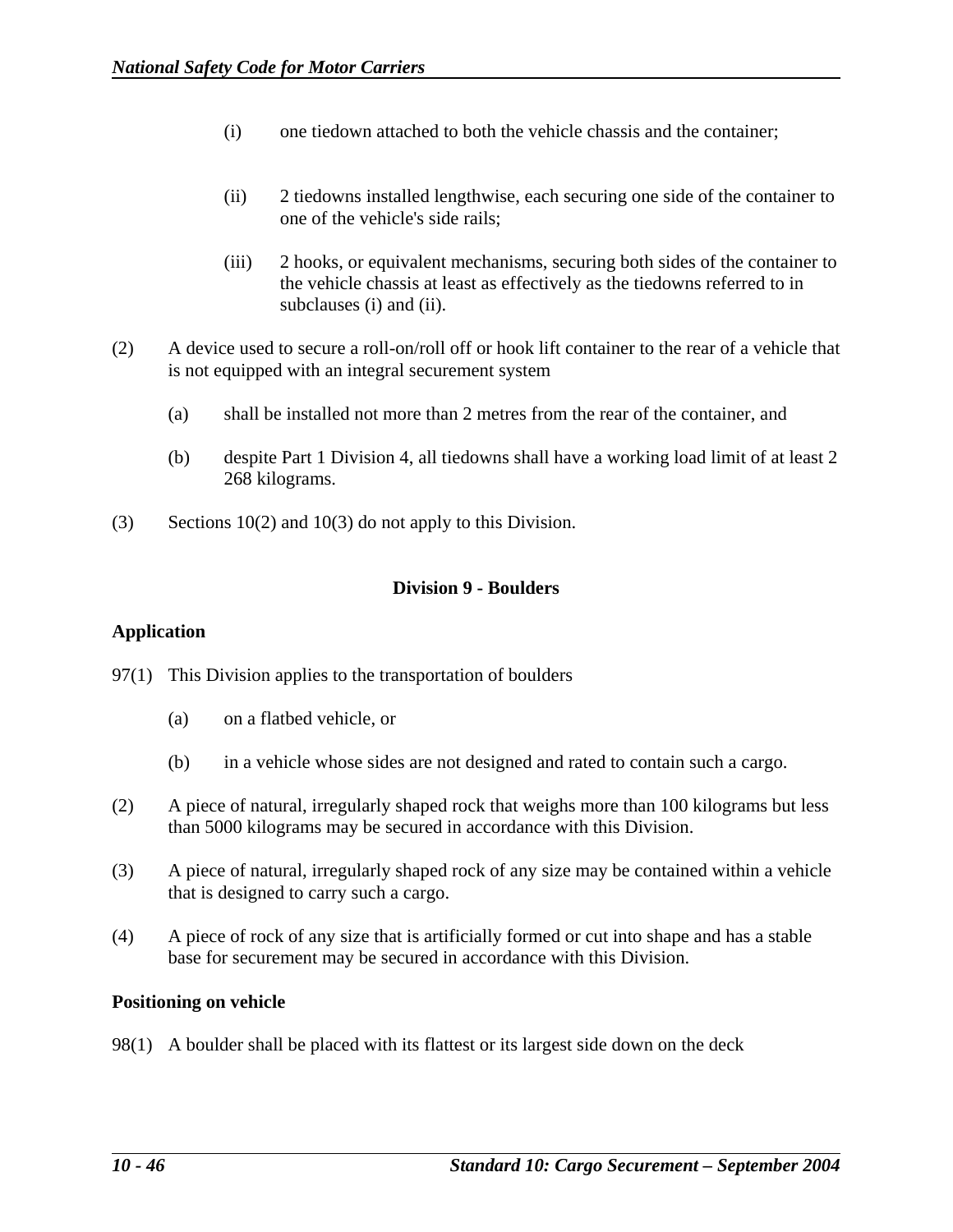- (2) A boulder shall be supported on at least 2 pieces of hardwood blocking with side dimensions of not less than 8.9 centimetres by 8.9 centimetres that extend the full width of the boulder,
	- (a) with side dimensions of not less than 8.9 centimetres by 8.9 centimetres,
	- (b) that extend the full width of the boulder,
	- (c) that are placed as symmetrically as possible under the boulder, and
	- (d) that support at least 3/4 of the length of the boulder.
- (3) Where the flattest side of a boulder is rounded or partially rounded and the boulder may roll,
	- (a) the boulder shall be in a crib made of hardwood fixed to the deck,
	- (b) the boulder shall rest on both the deck and the crib, and
	- (c) the boulder shall have at least three well-separated points of contact with the crib and deck to prevent the boulder from rolling in any direction.
- (4) Where a boulder is tapered, the narrowest end shall point towards the front of the vehicle.

#### **Tiedowns**

- 99(1) A tiedown used to secure a boulder shall be made of chain.
- (2) A tiedown that touches a boulder
	- (a) shall, where possible, be located in valleys or notches across the top of the boulder, and
	- (b) shall be arranged so that it does not slide across the rock surface.

#### **Number of tiedowns**

- 100(1) Despite section 22, each cubic shaped boulder shall be secured with 2 or more tiedowns placed
	- (a) transversely across the vehicle, and
	- (b) as close as possible to the hardwood blocking.
- (2) Despite section 22, each non-cubic shaped boulder with a stable base shall be secured with 2 or more tiedowns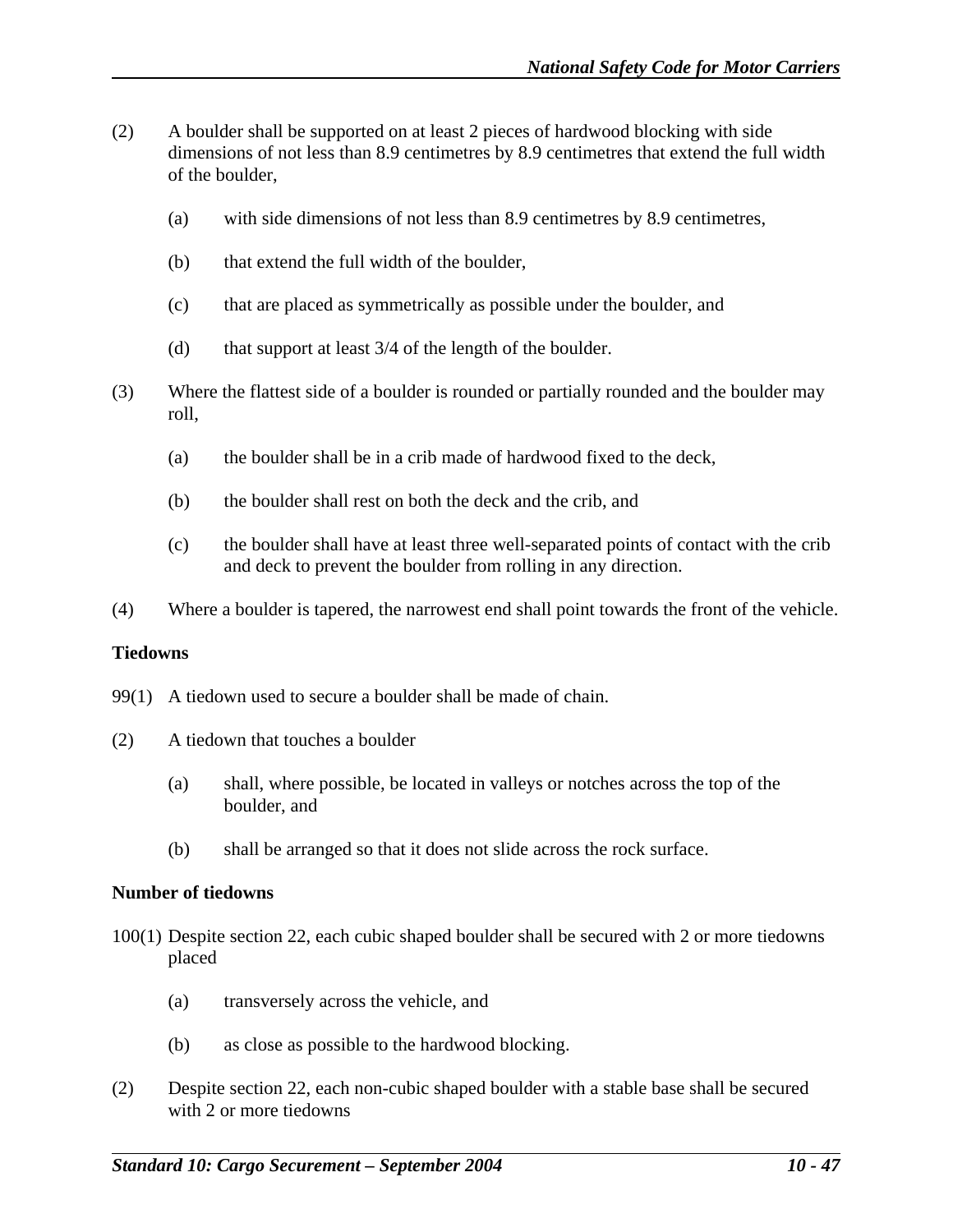- (a) forming an "X" pattern over the boulder,
- (b) passing over the centre of the boulder, and
- (c) attached to each other, where they intersect, by a shackle or other connecting device.
- (3) Despite sections 10(2), 10(3) and 22, each non-cubic shaped boulder with unstable base shall be secured with
	- (a) one tiedown surrounding the top of the boulder
		- (i) located at a point between 1/2 and 2/3 of the height of the boulder, and
		- (ii) having a working load limit of at least the half of the weight of the boulder, and
	- (b) 4 tiedowns, each
		- (i) attached to the surrounding tiedown and to the vehicle that prevent the boulder moving horizontally, and
		- (ii) having a working load limit of at least 1/4 the weight of the boulder, and
		- (iii) shall be placed at an angle, where practical, of not more than 45 degrees from the horizontal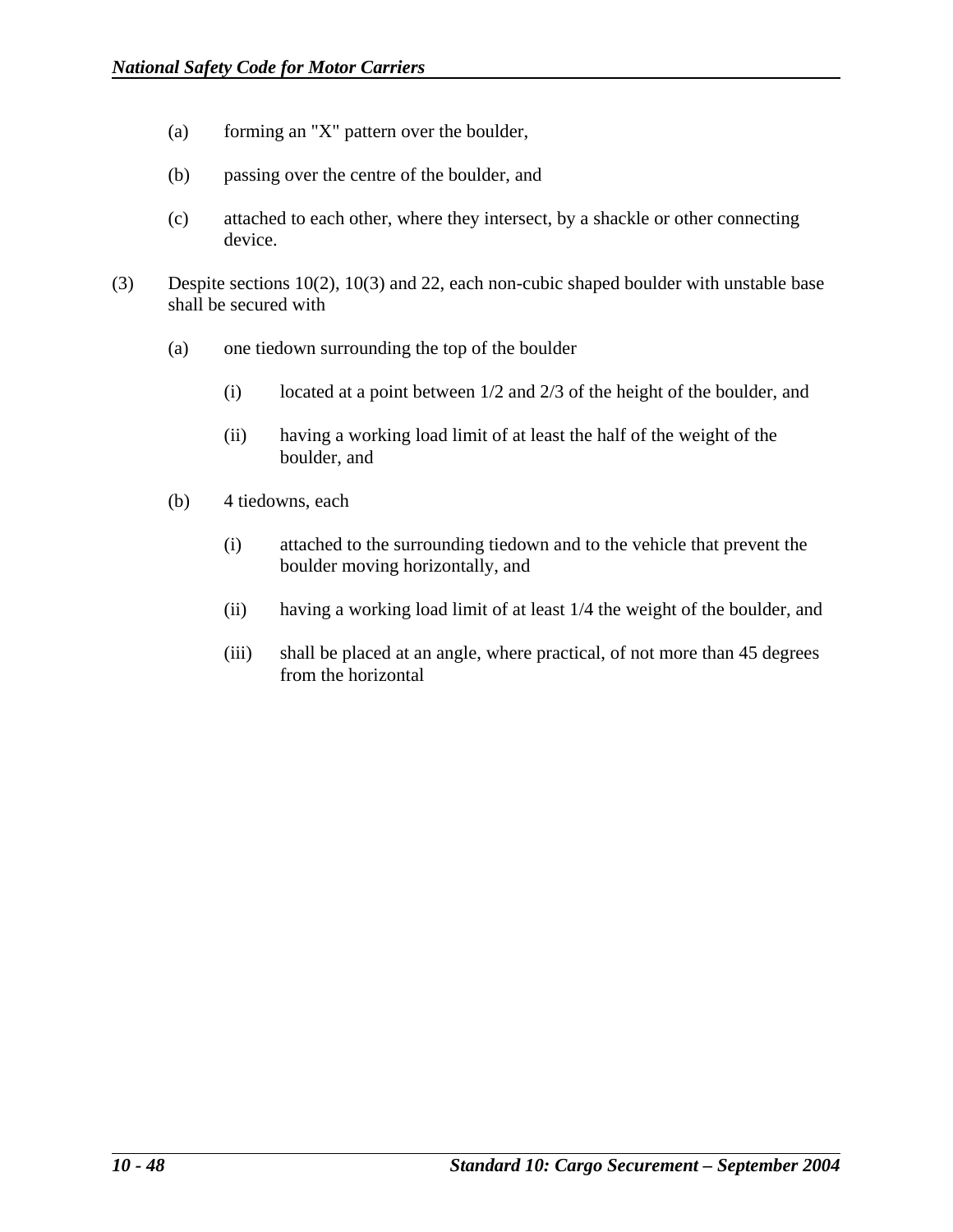# **PART 3 - DEFAULT WORKING LOAD LIMITS**

## **Section 1 - Chain**

| <b>Size</b>                       | <b>Working Load Limit</b> |
|-----------------------------------|---------------------------|
| $7 \text{ mm}$ (1/4 in)           | 580 kg (1300 lb.)         |
| $8 \text{ mm } (5/16 \text{ in})$ | 860 kg (1900 lb.)         |
| $10 \text{ mm} (3/8 \text{ in})$  | 1200 kg (2650 lb.)        |
| $11 \text{ mm} (7/16 \text{ in})$ | 1680 kg (3700 lb.)        |
| $13 \text{ mm } (1/2 \text{ in})$ | 2030 kg (4500 lb.)        |
| 16 mm $(5/8 in)$                  | 3130 kg (6900 lb.)        |

# **Section 2 - Synthetic Webbing**

| Width                                | WLL                |
|--------------------------------------|--------------------|
| $45 \text{ mm}$ $(1-3/4 \text{ in})$ | 790 kg (1750 lb.)  |
| 50 mm<br>$(2 \text{ in})$            | 910 kg (2000 lb.)  |
| 75 mm<br>$(3 \text{ in})$            | 1360 kg (3000 lb.) |
| 100 mm<br>$(4 \text{ in})$           | 1810 kg (4000 lb.) |

**Section 3 - Wire Rope (6 x 37, Fiber Core)**

| <b>Diameter</b>                    | WLL.                |
|------------------------------------|---------------------|
| 7 mm $(1/4 \text{ in})$            | 640 kg (1400 lb.)   |
| $8 \text{ mm}$ (5/16 in)           | 950 kg (2100 lb.)   |
| 10 mm $(3/8 in)$                   | 1360 kg (3000 lb.)  |
| $11 \text{ mm} (7/16 \text{ in})$  | 1860 kg (4100 lb.)  |
| 13 mm $(1/2$ in)                   | 2400 kg (5300 lb.)  |
| $16 \text{ mm}$ $(5/8 \text{ in})$ | 3770 kg (8300 lb.)  |
| $20 \text{ mm}$ $(3/4 \text{ in})$ | 4940 kg (10900 lb.) |
| $22 \text{ mm}$ (7/8 in)           | 7300 kg (16100 lb.) |
| $25 \text{ mm}$ $(1 \text{ in})$   | 9480 kg (20900 lb.) |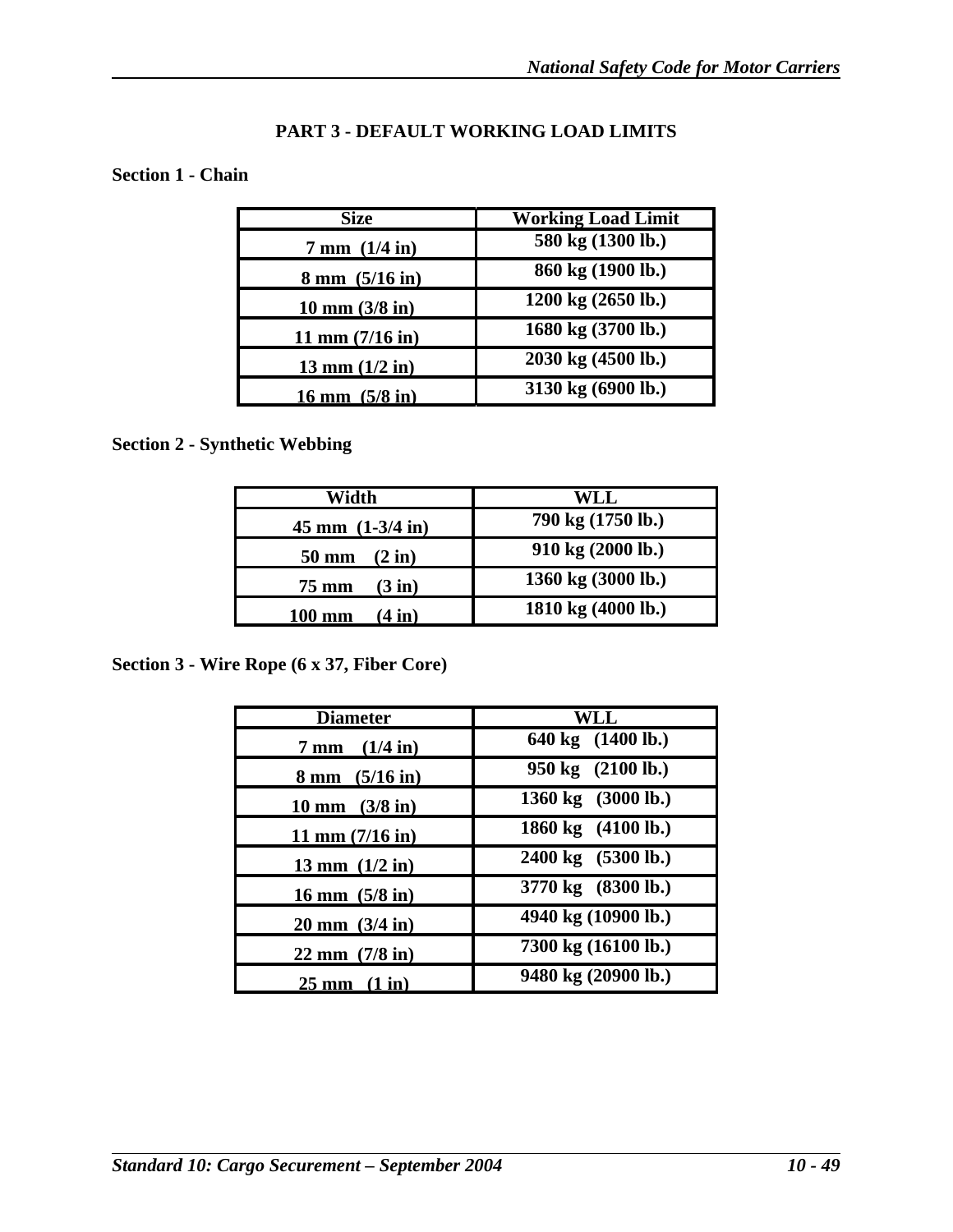## **Section 4 - Manila Rope**

| <b>Diameter</b>                    | WLL                                  |
|------------------------------------|--------------------------------------|
| 10 mm $(3/8 in)$                   | 90 kg (205 lb.)                      |
| $11 \text{ mm} (7/16 \text{ in})$  | $120 \text{ kg}$ $(265 \text{ lb.})$ |
| 13 mm $(1/2$ in)                   | 150 kg (315 lb.)                     |
| 16 mm $(5/8 in)$                   | $210 \text{ kg}$ (465 lb.)           |
| $20 \text{ mm}$ $(3/4 \text{ in})$ | 290 kg (640 lb.)                     |
| $25 \text{ mm}$<br>(1 in)          | 480 kg (1050 lb.)                    |

**Section 5 - Synthetic Fiber Rope** 

| <b>Diameter</b>                    | WLL               |
|------------------------------------|-------------------|
| 10 mm $(3/8$ in)                   | 185 kg (410 lb.)  |
| $11 \text{ mm} (7/16 \text{ in})$  | 240 kg (530 lb.)  |
| 13 mm $(1/2$ in)                   | 285 kg (630 lb.)  |
| 16 mm $(5/8 in)$                   | 420 kg (930 lb.)  |
| $20 \text{ mm}$ $(3/4 \text{ in})$ | 580 kg (1280 lb.) |
| $25 \text{ mm}$ $(1 \text{ in})$   | 950 kg (2100 lb.) |

**Section 6 - Steel Strapping** 

| <b>Width-thickness inch</b> | WLL                          |
|-----------------------------|------------------------------|
| $1-1/4 \times 0.029$        | 540 kg (1190 lb.)            |
| $1-1/4 \times 0.031$        | 540 kg (1190 lb.)            |
| $1-1/4 \times 0.035$        | 540 kg (1190 lb.)            |
| $1-1/4 \times 0.044$        | 770 kg (1690 lb.)            |
| $1-1/4 \times 0.050$        | 770 kg (1690 lb.)            |
| $1-1/4 \times 0.057$        | 870 kg (1925 lb.)            |
| x 0.044<br>2                | $1200 \text{ kg}$ (2650 lb.) |
| x 0.050                     | 1200 kg (2650 lb.)           |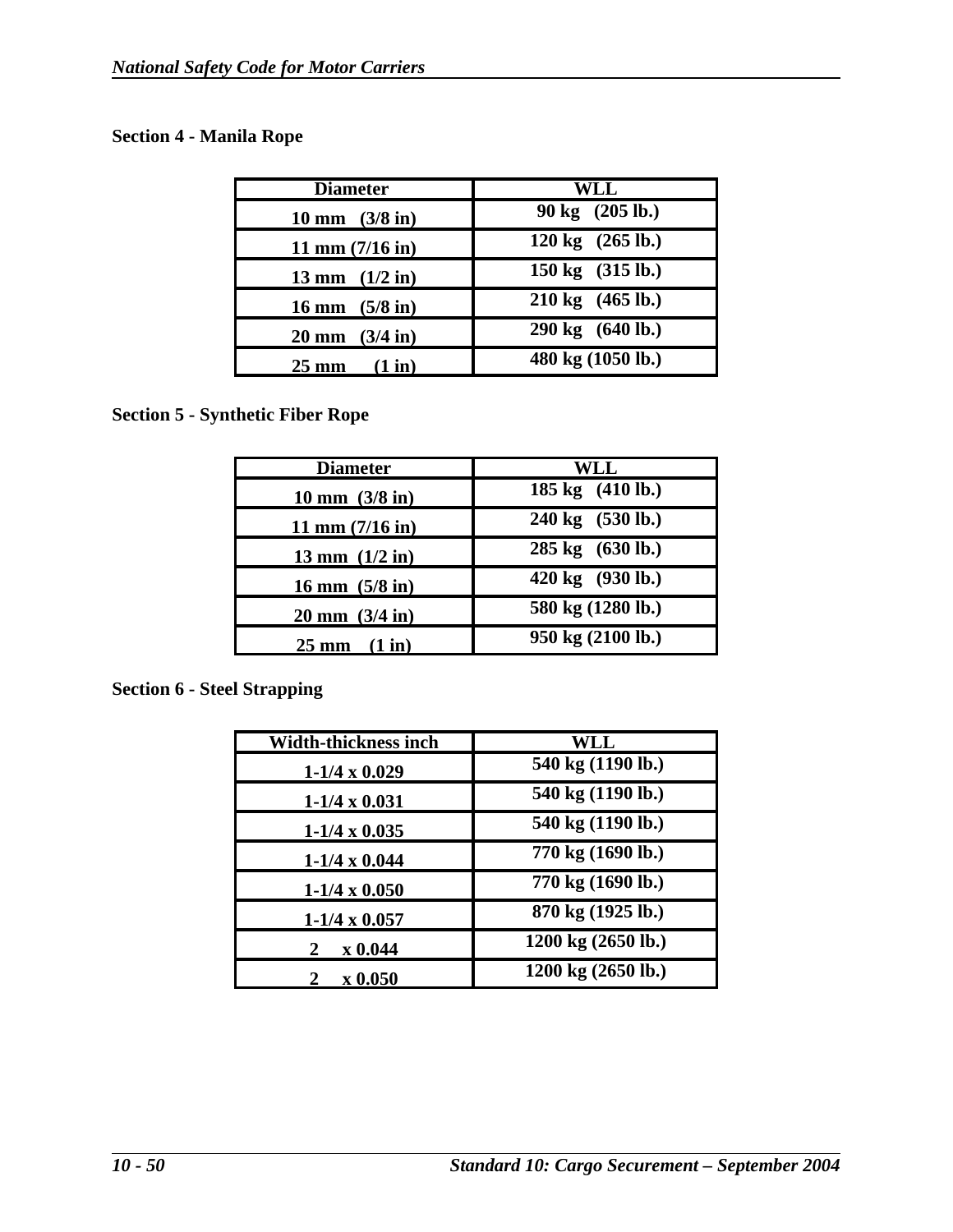# **PART 4 - MANUFACTURING STANDARDS**

## **Section 1 - Vehicle Structure**

Truck Trailer Manufacturers Association - RP 47

## **Section 2 - Anchor Points**

Canadian Motor Vehicle Safety Standard (CMVSS 905) Truck Trailer Manufacturers Association - RP47

## **Section 3 - Platform Bodies (Flatdecks)**

Truck Trailer Manufacturers Association - RP47

## **Section 4 - Van, Sided & Dump Bodies**

Truck Trailer Manufacturers Association - RP47 Web Sling and Tiedown Association

Recommended Standard Specification for Interior Van Securement WSTDA-T5

# **Section 5 - Tiedowns**

Web Sling and Tiedown Association Recommended Standard Specification for Synthetic Webbing Tiedowns WSTDA-T1 Recommended Standard Specification for Winches Used With Synthetic Web Tiedowns WSTDA-T3 Recommended Standard Specification for Interior Van Securement WSTDA-T5

# **Section 6 - Webbing Assemblies**

Web Sling and Tiedown Association Recommended Standard Specification for Synthetic Webbing Tiedowns WSTDA-T1 Recommended Operating, Care and Inspection Manual for Synthetic Web Tiedowns WSTDA-T2 Recommended Standard Specification for Synthetic Webbing Used for Tiedowns WSTDA-T4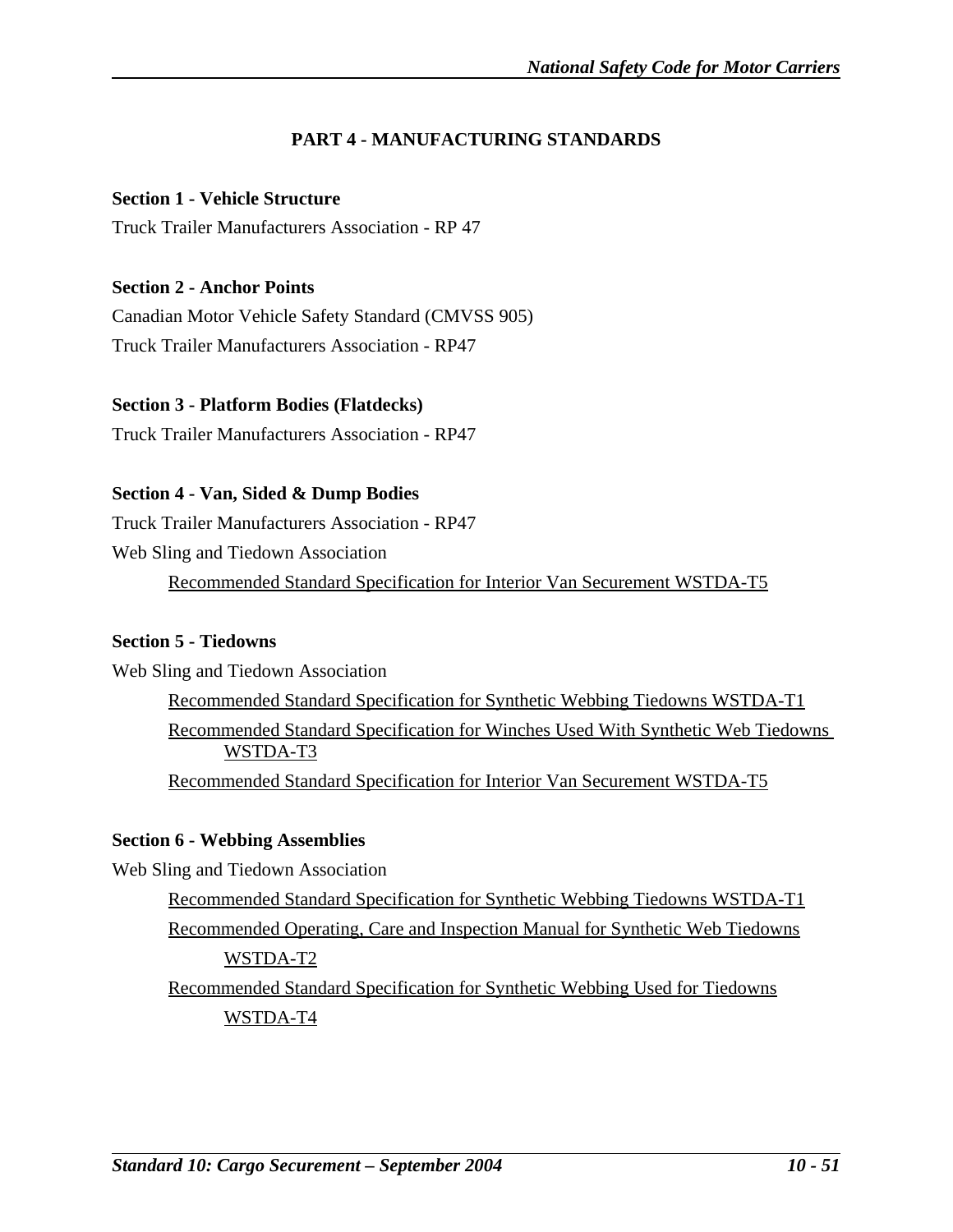# **Section 7 - Chain Assemblies**

National Association of Chain Manufacturers Welded Steel Chain Specifications

| Size mm                                | Grade 3                                   | Grade 43                    | Grade 70               | Grade 80       | Grade 100         |
|----------------------------------------|-------------------------------------------|-----------------------------|------------------------|----------------|-------------------|
| (in)                                   | proof coil                                | High test                   | Transport              | Alloy          | Alloy             |
| $7 \text{ mm}$                         | 580 kg                                    | 1180 kg                     | 1430 kg                | $1570$ kg      | 1950 kg           |
| $(1/4$ in)                             | (1300 lb.)                                | (2600 lb)                   | (3150 lb)              | (3500 lb)      | (4300 lb)         |
| $8 \text{ mm}$                         | 860 kg                                    | $1770 \text{ kg}$           | $2130 \text{ kg}$      | 2000 kg        | $2600$ kg         |
| $(5/16 \text{ in})$                    | (1900 lb.)                                | (3900 lb)                   | (4700 lb)              | (4500 lb)      | (5700 lb)         |
| $10 \text{ mm}$                        | 1200 kg                                   | $2450 \text{ kg}$           | $2990$ kg              | $3220$ kg      | $4000 \text{ kg}$ |
| $(3/8 \text{ in})$                     | $(2650 \, lb.)$                           | (5400 lb)                   | (6600 lb)              | (7100 lb)      | (8800 lb)         |
| $11 \text{ mm}$<br>$(7/16 \text{ in})$ | $1680 \text{ kg}$<br>$(3700 \text{ lb.})$ | 3270 kg<br>(7200 lb)        | 3970 kg<br>$(8750$ lb) |                |                   |
| 13 mm                                  | $2030$ kg                                 | $4170 \text{ kg}$           | 5130 kg                | 5400 kg        | 6800 kg           |
| $(1/2$ in)                             | $(4500 \text{ lb.})$                      | (9200 lb)                   | (11300 lb)             | (12000 lb)     | (15000 lb)        |
| $16 \text{ mm}$                        | $3130$ kg                                 | 5910 kg                     | 7170 kg                | 8200 kg        | 10300 kg          |
| $(5/8 \text{ in})$                     | $(6900$ lb.)                              | (13000 lb)                  | (15800 lb)             | (18100 lb)     | (22600 lb)        |
| Chain<br><b>Marks</b>                  | 3<br>30<br>300                            | $\overline{4}$<br>43<br>430 | 7<br>70<br>700         | 8<br>80<br>800 | 10<br>100<br>1000 |

| Welded Steel Chain – Working Load Limits |  |  |
|------------------------------------------|--|--|
|                                          |  |  |

## **Section 8 - Wire Rope and Attachments**

Wire Rope Technical Board Wire Rope Users Manual

# **Section 9 - Synthetic Rope and Attachments**

Cordage Institute:

CI-1301-96 Polyester Fiber Rope, 3 and 8 Strand Constructions CI-1302A-96 Polyester/Polyolefin Dual Fiber Rope, 3 Strand Construction CI-1302B-99 Polyester/Polyolefin Dual Fiber Rope, 8 Strand Construction CI-1304-96 Polyester Fiber Rope, 3 and 8 Strand Constructions CI-1305-96 Single Braided Polyester Fiber Rope, 12 Strand Construction CI-1307-96 Polyester Fiber Rope, Double Braid Construction CI-1307-96 Polyester Fiber Rope, High Performance Double Braid Construction CI-1303-96 Nylon (Polyamide) Fiber Rope, 3 and 8 Strand Constructions